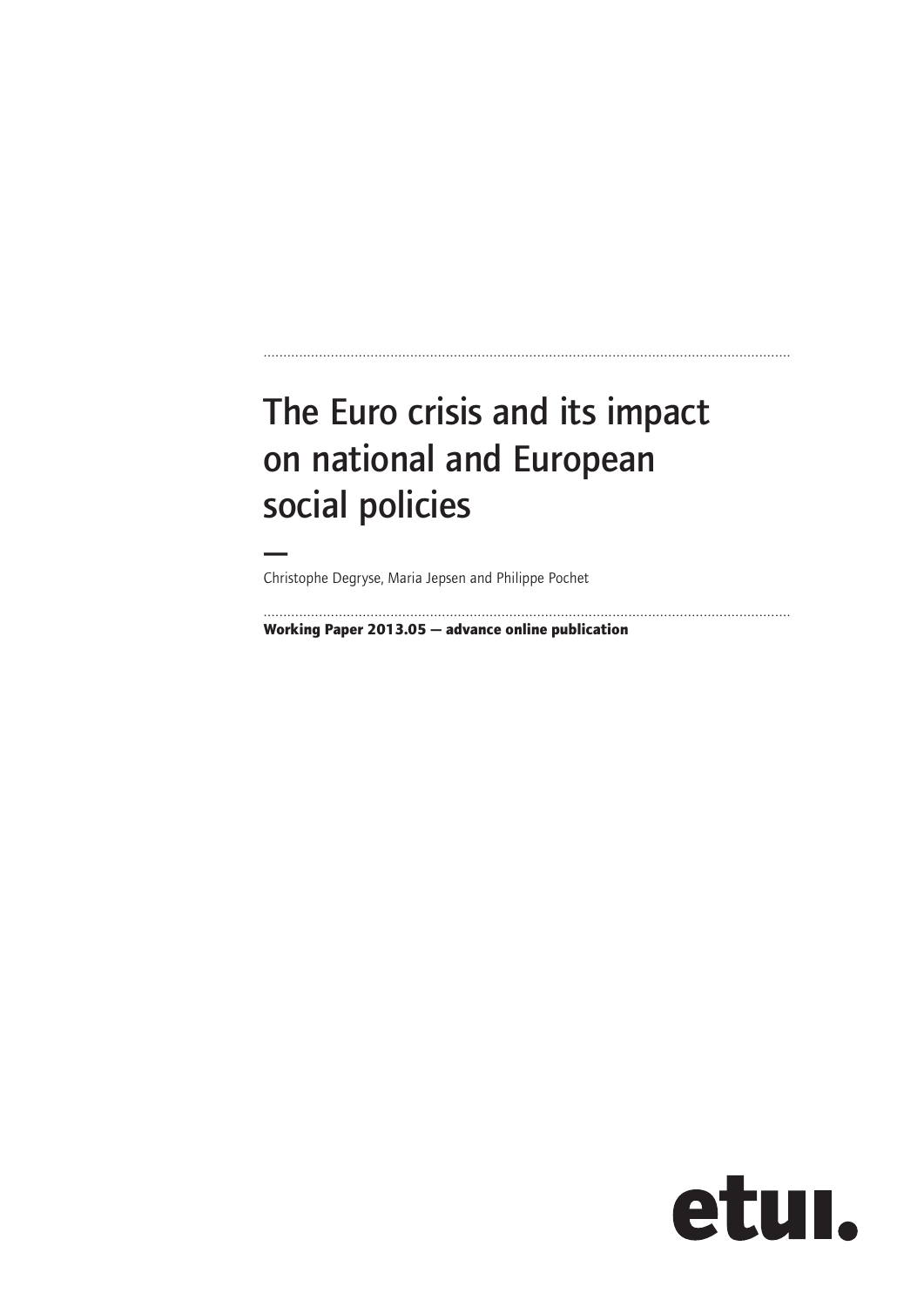# The Euro crisis and its impact on national and European social policies

— Christophe Degryse, Maria Jepsen and Philippe Pochet

**Working Paper 2013.05 — advance online publication european trade union institute**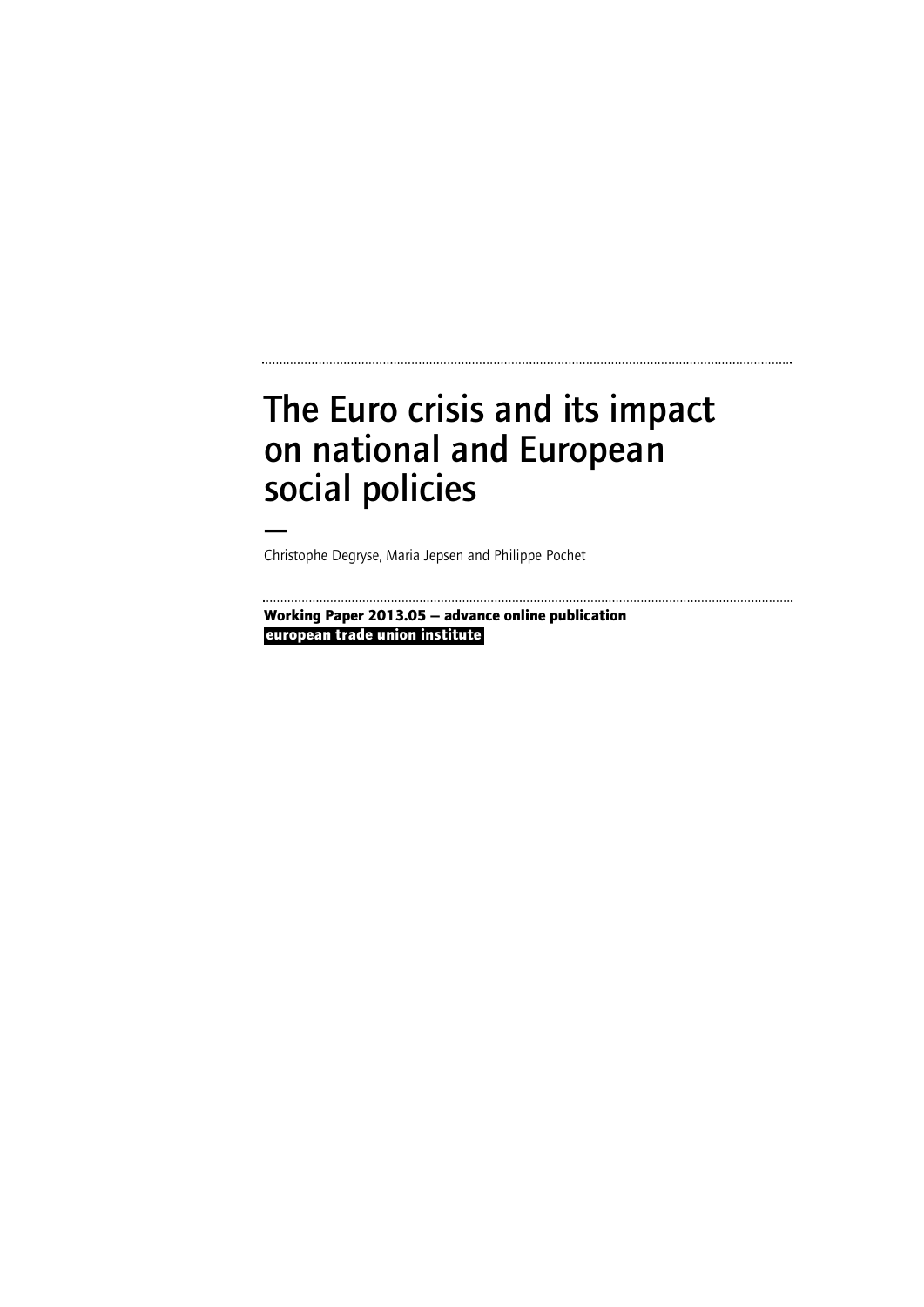— Advance online publication of 1st Octobre 2013 without final language check. —

Christophe Degryse is a researcher and assistant to the General Director at the ETUI. Maria Jepsen is the Director of the ETUI's Research Department and associate professor at the Free University of Brussels (ULB). Philippe Pochet is the General Director of the ETUI and visiting lecturer at the Catholic University of Louvain (UCL). Contact: ppochet@etui.org

The authors would like to thank George Ross for his valuable comments.

Brussels, 2013 © Publisher: ETUI aisbl, Brussels All rights reserved Print: ETUI printshop, Brussels

D/2013/10.574/21 ISSN 1994-4446 (print version) ISSN 1994-4454 (pdf version)

The ETUI is financially supported by the European Union. The European Union is not responsible for any use made of the information contained in this publication.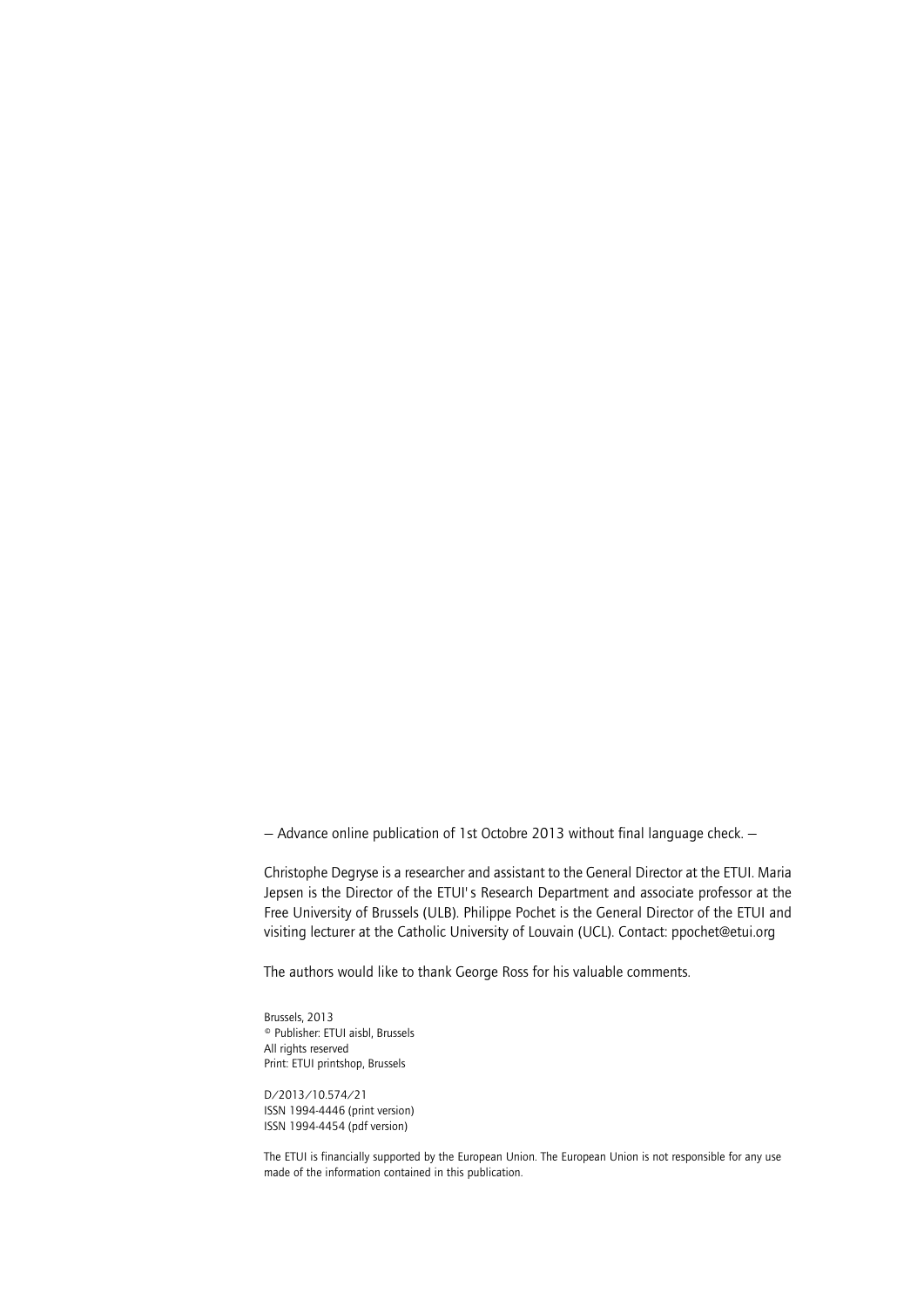## **Contents**

| $\mathbf{1}$ . |                                                                   |  |  |  |  |
|----------------|-------------------------------------------------------------------|--|--|--|--|
| 1.1            |                                                                   |  |  |  |  |
| 1.2            |                                                                   |  |  |  |  |
| 1.3            | Monetary union without political union: procedural governance     |  |  |  |  |
|                |                                                                   |  |  |  |  |
| 2.             |                                                                   |  |  |  |  |
| 2.1            | Monetary union and socioeconomic convergence by way               |  |  |  |  |
|                |                                                                   |  |  |  |  |
| 2.2            | Political integration abandoned: towards market-driven            |  |  |  |  |
|                |                                                                   |  |  |  |  |
| 3.             |                                                                   |  |  |  |  |
| 3.1            |                                                                   |  |  |  |  |
| 3.2            | Social policy and specific recommendations country by country  21 |  |  |  |  |
| 3.3            |                                                                   |  |  |  |  |
|                |                                                                   |  |  |  |  |
|                |                                                                   |  |  |  |  |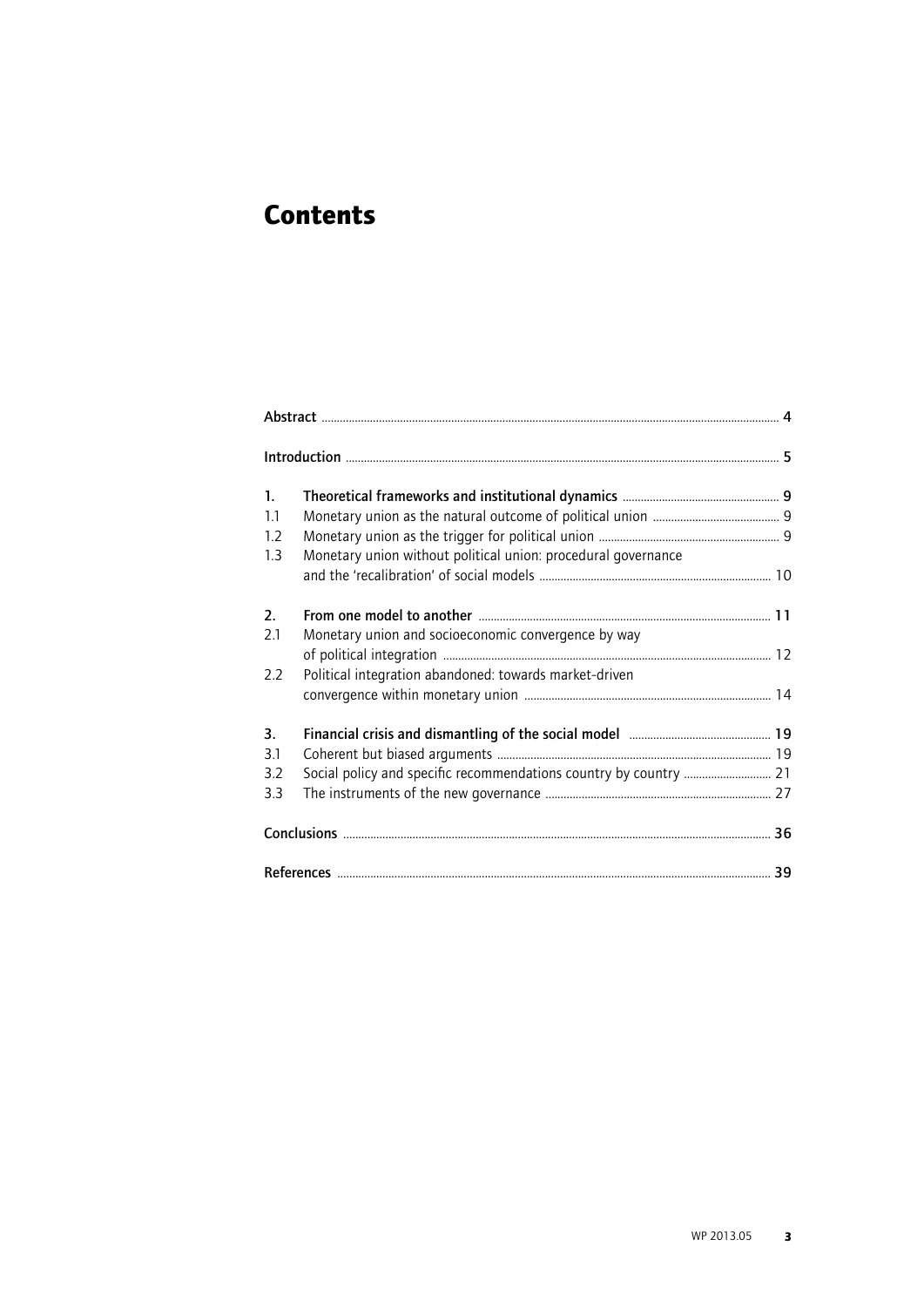#### **Abstract**

We begin by describing three different models of economic and monetary union and the different policy dynamics underlying them. These dynamics influence the architecture of monetary union which has a huge impact on national industrial relations and welfare state policies.

Our hypothesis is that, in the wake of the financial crisis of 2008, and subsequently of the 'euro crisis', and also due to the fact that the vast majority of governments in the EU responsible for handling this crisis were centre/right-wing, one model of economic and monetary union has been converted into another.

What we describe is a series of political choices, circumstances and windows of opportunity that have enabled this particular vision of the model of monetary union to gain acceptance. In the context of this model, political union is not considered an accessible way to manage the crisis, for the rescue of the euro is regarded as feasible only in a more competitive economy. The social dimension, accordingly, becomes the adjustment variable. In this regard, the statements made by the President of the European Central Bank announcing the death of the European Social Model, are merely the anticipation of a reality that is the outcome of a political choice, based on a set of economic prescriptions and which takes for granted the impossibility of attaining true political union.

We describe the new complex governance system put in place to implement this new model of economic governance of the EMU. It is a system still under construction but already it is putting much more pressure on industrial relations (in terms of wages and decentralization) and welfare states (labour market policy and pensions). It differs from the previous governance system in that, on the one hand, the rules are more rigid and, on the other hand, the changes foreseen relate to the institutions more than the policies.

While we conclude by drawing attention to those aspects that currently cohere and make sense, we are equally well aware of the contradictions, anomalies, power struggles, and possible changes of paradigm that rule out any suggestion of a foregone conclusion.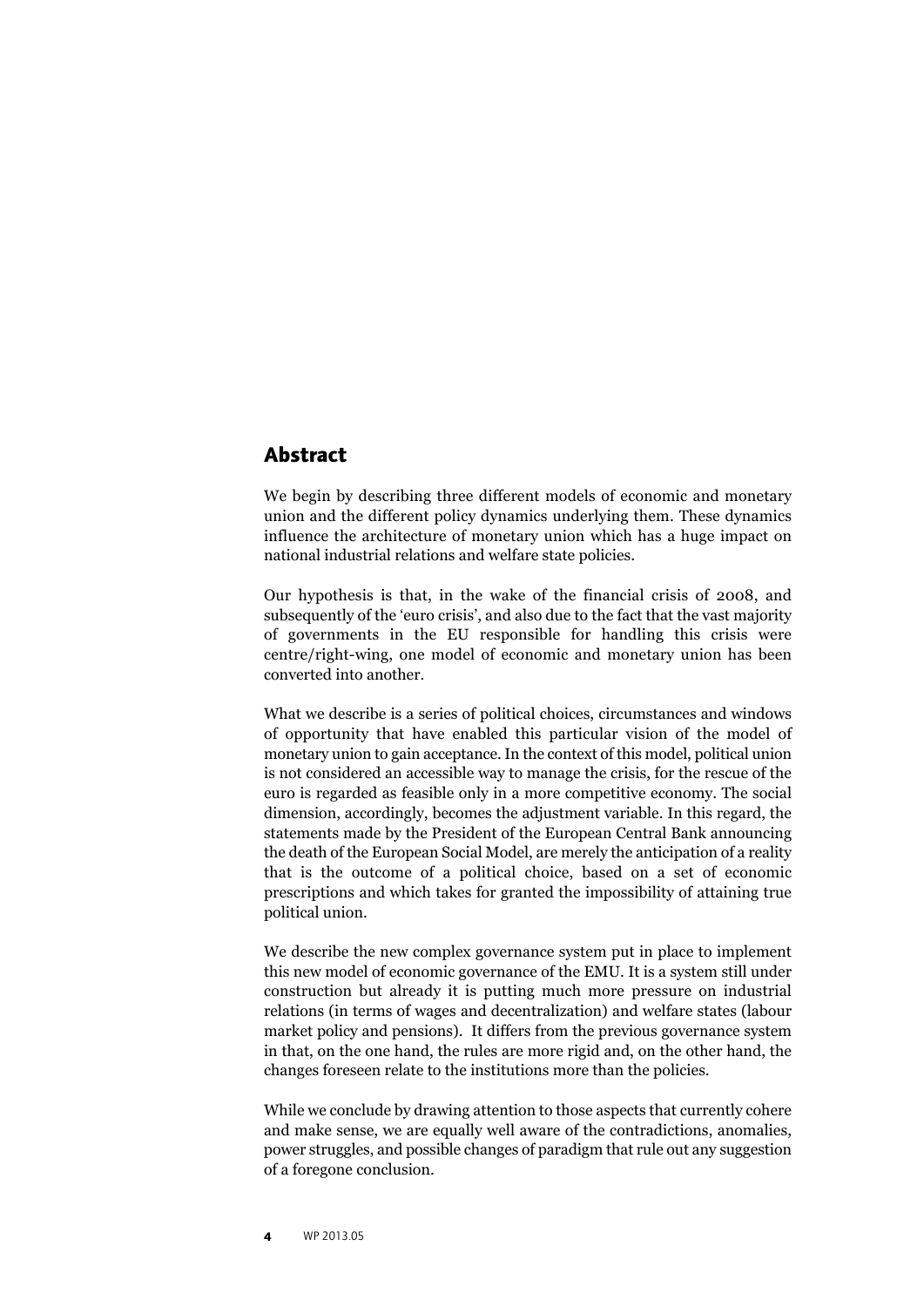### **Introduction**

Since 2010 not a month has gone by without the government of one EU member state or another announcing that it is about to embark on major reform of its welfare legislation, its social protection system, its labour law or the regulations governing collective bargaining. The reasons given to justify these reforms refer unfailingly to the crisis, in particular the crisis of public finances, the fundamental argument being that the increase in public debt causes a slowdown in economic growth.

In the construction of this narrative, the various EU institutions play a role that it is impossible to disregard. For over fifteen years, for one thing, the now standard discourse has been drummed into us that the European social model – a term which actually, as we shall see, should be used in the plural – requires 'modernization' if it is to be 'saved'. This claim has accordingly become so 'selfevident' that no one any longer thinks to question it, and the process has meanwhile been accompanied by the creation of various European institutional mechanisms by means of which the national governments undertake to implement the requisite reforms. While initially rather flexible, these mechanisms have recently been made more rigid and complex in the context of the European Semester and its arsenal of multilateral surveillance instruments which include the Euro Plus Pact, the Budgetary Pact, the Country-Specific Recommendations, and so forth.

Since 2010 and the implementation of this 'new economic governance', the European social model has been subject to a much more generalized calling into question.

Critical analysis of this process of questioning the social model can be categorized with reference to the famous 'three Is': Ideas, Institutions, and Interests.

According to the 'Ideas' analysts, the 'dismantling' of the European social model is an outcome of the austerity policies that have been introduced throughout the length and breadth of Europe in the wake of mistaken economic analysis that has led to implementation of the wrong policies (see, for example, Blyth 2012).

According to the 'Institutions' analysts, the problems suffered by the social model are the consequence of institutional maladjustment, so that the most urgent remedy is to complete Monetary Union by creating new economic and political institutions, i.e. economic government and political union (Pisani-Ferry 2012, De Grauwe 2013).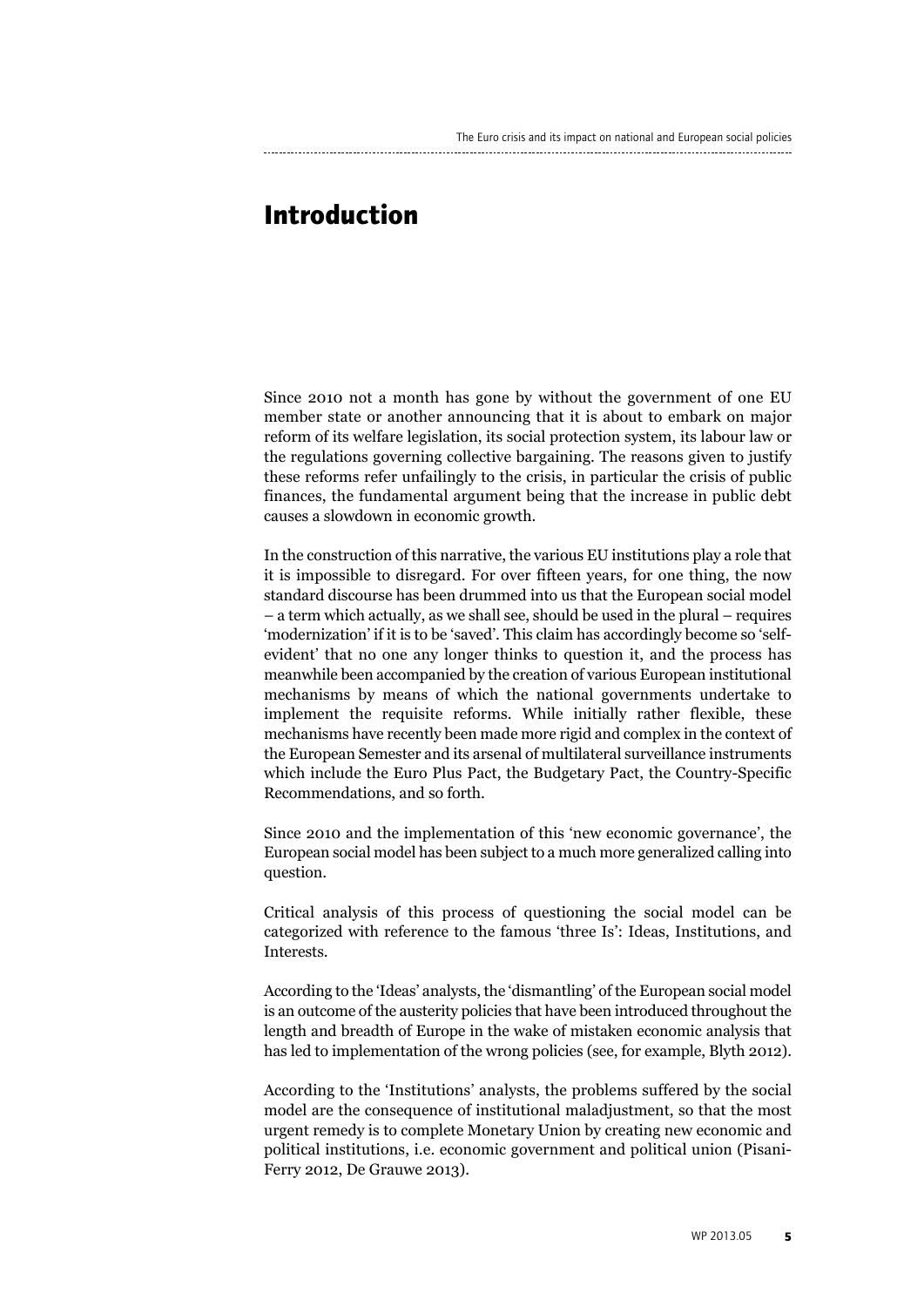Finally, we encounter the 'Interests' analysts who place the emphasis on the growing divergence of interests between the core and the periphery, between the North and the South, between Western Europe and Central and Eastern Europe, or between France and Germany. Within this approach, it is argued that election results, particularly in Germany and for the European Parliament, are crucial.

It goes without saying that these three explanatory categories are not watertight or mutually exclusive in the manner in which they are summarily presented here. In this paper, however, we will attempt to work out and present some additional forms of explanation that could represent a different approach, one that might be entitled a 'model-based' approach.

Regarded from this alternative angle, the crisis of the euro, and hence the calling into question of the European social model, is linked neither to errors of diagnosis, nor to institutional maladjustment, nor to diverging interests. The calling into question is the reflection of a sequence of changes that have come about in keeping with one specific vision of the model of monetary union that is considered desirable. This particular vision – which regards social deregulation as an instrument of adjustment or adaptation – is supported by a group of specific strategic actors (central bankers, certain Commission DGs, Economic and Finance ministers) who feel themselves at ease with the German ordo-liberalism approach currently embodied by the beliefs and policies of Mrs. Merkel and which aims at government by rules. To this extent there exists a conjunction of interests, on the basis of partially differing analyses, within the particular group of strategic actors and in keeping with the German policy preferences (which extend beyond the left/right split).

What we will describe is a series of political choices, circumstances and windows of opportunity that have enabled this particular vision of the model of monetary union to find acceptance in a manner that appears to make sense and, in the eyes of its proponents, very good sense.

In the following paragraphs we will begin by describing the alternative policy dynamics underlying the three different models of economic and monetary union. These dynamics influence the architecture of monetary union and, in our view, they also influence the resulting social model.

Secondly, we shall see how these different dynamics have developed – or failed to develop, what political preferences they reflect, and what intrinsic imbalances they potentially harbour. Our hypothesis is that, in the wake of the financial crisis of 2008, the 'euro crisis' that ensued represents firm and tangible evidence of the way in which one model of economic and monetary union has been converted into another.

Thirdly, we shall consider the likely consequences of this 'conversion' on social models at national and European level. The question indeed arises as to whether these consequences may, in the medium or longer term, cause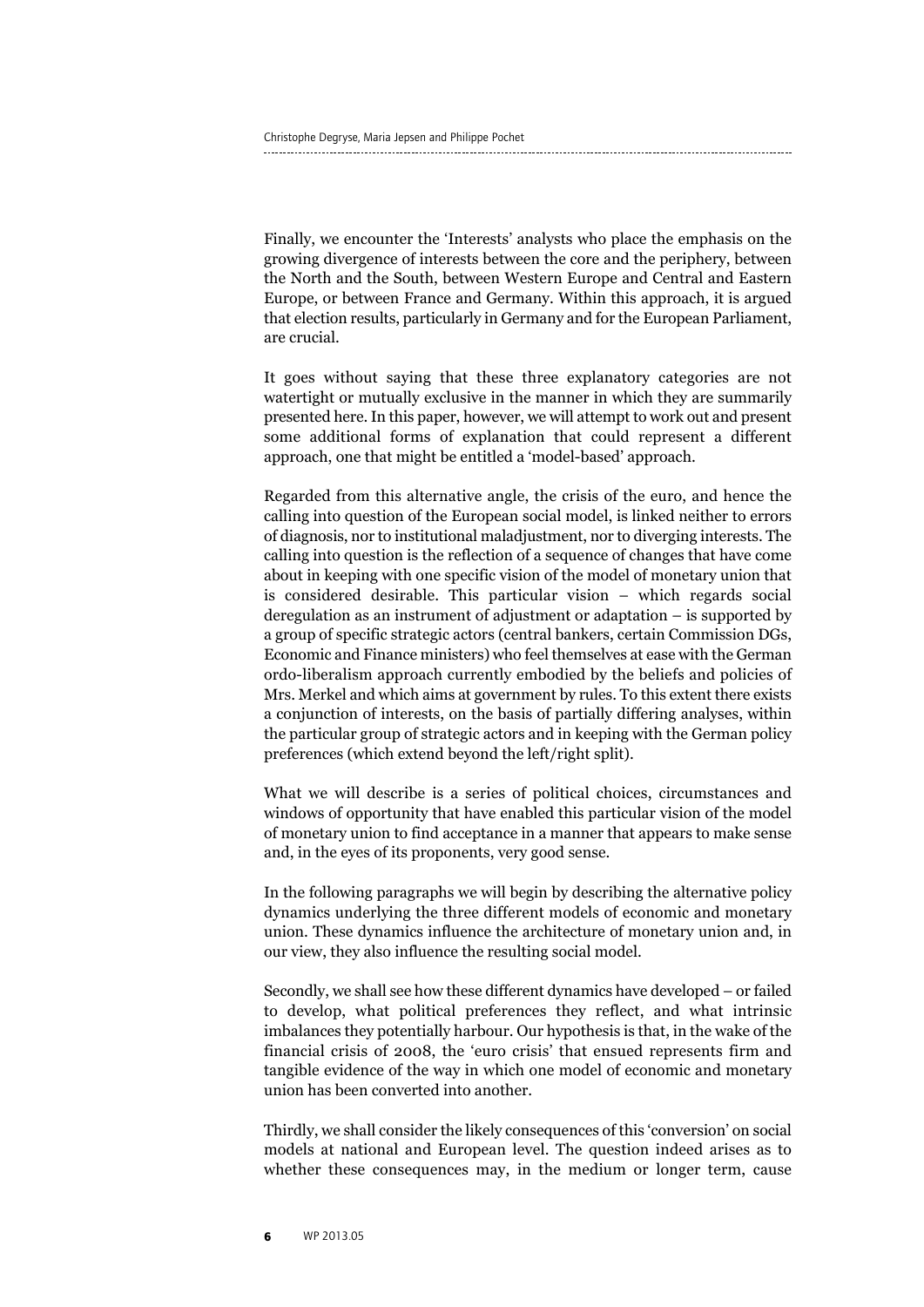European monetary union to become no longer sustainable. However this may be, these consequences are in no way 'accidental'; even less are they linked to the 'crisis'; they are inherent in that one particular vision of how economic and monetary union should operate. In this regard, the statements made by the President of the European Central Bank to the *Wall Street Journal* in February 2012 (announcing the death of the European Social Model) are merely the anticipation of a reality that is the outcome of a political choice, based on a set of economic prescriptions and which takes for granted – all the discourse advocating a strengthening of political integration notwithstanding – the impossibility of attaining true political union.

Finally, we will conclude, at least provisionally. Indeed, while we draw attention to those aspects that currently cohere and make sense, we are equally well aware of the contradictions, anomalies, power struggles and possible changes of paradigm that rule out any suggestion of a foregone conclusion.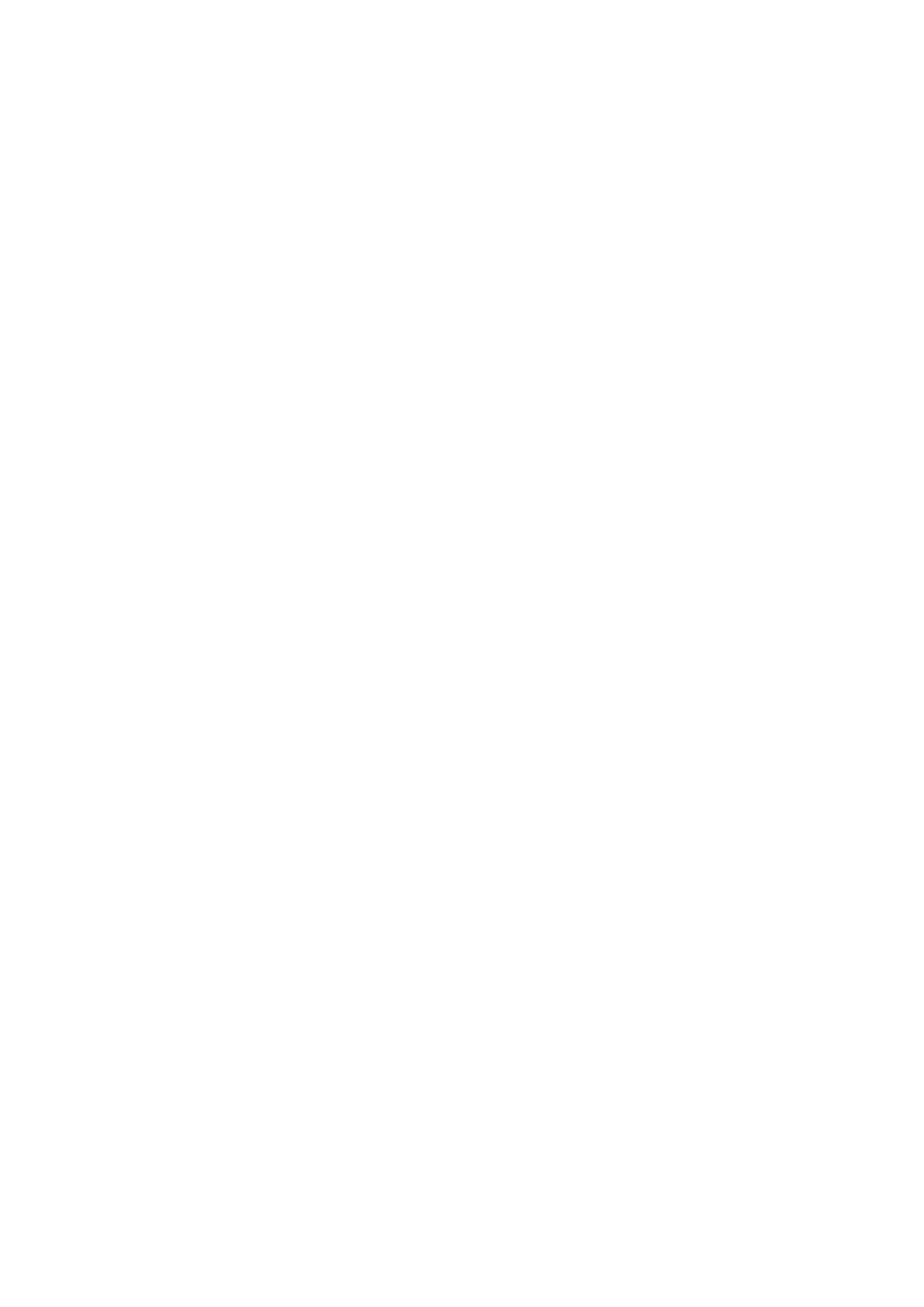## **1. Theoretical frameworks and institutional dynamics**

We will begin by presenting the different models – or theoretical reference frameworks – and rationales that have underpinned the institutional dynamics during the period of introduction of EMU, as well as their implications for the social model. As shown by Verdun (2013) and Schelke (2013), it is possible to characterize different institutional dynamics linking economic, political and monetary integration from an economic standpoint. On a basis of free and general reference to the debates among economists, we will elaborate three schematic models of possible modes of interaction, while explicitly incorporating the social dimension into the overall picture (for a more extensive description see Degryse and Pochet 2013).

#### **1.1 Monetary union as the natural outcome of political union**

The different sequences in accordance with the first dynamic are as follows. During an initial period, the aim is to achieve real convergence of production structures among those member states wishing to take part in the monetary union; this entails the need for deeper economic integration. Once adequate convergence of policies, including wage and social policies, has been achieved, it is time to move on to a second stage, to make a democratic leap, so to speak, and to create a political union as a means of achieving a greater degree of solidarity among states. Finally, this integration of the real economies that has been sealed by the decision to form a political union enables the last stage of the construction to be completed in the form of a monetary union. In this model, therefore, social convergence constitutes one of the numerous prerequisites for monetary union. Such a monetary union will be federal in type since its prerequisite is a form of integration that is simultaneously political, economic and social.

### **1.2 Monetary union as the trigger for political union**

According to the second dynamic, the political, economic and social integration is also linked to monetary union but in this case it is one of its gradual consequences and not a precondition. Within this scenario, the monetary union is constructed on the basis of formal criteria – in particular, the wellknown public deficit and public debt criteria – which allow selection of only those countries that are in a position to endure the constraints inherent in the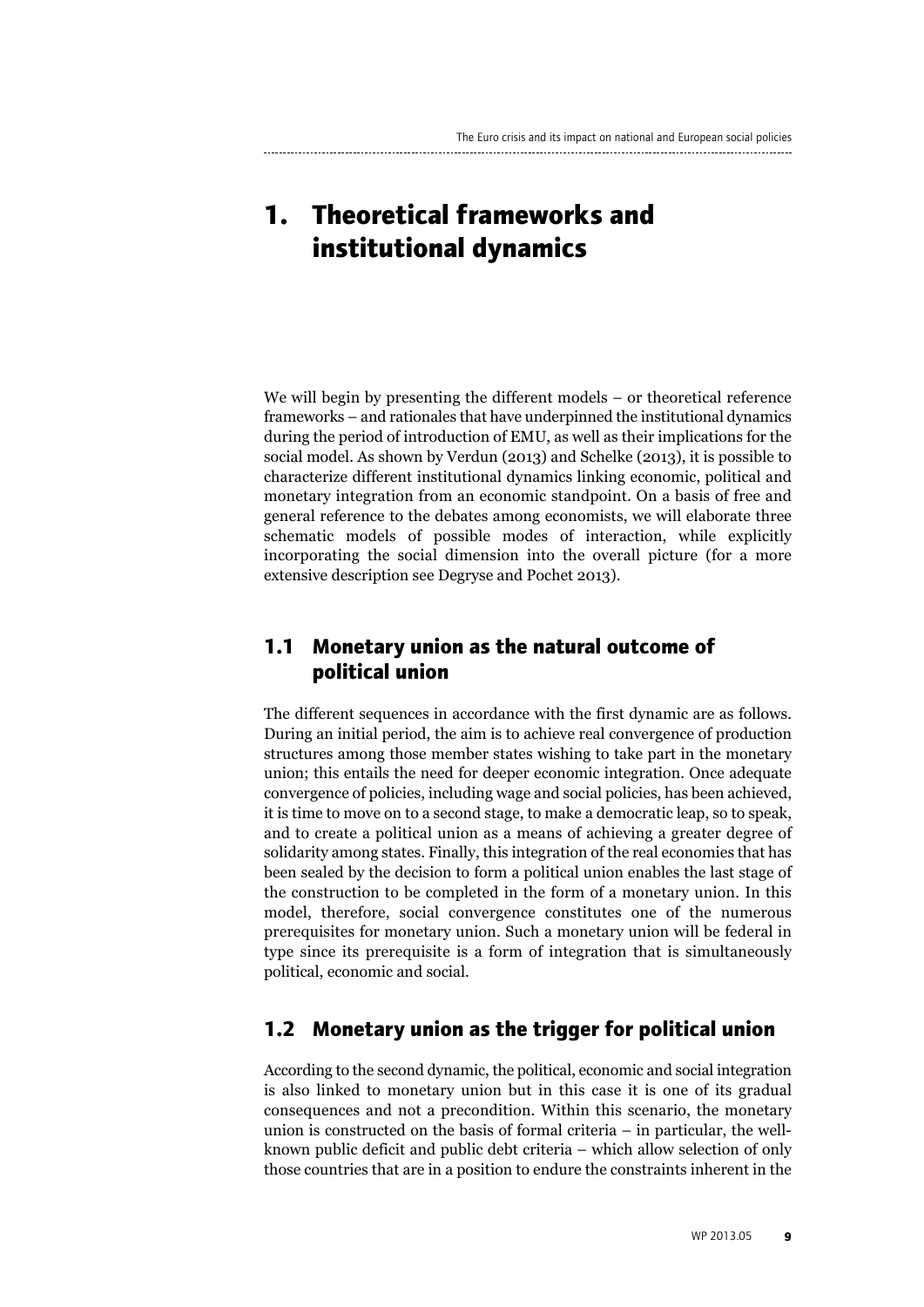process. Governance by indicators is regarded as a means of 'forcing' real convergence of the economies. This is a form of convergence that also requires solidarity mechanisms (use of structural funds, creation of a convergence fund, increased community budget) and, *in fine*, political integration (adoption of a European constitution). Within this model, social convergence, while representing an essential component of the project, is not given *a priori* – centralization/decentralization/coordination (there is a huge academic debate on the different performances of the system of wage bargaining see for example Calmfors et al, 1988 and more recently Traxler et Kittel, (2000) and is hence dependent on democratic debate.

### **1.3 Monetary union without political union: procedural governance and the 'recalibration' of social models**

The third model also takes as its starting point the fact that monetary union needs to force economic union, but it regards as impossible – and in all likelihood undesirable – the creation in the medium term of a true political union. Monetary policy therefore has to be immunized against political decision-making (i.e. the outcome of democratic debate) and entrusted to independent experts. In the absence of adjustment instruments achieved through political integration and solidarity, this approach is focused, therefore, on adjustment by means of a flexibilization of social policies at the national level (decentralization of wage bargaining, flexibilization of hire-and-fire arrangements, reduction of replacement income), increased mobility of the labour factor at intra-European level<sup>1</sup>, and governance through the observance of procedures and formal rules devised by experts ('European Semester', budgetary discipline, etc.) under threat of automatic sanctions, in other words without, or with only extremely limited, margin for political interpretation. Under this model, the monetary union governed by rules and procedures requires a decentralization and 'flexibilization' of the social model which becomes an adjustment variable in the event of idiosynchronic shock.

Even the presentation of these models here is highly schematic and stylized; the give a good framework to understand the global dynamics and logics.

**<sup>1.</sup>** The usual comparison is with the United States where mobility is perceived to be greater.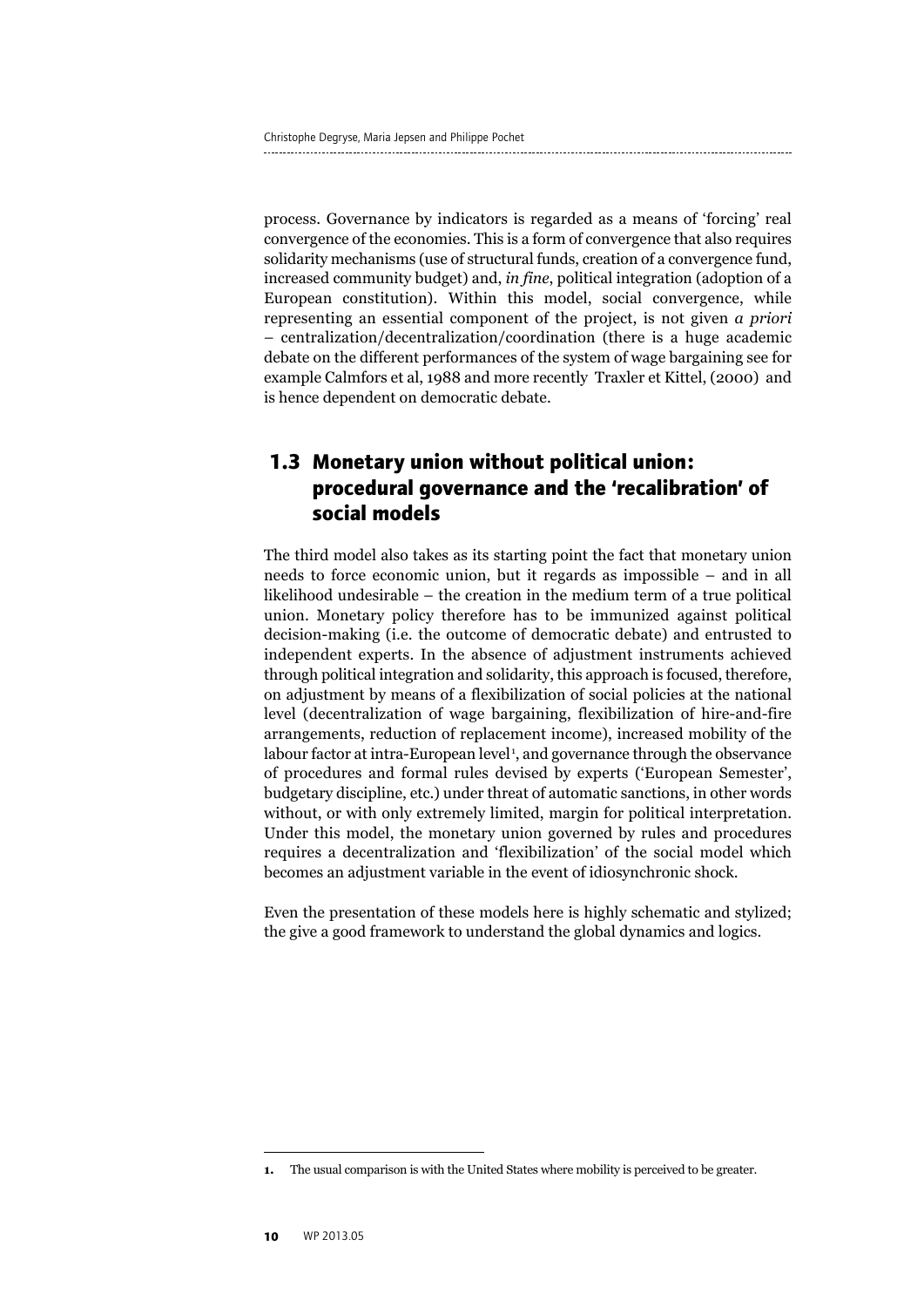### **2. From one model to another**

The first approach (monetary union as the natural outcome of political union) enjoyed its heyday in the 1970s. It can be found in the draft Werner Plan – Pierre Werner was a former Prime Minister of Luxembourg – which stated that the complete monetary unification of Europe was to be expected only as the outcome of a more protracted process of political union (Werner 1968). Analyses published at the time (Marjolin report 1975 and MacDougall report 1977) presented the main features of the approach that envisaged monetary union as the final stage of an economic, social and political sequence. With the crisis of the euro, this vision has, to some extent, returned into the public debate with some economists – mostly, but not exclusively, Americans (Eichengreen 2012) – arguing that there is a basic fault in the construction of EMU. However, this approach no longer has political currency because EMU has, in its present form, followed a different path. None but those who advocate a dismantling of the current EMU, so as to reconstruct it on totally different foundations, still take this approach seriously.

The two other approaches have been in a state of mutual tension over the last twenty years. In the first of these two approaches, it is possible to recognize the sequence of reforms followed at the level of the European Treaties. After the architecture of economic and monetary union outlined in the Maastricht Treaty (1992) with its model of strong federal governance for the monetary aspect and of weak and procedural inter-governmental coordination for its economic aspect, the Amsterdam Treaty sought to add a coordinated employment dimension (which was generalized later by the open methods of coordination in the social sphere), after which the political dimension was debated between 2000 and 2005 in the framework of the draft constitutional treaty. The aim here was real economic, social and political convergence in the long term but also the construction of a European *demos*, in other words a European identity, by way of a constitution.

Our hypothesis is that this approach to economic and social convergence by way of political integration was deliberately undermined as from 2005 in favour of a model based on market-driven convergence within monetary union; convergence, in other words, without political integration but by way of deregulation and market adjustments. The theoretical underpinnings of this model were in place even back in the 1990s but 2005 represented, as we shall see, a turning point. Strategic actors who supported this approach paradoxically found a way of using the euro crisis to make their mark at the same time as this crisis was revealing the consequences of the failure to achieve stronger political integration within the euro zone. It is the theoretical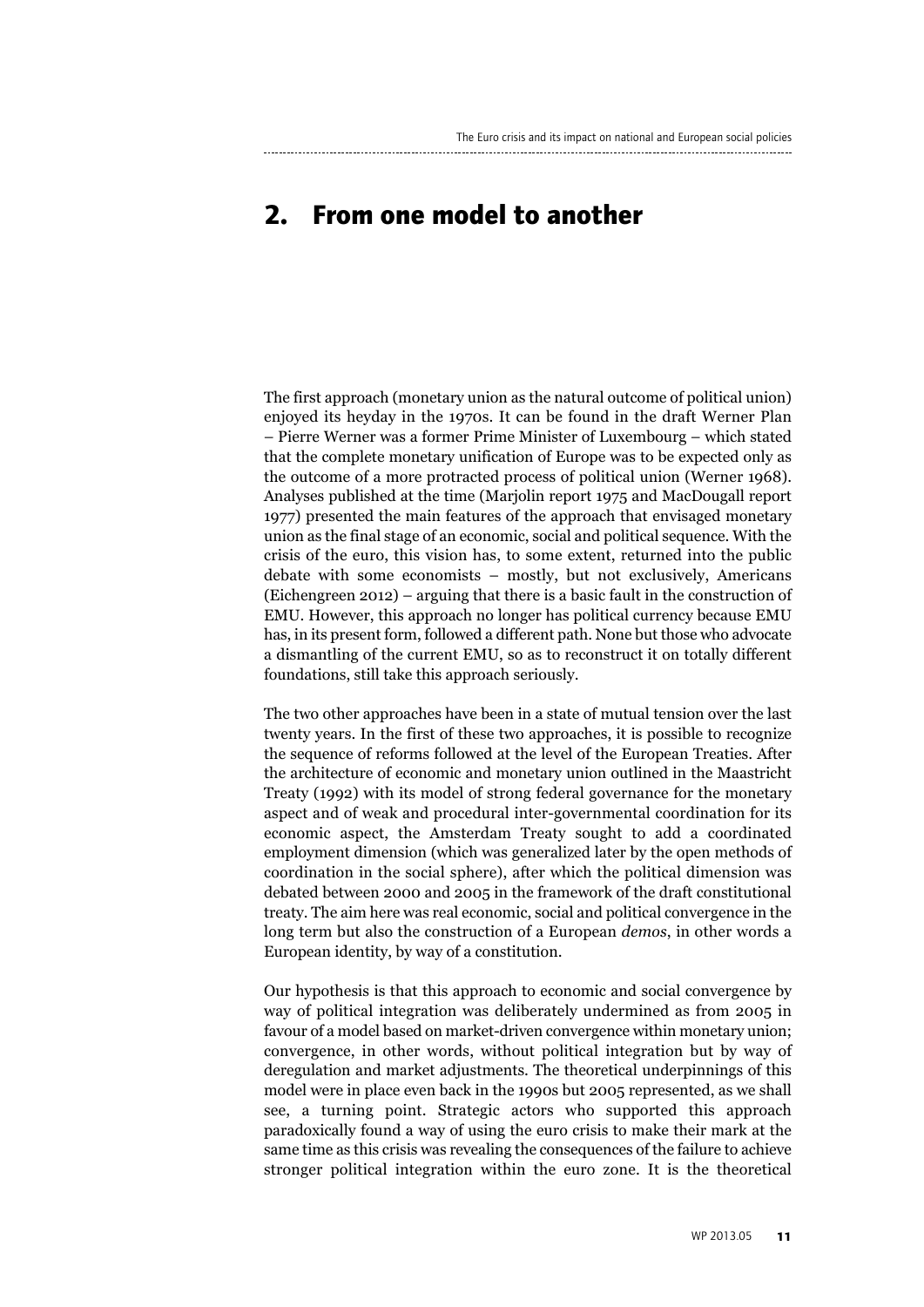underpinnings of these models and their interactions that we set out to describe in the following sections.

#### **2.1 Monetary union and socioeconomic convergence by way of political integration**

In the 1990s, and in the context of preparation of monetary union, a series of political, social and trade union actors, aware of the risk of social policies being turned into an adjustment variable in the case of economic shocks in the euro zone, sought to develop a genuine social dimension of economic and monetary integration (Goetschy 2005). This explains the fact that the first ten years of monetary integration gave rise to certain developments in the social sphere that might appear surprising, above all in the light of the substantial weight and influence wielded by the group of experts who supported social policy deregulation (Serrano Pascual 2009).

This period, between 1995 and 2004, that might be described as 'the social moment', is the result, on the one hand, of a critique of the Maastricht Treaty which was regarded as unbalanced in the employment and social policy field as compared with the more developed aspects of monetary union and, on the other hand, of the coming to power in the member states, as from 1995, of a majority of centre-left parties (Manow *et al.* 2005). The period in question was characterized by structural reforms (see below) but the difference between then and the way things are being done today is that these reforms were subject to negotiation.

At the European level, this 'moment' really began with the Amsterdam Treaty (1997) and the European Employment Strategy initiated by it. The process was taken further with the Lisbon Strategy (2000) and the development of the open methods of coordination in a range of social policy fields (employment, poverty, pensions, etc.)(Pochet 2005).

At the national level, the 1990s also saw the conclusion of numerous national social pacts among political, economic and social actors (Pochet and Fajertag 2000; Pochet *et al.* 2010). In the majority of EMU accession countries a great deal of thought was being given during this period to the new framework of constraints represented by monetary union, particularly in relation to inflation and wage policy (including the national-level structuring of collective bargaining)(Pochet 1999). This process of reflection led to attempts at institutionalization by means of social pacts (in most cases – with the exception of Belgium – for countries outside the DM zone). It is in Belgium, precisely, that this type of institutionalization has developed the furthest, since arrangements there entail a systematic comparison between developments in Belgium and in its three neighboring trading partner countries (Pochet 2004).

In parallel, different forms of wage coordination were emerging at the European level. On the inter-sectoral level, the ETUC set up a working group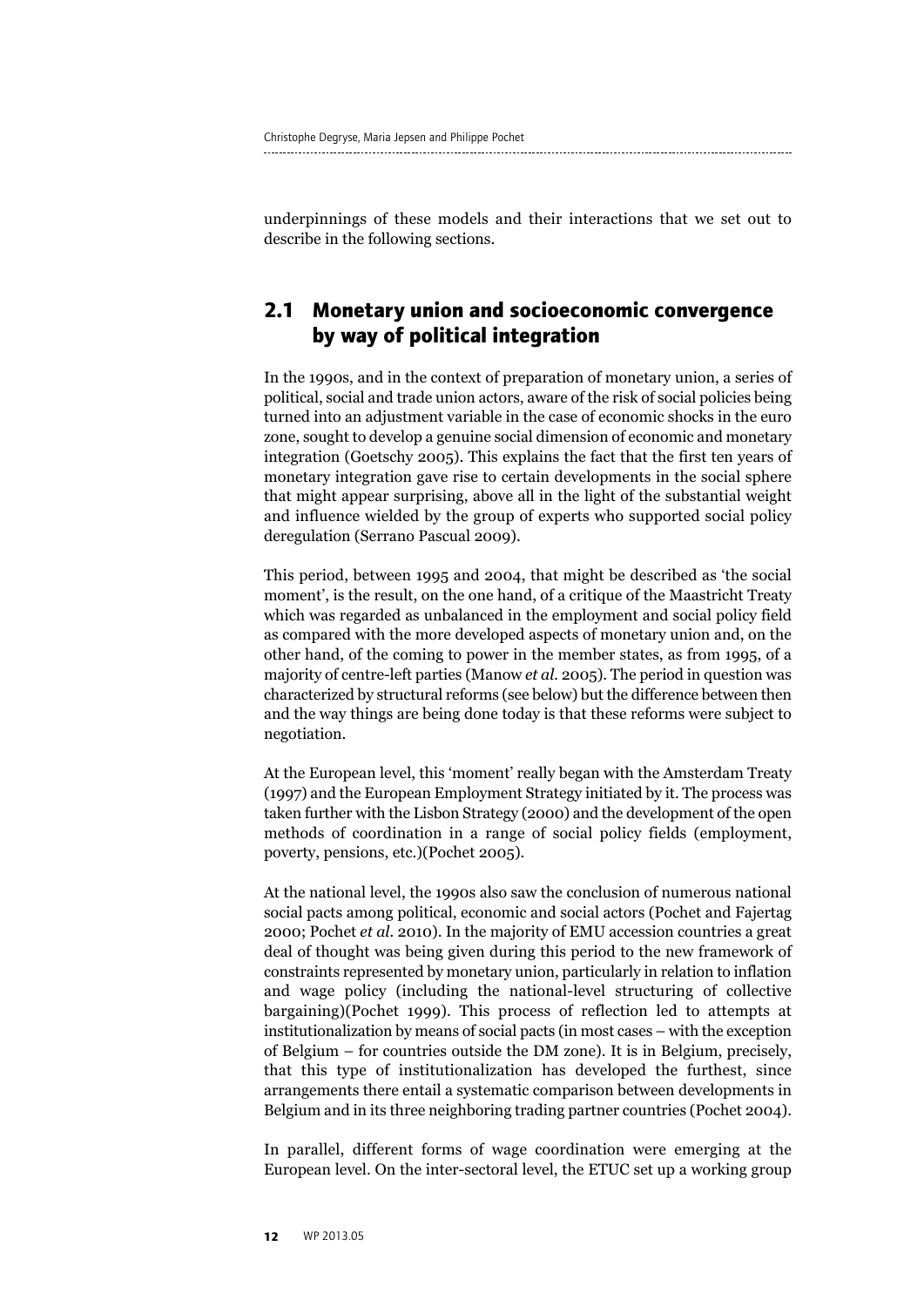on wage coordination based on an explicit mandate received at the Helsinki Congress in 1999. It adopted a first resolution on this subject in 2000 (ETUC 2000). At the sectoral level, the European Metalworkers' Federation (EMF) and the Textile Workers Federation (ETUF) both adopted, towards the end of the 1990s, guidelines for national negotiators (EMF 1998). At a transnational level, the Doorn group, including negotiators from Germany, Belgium, The Netherlands and Luxembourg (subsequently joined by the French) held annual meetings to evaluate the results of their collective bargaining in the light of the previously agreed 'inflation-plus-national-productivity' formula (Pochet 1999; for a general overview Glassner and Pochet 2010). Some authors perceived this development as the emergence of a multi-level industrial relations system (Freyssinet 1996 ; Marginson and Sisson 2004).

The years between 1995 and 1999 also represented the 'golden age' of the European inter-sectoral social dialogue. It is during these years that were negotiated the only three framework agreements on labour market regulation (parental leave, part-time work, fixed-term contracts) that were turned into directives (which became, in other words, legally binding).

Finally, the year 1999 saw the creation of the European macroeconomic dialogue, the purpose of which was to organize a dialogue among the social partners, the ECB and the Commission. Several authors in those years had given consideration to the interactions between monetary policy and labour market institutions and actors (signaling process) (Hall and Franzeze 1998; Martin and Ross 2004; Hancké 2013).

The end of the 1990s also saw the creation of a set of open methods of coordination (OMCs) in the social policy field (health care, pensions and poverty) with a common methodology based on regular reporting, benchmarking and recommendations. These OMCs were overseen by the Employment and Social Affairs DG and brought together a number of different governmental and non-governmental actors in a cluster of specialized committees (EPSCO, EMCO).

As noted by one of the academics best informed about the developments of EMU, Kenneth Dyson, 'the ECB-centric eurozone policy community had to absorb and accommodate the so-called Luxembourg "process" – with its annual employment guidelines and national action plans – and the Cologne "process" – the Employment Pact and the macroeconomic dialogue. These developments opened up the dialogue about EMU by transforming the definition of who was in the policy domain' (Dyson 2002: 101). This same period witnessed also the attempt to enshrine monetary union within a European constitution and a European charter of fundamental rights. In this paper we will not go into detail about the content – which was controversial – of these texts; what interests us here is the general dynamic that underpinned them at the time.

This dynamic of political union and strengthened socio-economic coordination was brought to an end by France's and The Netherlands' rejection – by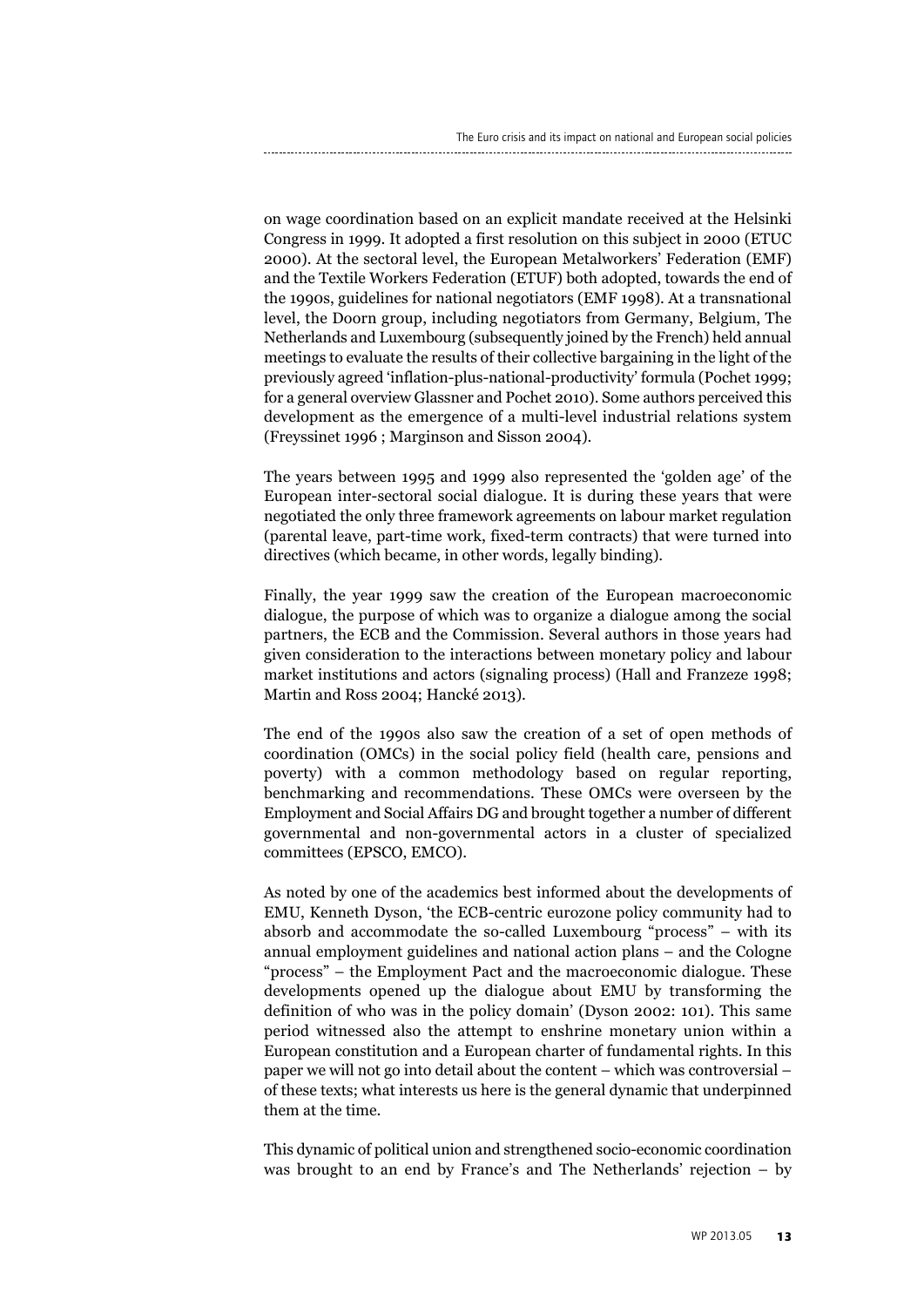referendum – of the draft European constitution. Similarly, the 'social' dynamic was halted as from 2005 and the publication of the Kok report entitled 'Jobs, jobs, jobs' that had been commissioned by the European Commission and which refocused the whole debate on growth, competitiveness and flexibility. Finally, the crisis of the euro heralded the possibility of a new narrative – focused on excessive public debt, the burden represented by the social model, wage rigidities, etc. – that was to be exploited by the proponents of a market-led monetary union.

On the political front, the European elections of 2004 saw the moderate rightwing group EPP-ED win a sweeping victory over the socialists, who did much more poorly than in the previous elections<sup>2</sup>, while the liberal parties did much better. As from 2005 the Commission was led by the centre-right with the presidency of José Manuel Barroso. In the autumn of 2005 Angela Merkel won the elections in Germany. Silvio Berlusconi was in power in Italy and Jacques Chirac in France, the latter soon to be replaced by Nicolas Sarkozy. More generally, between 2005 and 2012, the balance of power in the member states was very much in favour of the right and centre-right; by the beginning of spring 2012 only three out of 27 member states – Denmark, Austria, Cyprus – were governed by left-wingers while one, Belgium, had a left-right coalition led by a socialist prime minister. Since then the centre left has been making some – slight – progress in countries such as Italy or the Czech Republic. At the end of 2004, by contrast, twelve of these governments had been left-wing or centreleft3 in orientation.

### **2.2 Political integration abandoned: towards marketdriven convergence within monetary union**

It was in this political context that the social developments and achievements of the 1990s and early 2000s came to be unravelled. After a pretty sharp turn in 2005, the social OMCs were weakened in favour of a vision that gradually brought an economic approach back into the centre of European public policies and discourse

From 2004 to 2012 the national social pacts were gradually abandoned, as were the national debates on the constraints represented by EMU. This is an undoubtedly important aspect that, to date, has been subject to little investigation (Pochet *et al.* 2012; Advanic *et al.* 2011). Attention should also be drawn to the case of Greece where EMU entry took place in the absence of a social pact and without giving rise to the development of a strong institution of coordination in the 2000s (Ioannou 2012). This may be a reflection of the

**<sup>2.</sup>** From receiving 34.9% of votes in 1994 their share fell to 27.3% in 2004 and to 25% in 2009. In other words, in a fifteen-year period the European Socialists' share of the votes fell 10%.

**<sup>3.</sup>** See http://www.europarl.europa.eu/about parliament/fr/004a50d310/Composition-du-Parlement.html and also http://www.theguardian.com/world/interactive/2011/jul/28/ europe-politics-interactive-map-left-right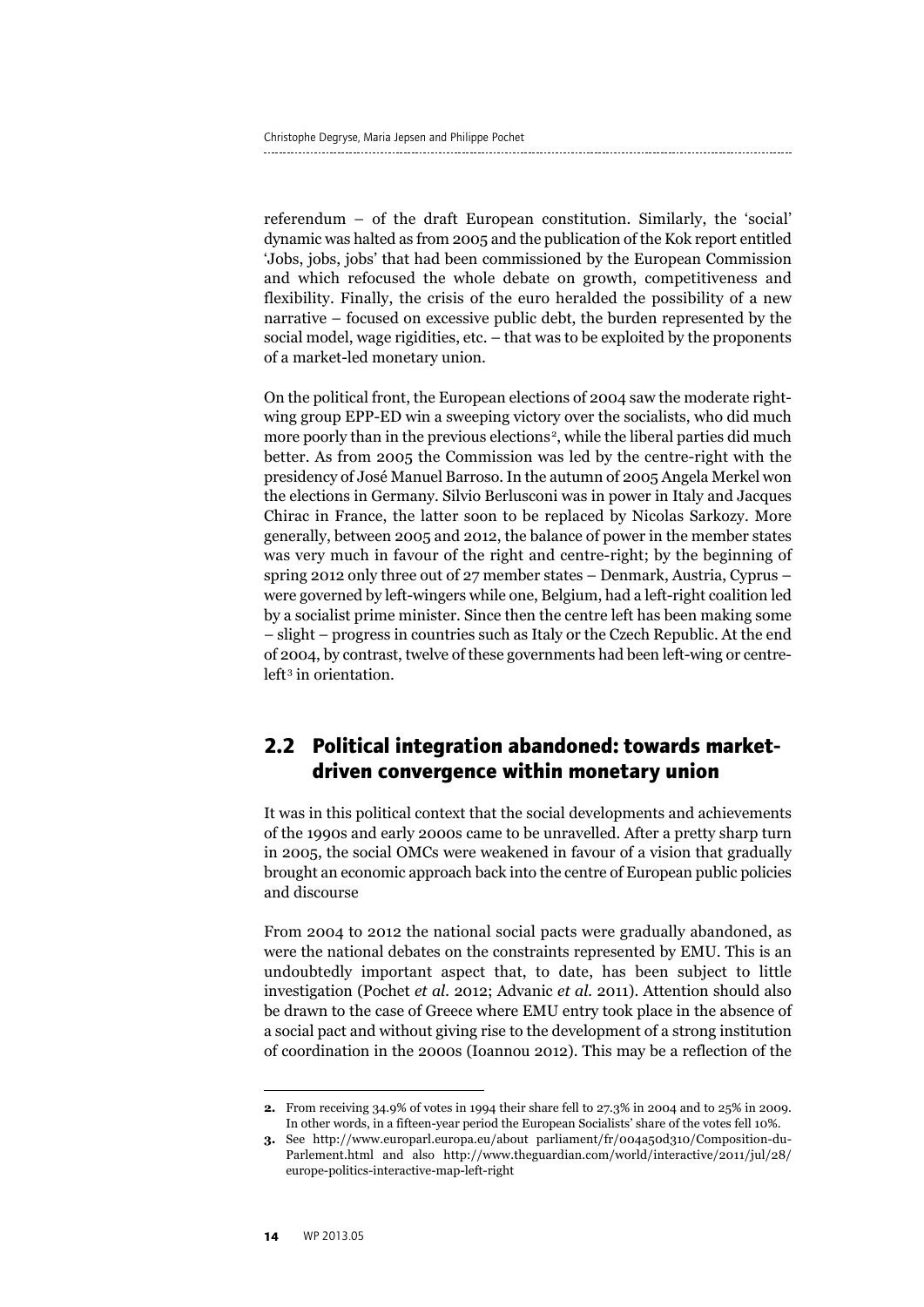spirit of a period during which EMU appeared as such a success that it did not require, or no longer required, national and/or European institutions. Ireland and its dynamic growth, Spain and its millions of newly created jobs, had become key references in terms of economic and employment successes.

Might it be that, as from 2004-2005, this economic 'success story' of the euro zone created the illusion – at least until 2008 and the euro crisis – that marketdriven convergence is more efficient than economic and social coordination? It may perhaps be appropriate to describe the proponents of this market-driven convergence as 'hyper-realists' – in the sense that they believe that no alternative arrangement will ever work, that the single currency will never lead to an increase in solidarity among member states and even less to any form of political union, and that markets alone can ensure the requisite convergence towards equilibrium within the monetary area.

The proponents of this kind of market-driven convergence<sup>4</sup> have, since Maastricht, advocated a change in the very function to be performed by social policy within the euro zone (Jepsen and Serrano Pascual 2005). This change would, according to them, come about in a virtually mechanical fashion in an EMU that, politically speaking, was incomplete and that it was no doubt impossible to complete. It is highly instructive, in this respect, to consider the work of Amy Verdun who, back in the mid-1990s, conducted interviews of the central bankers, the finance ministers, and the heads of the main employer organisations in three countries, namely, France, the UK and Germany. The few quotes reproduced below serve to summarize these politicians' and experts' standpoint and to indicate the nature of their arguments in favour of a socially deregulatory monetary union:

'Experts', states Verdun (1996), 'argued that they favoured EMU exactly because it would lead to a process of harmonization through market forces. EMU would offer legitimacy for restructuring the expensive welfare states'.

Jean-Claude Trichet, who subsequently, in 2001, was to become the ECB President, stated:

'EMU certainly stimulates structural reform in the labour market. With increased capital mobility and a better functioning single market, firms will become more and more sensitive to overall labour cost differentials and business regulation in choosing a particular location in the Eurozone. They will therefore exert a considerable pressure for appropriate reforms'.

**<sup>4.</sup>** We will not discuss here the question of whether this groups of 'experts' is best described as an epistemic community (Hass 1992), an advocacy coalition (Sabatier 1998) or a policy network (Marsh and Rhodes 1992). The significant point is that it shares the same vision of the place and nature of the social policy to be conducted and that the experts in question are to be found in a variety of centres of power (central banks, national economics and finance ministries, DG Ecfin, Economic policy committee, Brussels think-tanks, etc.).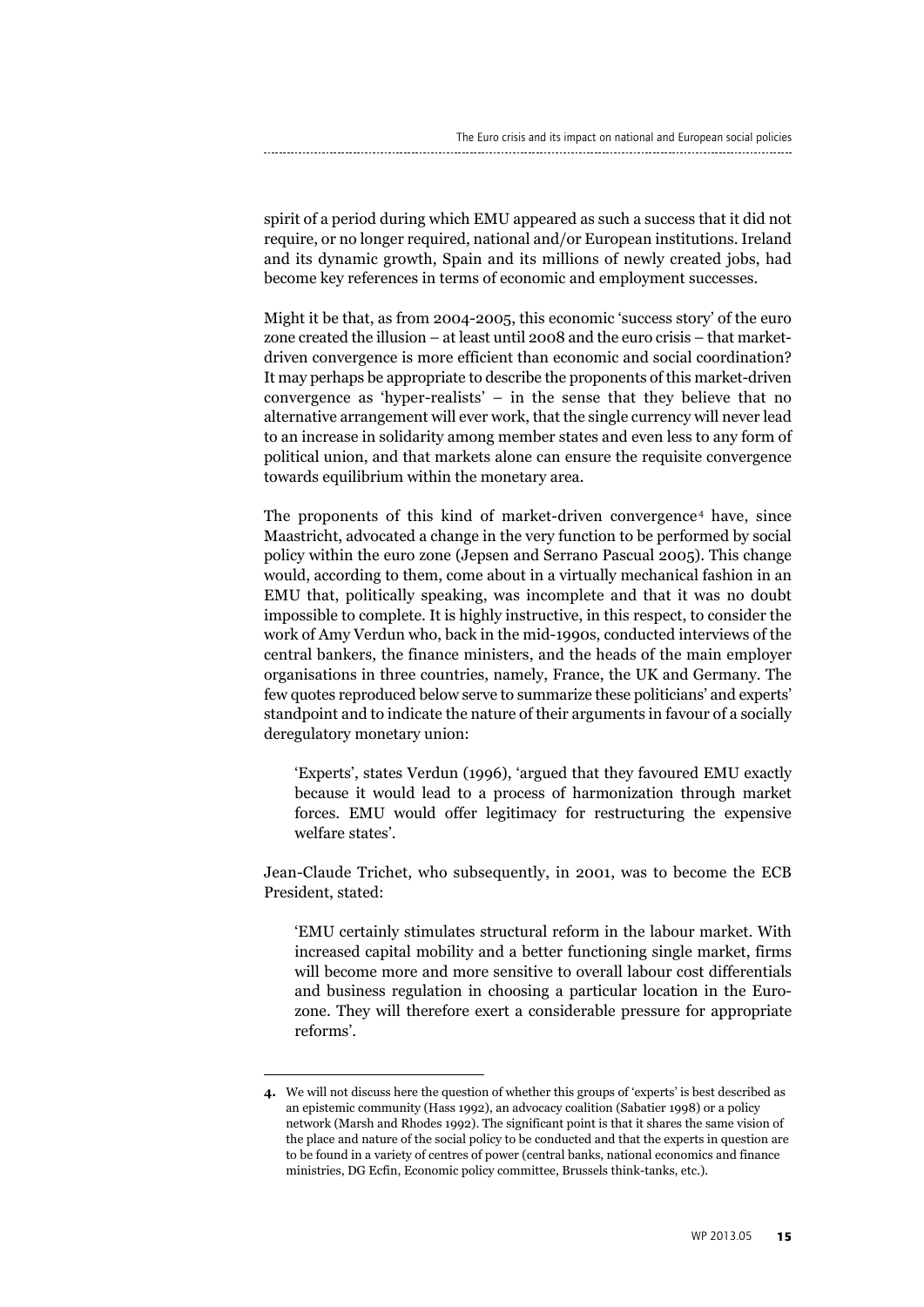Daniel Gros and Niels Thygesen, two eminent economists, specialists in monetary issues, summed up the thinking of numerous economists at the time and still today:

'In sum, labour market flexibility is always useful and if EMU forces labour market reforms that are needed anyway, the economy of EU can only gain' (1998:288).

The greatest pressure of all, however, was to be exerted on wage bargaining. As indicated already by the Padoa-Schioppa report (1987: 43),

'The principle of subsidiarity recommends minimal responsibility on the part of the Community for many aspects of social policy, but the question of convergence of labour costs is vital in the context of increasing monetary integration'.

These few references demonstrate, assuming that such demonstration was necessary, that the austerity policies and structural reforms currently underway are not in any way linked to the euro crisis, contrary to the assertions of the great majority of national and European political leaders, but are programmed into the genes of a specific vision of monetary union.

As mentioned above, reforms were not absent from the first phase of monetary union and its 'social moment' but these reforms were negotiated (Pochet and Fajertag 2000). At this stage, it would be useful to observe their timing. In this respect, the analysis conducted by Duval and Elmeskov (2005) of the pace of reforms between 1994 and 2004 offers considerable food for thought<sup>5</sup>.

The authors found that, first of all, the euro-zone countries carried out, on average, more reforms than the OECD countries but less than the European non-EMU countries (Denmark, UK and Sweden) and that this was particularly the case during the 1994-1999 period. The manner in which national governments chose to present the challenge of EMU to public opinion is a key variable for understanding each national situation. Even so, the number of reforms seems to have decreased after 1999, though EMU countries remained above the average of OECD countries.

And so, during the first years of the 2000 decade, there was a relative pause in reforms in the eurozone countries. This is the point at which a series of initiatives were to be undertaken by the ECB, the Ecfin DG and the Economic Policy Committee (EPC) (a forum for national experts) in order to consolidate the theoretical framework linking together labour markets, wages and the euro (on wage development the last 3 decades see Visser, 2013)

**<sup>5.</sup>** The reforms observed cover seven areas : a) active labour market policies ; b) taxes and social security contributions ; c) employment protection legislation ; d) unemployment benefits ; e) wage formation and industrial relations ; f) working time flexibility and parttime work; g) old-age pension and early retirement arrangements.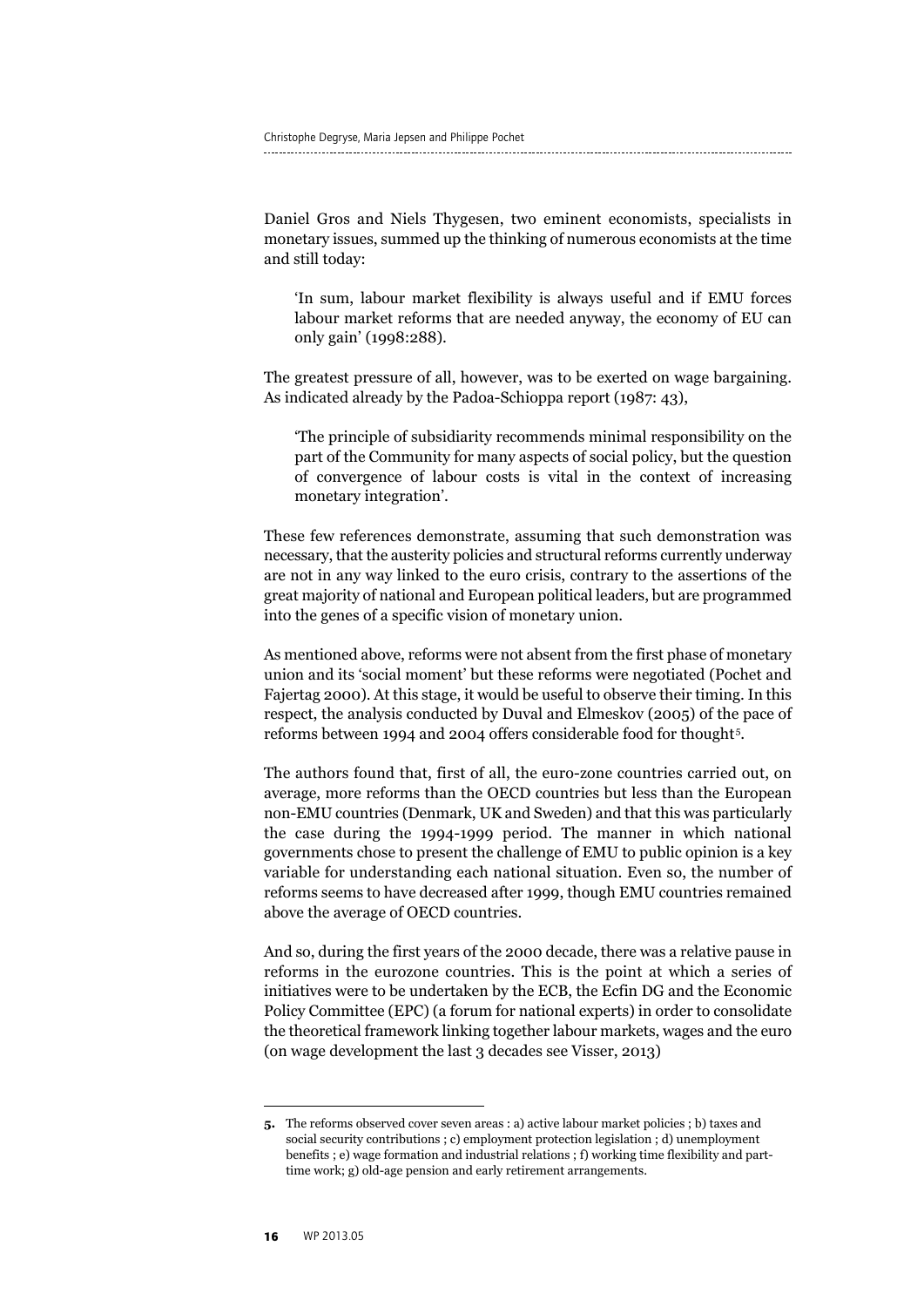Jean-Claude Trichet (2011) states that in 2005 he set up a working group within the ECB to assess the risks of, in particular, wage divergence<sup>6</sup>. According to Glocker (personal communication), since 2002 the ECB President has been stressing the vital importance of wage issues within the Eurogroup. The ECB also set up a 'Wage dynamic network', the brief of which was described as follows: 'This network has the specific objectives of i) identifying the sources and features of wage and labour cost dynamics that are most relevant for monetary policy and ii) clarifying the relationship between wages, labour costs and prices both at the firm and macro-economic level.'

The network was structured into three working groups, namely, 'macro', 'micro', 'survey'.

Between 2009 and 2011, no less than 51 Working Papers were published by the ECB covering an impressive number of issues relating to the links between labour markets, wages and the euro. These studies dealt with the role of labour markets for monetary policy ('The role of labor markets for euro area monetary policy' n°1035), collective bargaining systems ('Institutional features of wage bargaining in 23 European countries, the UK and Japan', n° 924), automatic pay indexation ('Downward wage rigidity and automatic wage indexation: evidence from monthly micro wage data', n°1269), the flexibility of wage formation systems ('Wages are flexible aren't they? Evidence from micro wage data', n° 1074; 'Wage-setting and wage flexibility in Ireland – results from a firm-level survey', n°1181), etc.

The European Commission's Ecfin DG, meanwhile, has published every year since 2005, in either January or February, a report entitled 'labour market and wage development'. A data base on wage developments, called Ladrev, was also set up in 2005 but discontinued after 2009. The AMECO data base which serves as a reference on wages can now be accessed on the Ecfin DG's website.

As for the Economic Policy Committee (EPC), linked to the Ecfin DG, it has created a working group on labour markets with an extremely broad brief which includes almost all the same areas as the Employment Committee (EMCO) in charge of employment questions. Another EPC sub-group deals with structural reforms linked to the Lisbon Strategy (the 'LIME group') and bases its work on assessment of the impacts of structural reforms on a major data base known as MACMIC. The Employment and Social Affairs DG publishes an annual report on employment and a biennial report on industrial relations, but it was not until 2011 that an official specifically responsible for wages was appointed to this DG.

As can be seen, between 2005 and 2010, this group of actors mobilized and developed an extremely sophisticated arsenal of products in order to analyse the likely impact of labour market reforms, wages and monetary union. By contrast, the authors who between 1995 and 2004 had been writing on these

**<sup>6.</sup>** Working group of the monetary policy committee of the SBEC (2005) 'Competitiveness and the export performance of the Euro Area', study no 30.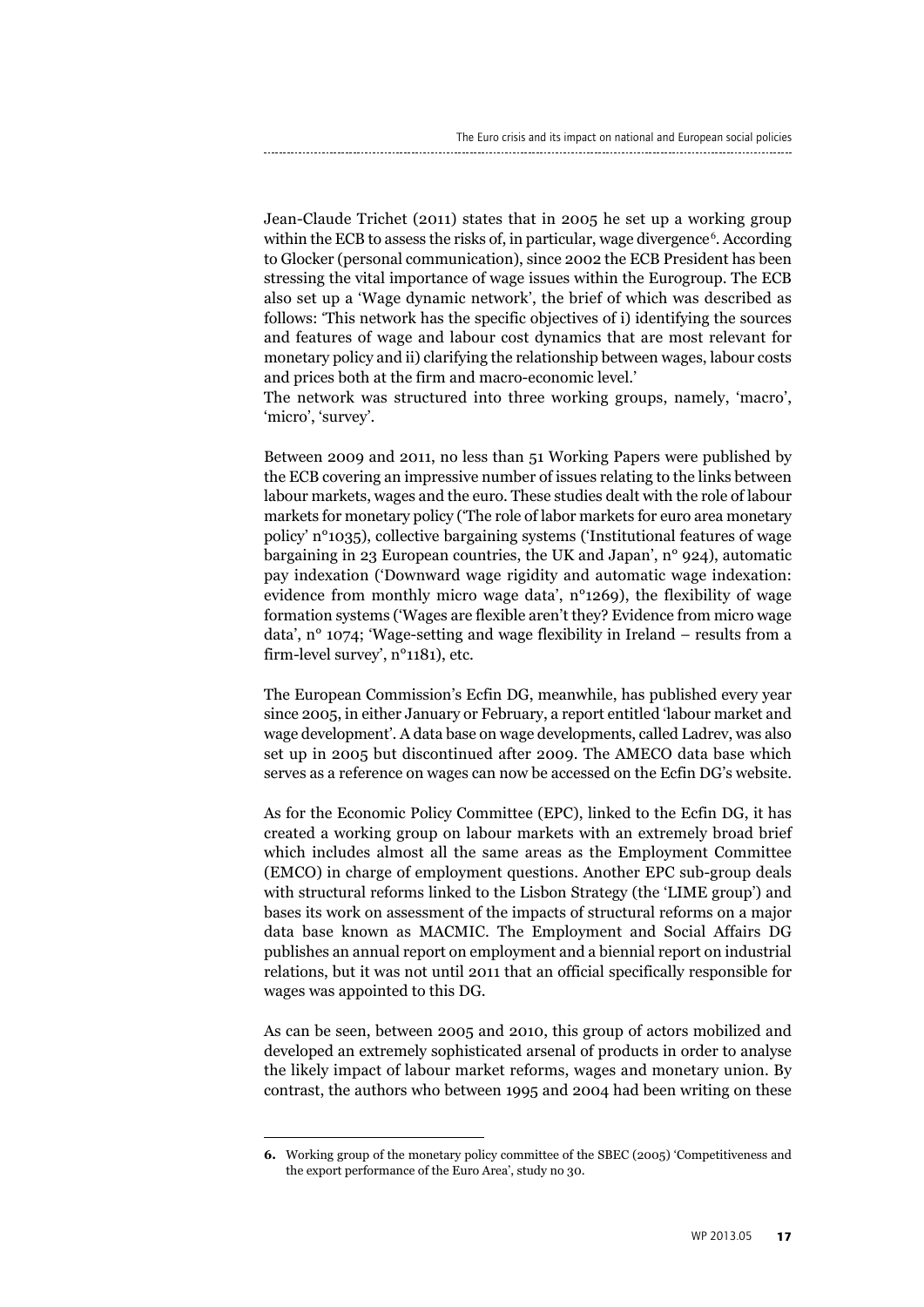subjects from a more 'social' standpoint (Hall, Soskice, Hancké, Rhodes, Ross, Pochet, etc.) turned their academic focus elsewhere.

When the crisis broke out in 2008, an initial response was to call into question the concept of self-regulating markets. However, the transformation of the crisis of bank debts into a crisis of public debt as from 2009 supplied a new narrative that was exploited by these well prepared strategic actors (ECB, economic and finance ministers, DG Ecfin) in order to put their ideas into practice and alter the function of social policy so that it became the adjustment variable within monetary union. Adjustments in the euro zone (particularly in terms of competitiveness and productivity) were henceforth, according to them, to take place by way of wages, labour law, and social security. This is the principle of internal devaluation, application of which to Greece has achieved the status of an archetype (see Armingeon. et Baccaro, 2012).

At the same time, one actor took on an unprecedentedly central role: the ECB and its two most recent Presidents – Jean-Claude Trichet and Mario Draghi – made creative use of the instruments at their disposal in response to the risk that the euro zone might break apart. This endowed them with an indubitable power of influence. The ECB, the most independent central bank in the world, indicated what structural reforms were required at the national level in return for its intervention on the sovereign debt market. This involvement went as far as the central banker sending, in secret, letters to the Italian and Spanish governments detailing the list of reforms to be adopted. In other words, the ECB took de facto control of the reins of economic policy coordination within the euro zone. It took over the post, left empty by Maastricht and the national governments, of economic governance of the euro zone.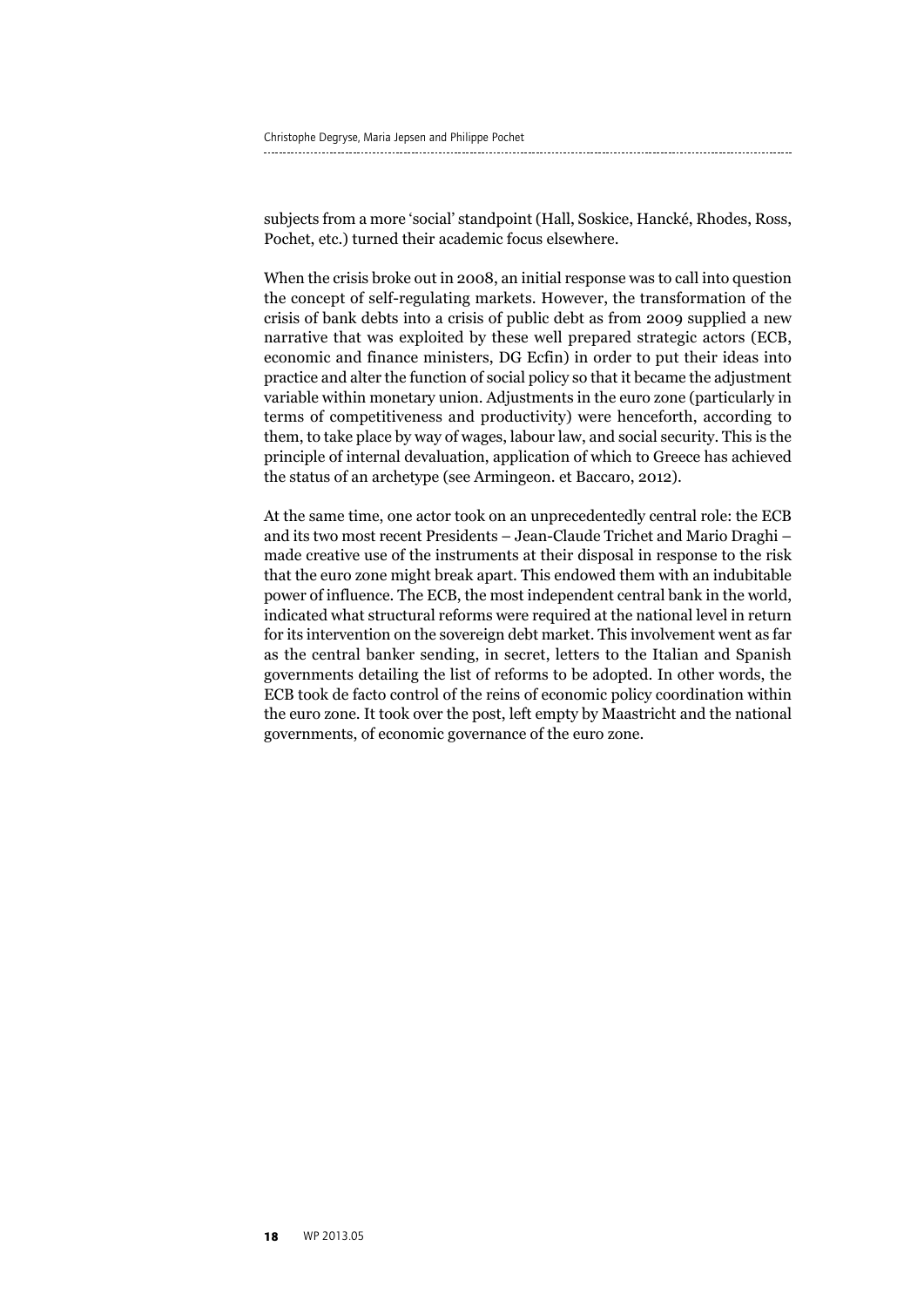### **3. Financial crisis and dismantling of the social model**

What are the consequences of these changes? The most important change is that the traditional appeal for 'structural reforms' in the framework of texts that tended to be non-binding and rather ineffectual (BEPG) has, under the new arrangements, taken on much stronger force. Below we will see, however, that things appear in a very different light depending on whether the state to which injunctions are addressed is a member of the euro zone core and the model of coordinated capitalism, or whether it belongs to the peripheral area, to the set of countries most hard-hit by the financial crisis (Regan, 2013).

Before going into this, however, it will not be a waste of our time to look in more detail at the set of arguments used to link the 'necessary' structural reforms to the crisis of public finances. These arguments represent, in our view, a coherent but biased approach that forms the underpinnings of a whole political agenda.

Our next step will be to examine how social and labour market policies are regarded by this strengthened form of economic governance. This we will do by taking a close look at some of the country-specific recommendations or CSRs.

Finally, we will ask a number of questions about the new instruments of governance and the extent to which they are able to contribute to the national reforms.

#### **3.1 Coherent but biased arguments**

The argument went that, insofar as the financial crisis had turned into a crisis of public finances, the situation now 'required' that most of the governments adopt a series of budgetary consolidation measures in the form of reforms – frequently radical in nature – of their labour law provisions and social protection arrangements. This argument is far from convincing. The general outline of these structural reforms of the labour market and social security systems had, in actual fact, been advocated well before the outbreak of the crisis, during a period when public debts and deficits were under control (see, *inter alia*, De Grauwe 2011). The EU had already been calling for 'reform and tightening up of retirement, social security and health care systems' (Council 2005) during a period when the public debt was well under control at European level (59% of GDP in 2007) and when the average level of budgetary deficit of the 27 EU member states was 0.9% of GDP. Finally, already during a period of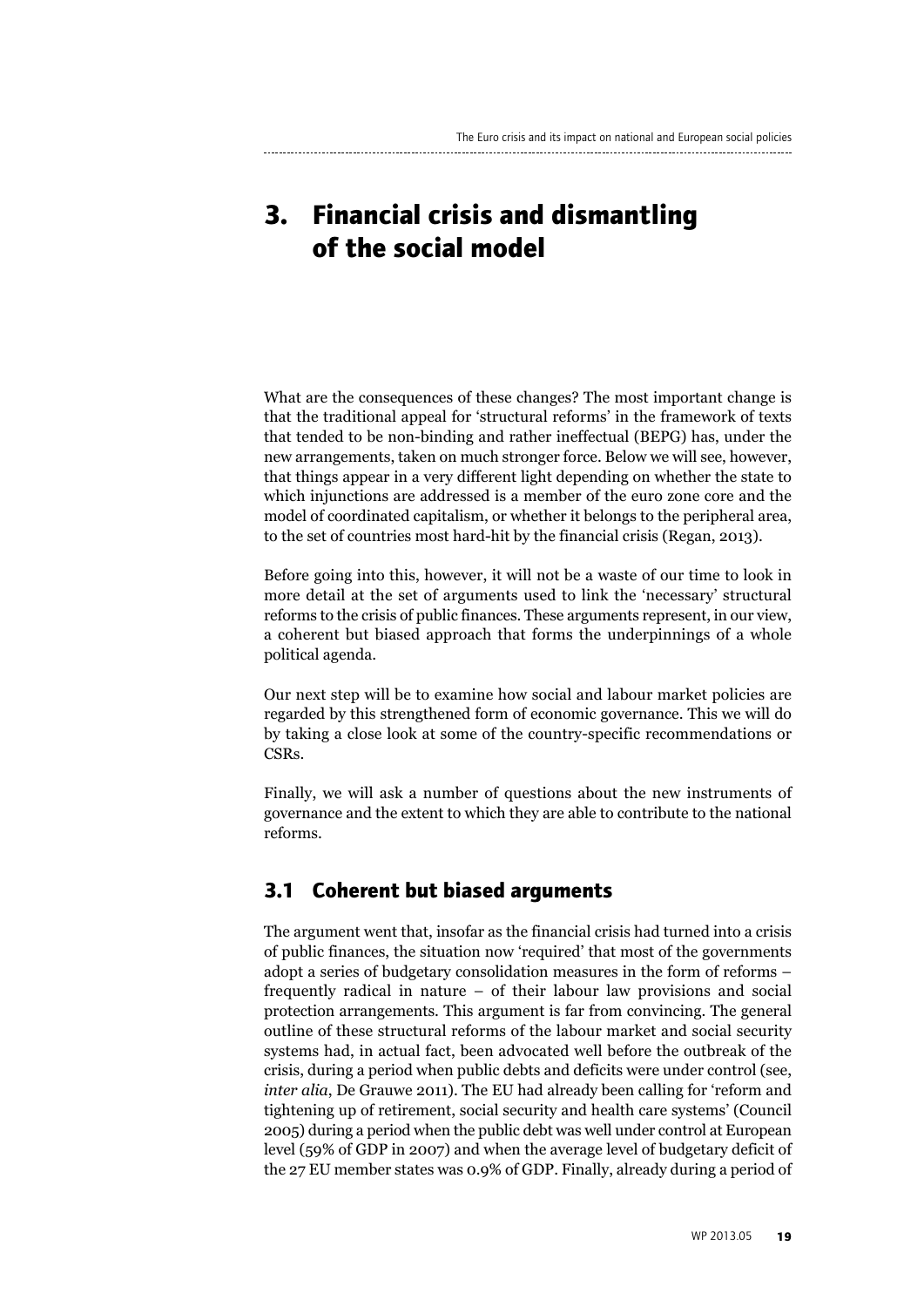economic growth, the EU had been demanding that wage development in the member states be 'compatible with a level of profit that would permit investment to boost productivity'. At no moment was there any question as to the nature and general direction of these reforms. What could be questioned was the speed and radical nature of these reforms, the purpose of which was to make social and labour market policy into an adjustment variable. The argument thus became that the earlier reforms had not been adequate or radical enough and that it was important to use the window of opportunity represented by the crisis to 'force' governments to take those measures that would yield effects at best in the medium term.

The arguments, for example, on reform of retirement pension systems and the labour market, are to be considered bearing in mind that none of these reforms is likely to produce a positive short-term impact on either public finances or economic growth (see OECD). The time required for the reform to be adopted, and to take effect – such reforms are frequently spread over quite or very long periods – and to exert an impact on the public deficit and economic growth, is such that it is utterly unlikely to make the slightest contribution to solving the current sovereign debt crisis in Europe. By contrast, and this is the focus of the argument, these reforms are supposed to create confidence – beyond the market – and hence entail anticipated effects, for their proponents are convinced of the rational anticipations of economic agents.

This approach totally disregards any consideration concerning which are the countries that best succeeded in getting through the crisis. It is indeed obvious, today, that not only is it the labour markets of the so-called Bismarkian countries that best resisted the financial crisis, the economic crisis, and the crisis of public finances (see below); at the same time, a series of recent studies shows the absence of, or only a very slight, correlation between the deregulation of the labour market institutions and the level of job creation (Advedic and Salardi 2013; Armingeon and Baccaro 2012b). The OECD has also revised its analyses from the 1990s on labour market rigidities and recently adopted a much more cautious position). Even the Commission, in a memo for the EPC, acknowledges that there is no link between employment protection legislation (EPL) and the rate of unemployment (but states that there is an effect on flows and composition) (EC 2012).

On the basis of a very simple criterion which well synthesizes the results of different policies – that of the employment rate – it appears clearly that the countries with a low rate of unemployment are not those which have the most deregulated labour market or the least developed welfare state. Table 1 below shows the unemployment rates from before the crisis and in 2012. The conclusions are the same if we assess the link between public debt (and its development since 2008): there is no link between an increase in the public debt, the degree of labour market regulation or the extent of coverage of social protection systems.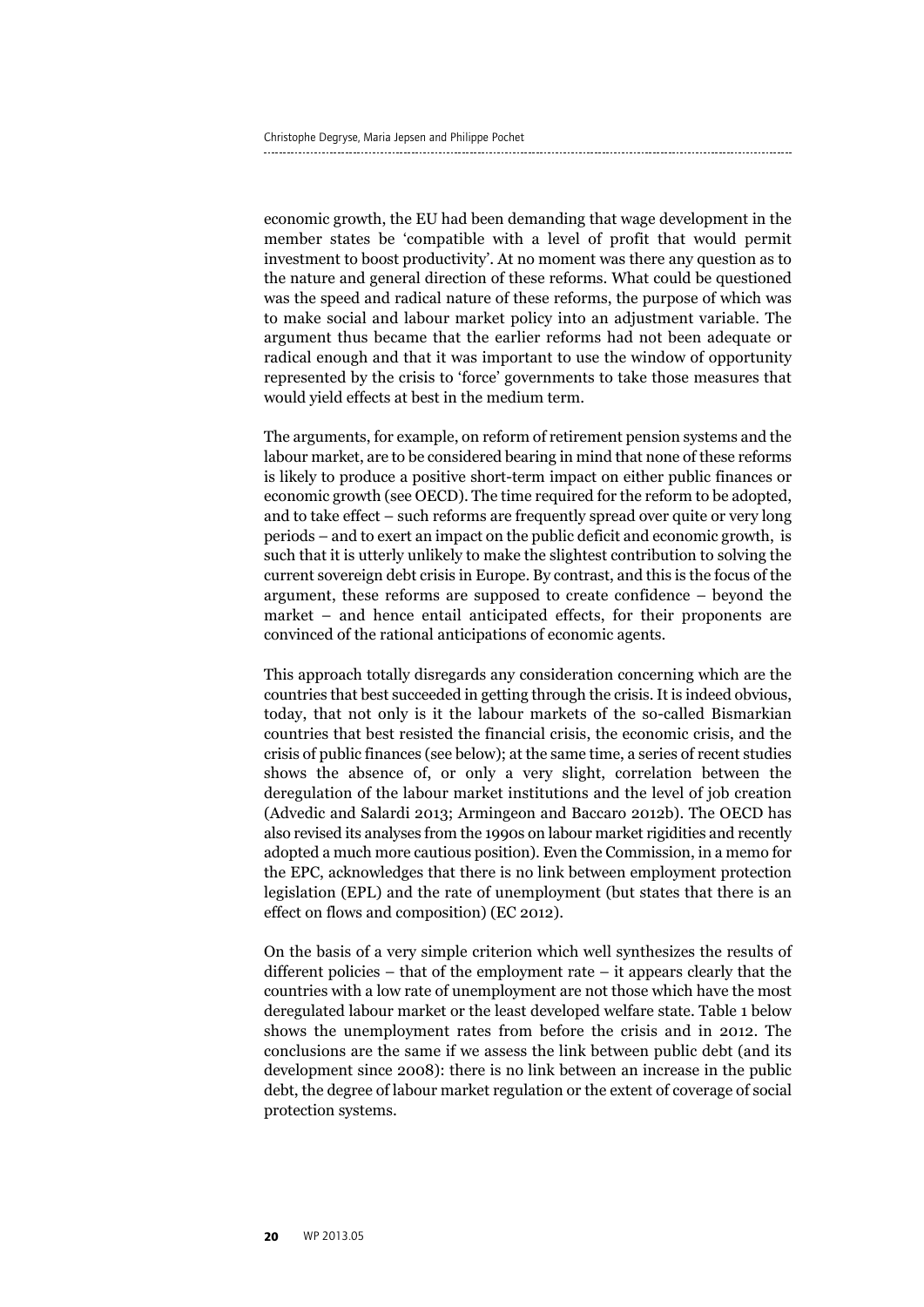

Figure 1 Unemployment in the EU27 (2008Q2-2012Q1(\*)

In terms of the development of unemployment rates, the four countries that stand out are Luxembourg, Austria, the Netherlands, Germany (and to a lesser extent Belgium). In spite of their creditable performance, three of these five countries received 'specific recommendations<sup>7</sup> in 2012 aimed at their wage formation systems (Luxembourg and Belgium – to which should be added Cyprus, in sixth position – for their wage indexation system, and Germany for better taking account of productivity in wage development). According to Palier (2010), it is precisely these countries that have been most criticized by the EU for their supposed absence of reforms, but this runs counter to the facts. In terms of varieties of capitalism, these are also all countries regarded as 'coordinated' (in the image of Germany)(Hall and Soskice 2001, Regan, 2013).

### **3.2 Social policy and specific recommendations country by country**

This section analyses how the 'new economic governance' interacts with social policies, and presents a first assessment of the potential impact of an economistic framework approach on the 'recalibration' and redefinition of the national social models.

As will be shown in more detail in section 3.3, the CSRs are the result of a complex process that begins with the Annual Growth Survey (AGS), which

**<sup>7.</sup>** Recent literature also shows that ever greater differences exist within each country (Jackson and Deeg 2012).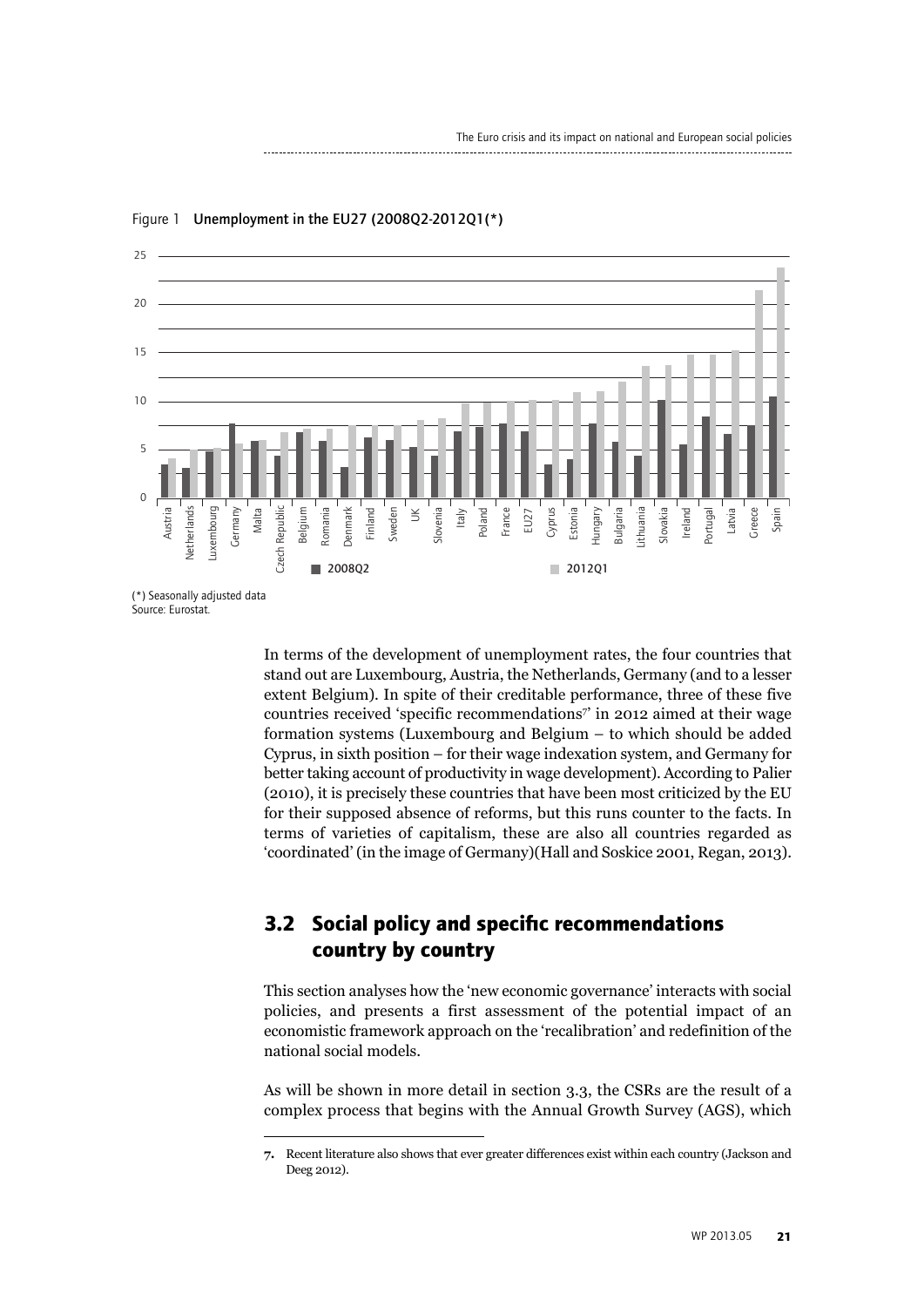presents the challenges and priorities for the EU, including the national reform programmes and the evaluation by the European Commission of the performance of each member state.

The CSRs focus on the structural reforms likely to strengthen growth and competitiveness and the member states are supposed to incorporate the recommendations issued into their national reform programme. The CSRs are drawn up by the European Commission, discussed with the member states, and adopted by the European Council.

Formally, the CSRs are opinions but the expectation is nonetheless that they will be heeded. They become more binding for countries of the euro zone insofar as they are linked to the risk of sanctions under the excessive deficits procedure or the excessive imbalances procedure.

Accordingly, in specific circumstances, the CSRs have made policy coordination and the soft approach to social policy more rigid, virtually compulsory, minor changes in the treaties in relation to social aspects notwithstanding. This potentially radical change in how social policy is dealt with at European level was introduced by the earlier agreement to better coordinate economic policies including those relating to the labour market and social protection (Jepsen and Serrano Pascual 2011).

Stefan Clauwaert (2013) has carried out an assessment of the number of social recommendations included in the total CSRs received by each country.

An immediately striking feature in this table is the high number of social CSRs, amounting to some 40% of the total.

A more careful analysis of what recommendations fall under the CSR and how they relate to particular problems of the various member states displays a somewhat puzzling picture.

Recommendations linked to increasing labour market participation (especially for women and older workers) and to raising both the actual and the statutory retirement age are given to most member states; on the hand, very few member states are recommended to ensure the provision of encompassing and adequate social protection for their citizens, despite the fact that poverty is increasing and social protection is losing some of its effectiveness as the crisis drags on (European Commission 2013). Hence the CSRs define the nature of the common challenges entailed by the social models and recommend how they should be tackled. This is not in itself new, for it is an approach that started at the end of 2000 when emphasis was placed on how to define common problems and how they could be solved (Jepsen 2009). What is new, however, is the instrument and the process by which this approach is currently being furthered.

The CSRs convey ideas associated with a particular 'model' of the EU insofar as they are focused on growth and competitiveness, while totally neglecting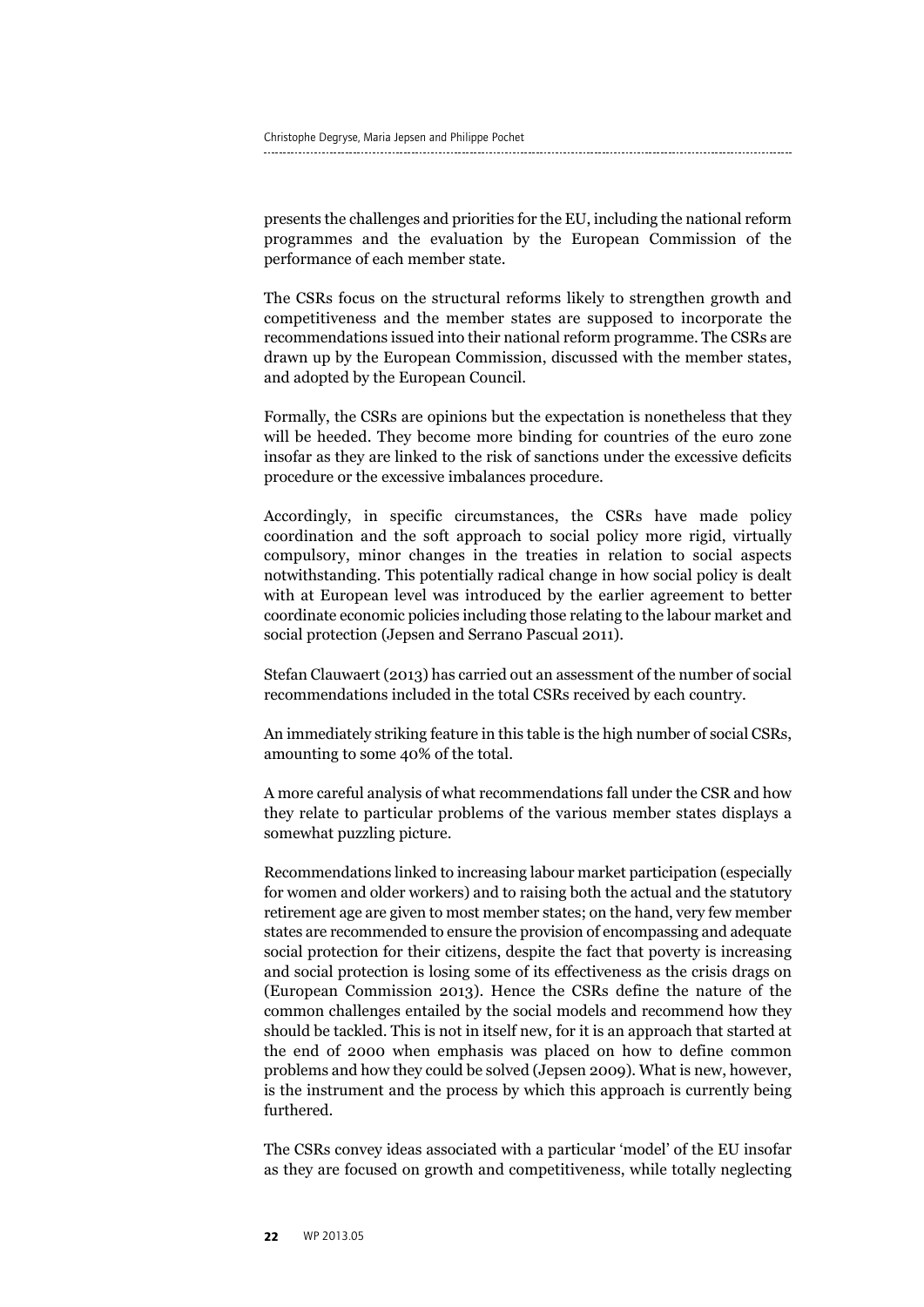| Country    |                          | CSRs 2011-2012           |                          | CSRs 2012-2013    |                          | CSRs 2013-2014      |  |  |
|------------|--------------------------|--------------------------|--------------------------|-------------------|--------------------------|---------------------|--|--|
|            | <b>Total</b>             | 'Social'                 | <b>Total</b>             | 'Social'          | Total                    | 'Social'            |  |  |
| AT         | 5                        | $\overline{2}$           | $\overline{7}$           | $\overline{2}$    | $\overline{7}$           | $\overline{3}$      |  |  |
| BE         | 6                        | $\overline{3}$           | $\overline{7}$           | $\overline{2}$    | $\overline{7}$           | $\overline{4}$      |  |  |
| BG         | $6\,$                    | $\mathsf{3}$             | $\overline{7}$           | $\overline{2}$    | $\overline{\phantom{a}}$ | $\mathsf{3}$        |  |  |
| CY         | $\overline{7}$           | $\mathsf{3}$             | $\overline{7}$           | $\overline{3}$    | $\bar{\phantom{a}}$      | $\bar{\phantom{a}}$ |  |  |
| CZ         | $6\,$                    | $\mathsf 3$              | $6\,$                    | $\mathsf{3}$      | $\overline{7}$           | $\mathsf{3}$        |  |  |
| DE         | $\overline{4}$           | $\mathbf{1}$             | $\overline{4}$           | $\mathbf{1}$      | $\overline{4}$           | $\mathbf{1}$        |  |  |
| <b>DK</b>  | 5                        | $\sqrt{2}$               | $\sqrt{5}$               | $\overline{2}$    | 3                        | $\mathbf{1}$        |  |  |
| EE.        | $\overline{4}$           | $\mathbbm{1}$            | 5                        | $\overline{2}$    | 5                        | $\overline{2}$      |  |  |
| ES         | $\overline{\phantom{a}}$ | $\overline{4}$           | $\,8\,$                  | $\mathsf S$       | $\mathsf g$              | $\overline{4}$      |  |  |
| FI.        | 5                        | $\overline{2}$           | 5                        | $\overline{2}$    | 5                        | $\overline{2}$      |  |  |
| <b>FR</b>  | 5                        | $\overline{4}$           | 5                        | $\overline{3}$    | $\,$ 6 $\,$              | $\overline{4}$      |  |  |
| HU         | 5                        | $\overline{2}$           | $\overline{7}$           | $\mathsf{3}$      | $\overline{7}$           | 3                   |  |  |
| IT.        | $6\phantom{.}$           | $\overline{2}$           | $6\,$                    | $\overline{3}$    | 6                        | $\overline{2}$      |  |  |
| LT         | 6                        | $\overline{2}$           | 6                        | $\mathsf{3}$      | 6                        | 3                   |  |  |
| <b>LUX</b> | $\overline{4}$           | $\mathsf 3$              | $\overline{5}$           | $\sqrt{2}$        | $\,$ 6 $\,$              | $\mathsf{3}$        |  |  |
| LV         | $\overline{\phantom{a}}$ | $\overline{\phantom{a}}$ | $\overline{7}$           | $\overline{3}$    | $\overline{7}$           | 3                   |  |  |
| MT         | 5                        | $\mathsf{3}$             | $\,$ 6 $\,$              | $\mathsf{3}$      | 5                        | $\overline{2}$      |  |  |
| <b>NL</b>  | $\overline{4}$           | $\overline{2}$           | 5                        | $\overline{2}$    | $\overline{4}$           | $\overline{2}$      |  |  |
| PL         | $\overline{7}$           | $\overline{3}$           | 6                        | $\overline{2}$    | $\overline{7}$           | $\overline{2}$      |  |  |
| RO         | $\overline{\phantom{a}}$ | $\overline{\phantom{0}}$ | $\overline{\phantom{a}}$ | $\qquad \qquad -$ | $\,8\,$                  | $\mathsf{3}$        |  |  |
| <b>SE</b>  | $\overline{3}$           | $\mathbf{1}$             | $\overline{4}$           | $\mathbf{1}$      | $\overline{4}$           | $\mathbf{1}$        |  |  |
| SI         | 6                        | $\mathsf{3}$             | $\overline{7}$           | $\overline{4}$    | 9                        | $\overline{2}$      |  |  |
| SK         | $6\,$                    | $\mathsf{3}$             | $\overline{\phantom{a}}$ | 5                 | $\,$ 6 $\,$              | $\overline{2}$      |  |  |
| UK         | 5                        | $\overline{2}$           | 6                        | $\overline{2}$    | 6                        | $\overline{2}$      |  |  |
|            | 117                      | 54                       | 137                      | 61                | 142                      | 57                  |  |  |

#### Table 1 Overview of the total number of CSRs per country compared to the social CSRs for 2011-2012, 2012-2013 and 2013-2014

Source : Clauwaert (2013)

what constitutes the principal role of social policies, namely, to ensure social cohesion and some degree of redistribution (Jepsen, 2009).

A careful reading of the CSRs on pensions, labour market and labour law leaves no doubt as to the intended direction of the reforms advocated, even though the formulations in 2013 are less rigid than was the case in 2012. The following paragraphs present an analysis of the formulation of certain CSRs and identify more precisely the overall sense of the reforms proposed.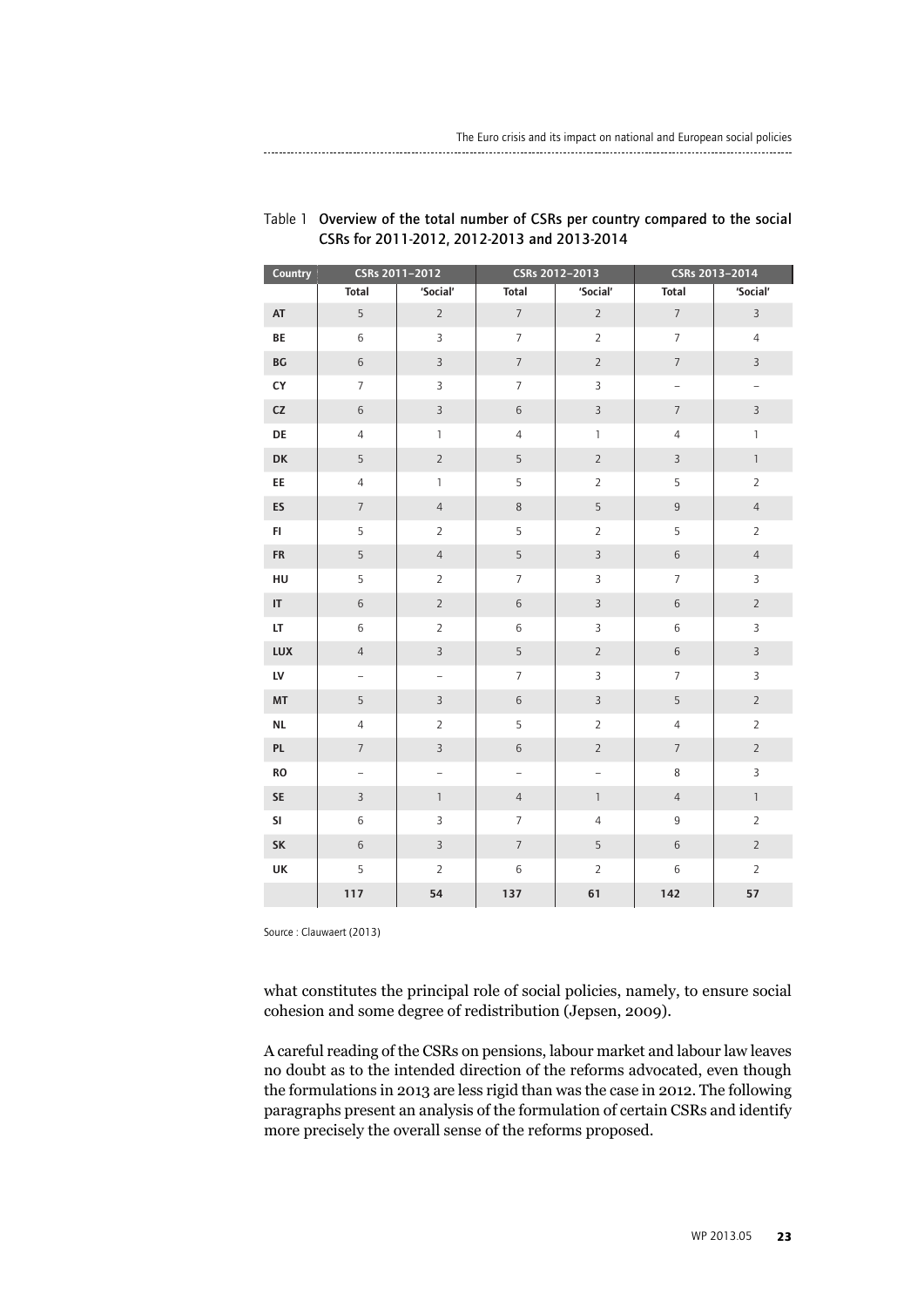|                                   |                                                                                            |   |  |  |  |  |  |  |  |  |  |  | AT BE BG CZ DE DK EE ES FI FR HU IT LT LU LV MT NL PL RO SE SI SK UK |  |
|-----------------------------------|--------------------------------------------------------------------------------------------|---|--|--|--|--|--|--|--|--|--|--|----------------------------------------------------------------------|--|
|                                   | reviewing wage indexation                                                                  |   |  |  |  |  |  |  |  |  |  |  |                                                                      |  |
| <b>Wages</b>                      | reviewing wage-setting system - align with<br>productivity developments                    |   |  |  |  |  |  |  |  |  |  |  |                                                                      |  |
| <b>EPL</b>                        | adjusting employment protection legislation                                                |   |  |  |  |  |  |  |  |  |  |  |                                                                      |  |
|                                   | enhancing participation of women                                                           | O |  |  |  |  |  |  |  |  |  |  |                                                                      |  |
| Labour<br>Market<br>participation | enhancing participation of older workers,<br>promoting active ageing, LLL                  |   |  |  |  |  |  |  |  |  |  |  |                                                                      |  |
|                                   | reducing tax disincentives for second earners                                              |   |  |  |  |  |  |  |  |  |  |  |                                                                      |  |
|                                   | youth guarantee                                                                            |   |  |  |  |  |  |  |  |  |  |  |                                                                      |  |
| Youth                             | facilitating transition school to work by<br>incentives for companies to hire young people |   |  |  |  |  |  |  |  |  |  |  |                                                                      |  |
| employment                        | facilitating transition school to work through<br>apprenticeships and work-based learning  |   |  |  |  |  |  |  |  |  |  |  |                                                                      |  |
|                                   | reducing school/education 'drop outs'                                                      |   |  |  |  |  |  |  |  |  |  |  |                                                                      |  |
| <b>Pensions</b>                   | explicit link between pensionable age and life<br>expectancy                               |   |  |  |  |  |  |  |  |  |  |  |                                                                      |  |
|                                   | reducing early retirement                                                                  |   |  |  |  |  |  |  |  |  |  |  |                                                                      |  |
|                                   | ensuring the adequacy and coverage of social<br>protection systems                         |   |  |  |  |  |  |  |  |  |  |  |                                                                      |  |
| <b>Vulnerable</b>                 | (access to) quality social services                                                        |   |  |  |  |  |  |  |  |  |  |  |                                                                      |  |
|                                   | better targeting social assistance                                                         |   |  |  |  |  |  |  |  |  |  |  |                                                                      |  |
| <b>Child poverty</b>              | making child support more effective                                                        |   |  |  |  |  |  |  |  |  |  |  |                                                                      |  |
|                                   | access to and quality of childcare services                                                |   |  |  |  |  |  |  |  |  |  |  |                                                                      |  |
| Tax                               | shift away from tax on labour (incl. attention<br>for low income earners)                  |   |  |  |  |  |  |  |  |  |  |  |                                                                      |  |

#### Table 2 European Commission country specific recommendations 2013-2014 (social field only)

Source : Clauwaert (2013)<sup>8</sup>

Most of the recommendations on pensions establish a link between statutory retirement age and life expectancy, seeking thereby to create automatic rules that would reduce the political risks entailed by pension reforms. The European Union – and, in particular, the Ecfin Council – has for almost 20 years been sensitive to the sustainability of public finances and to the risks entailed by

**<sup>8.</sup>** Similar tables can be found for 2011 and 2012 in Clauwaert (2013).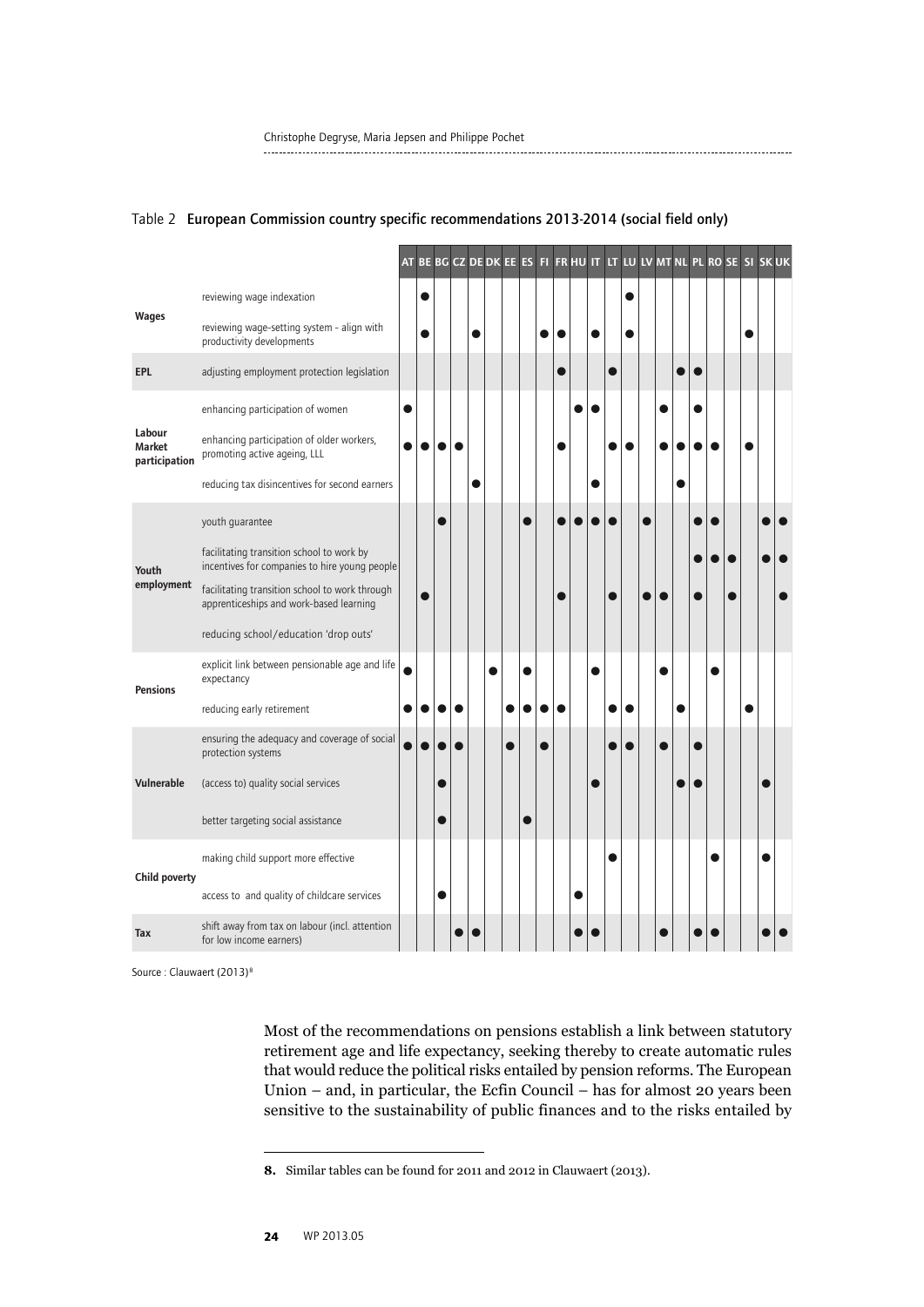spending on pensions; raising of the statutory pension age is a recommendation that has been repeated time and time again (Natali 2009).

This recommendation has given rise to controversy in some countries where alignment of the actual retirement age with the statutory retirement age was the main aim or where the low employment rate of the over 55s constituted a real problem.

While these concerns are still raised in the CSRs, there is a clear and unified recommendation to increase the statutory retirement age with life expectancy, a recommendation that appears at odds with the chronically difficult labour market situation experienced by older workers. The strategy would thus appear to be focused exclusively on cost containment, in other words on the need to for public finance controls9.

Labour market participation is the second major subject of concern encountered in the CSRs. Most countries have received a recommendation concerning activation, whether in general or in relation to measures geared to specific groups such as, for example, the long-term unemployed.

In general, these recommendations are concentrated on strengthening the capacity of the public employment services to supply adequate levels of service and also on the links between social benefits and the social assistance system and the activation measures.

The emphasis is also placed on increasing incentives to labour market participation by means of reform of the tax and benefits system, in particular as it applies to low wages. This question of activation and of the disincentives stemming from the tax/benefit system is yet another topic that has been on the European agenda for a long time. A consensus is emerging from the research in relation to the fact that, in spite of a rather inconclusive direct impact of OMCs on national reforms (Lelie and Vanhercke 2013), the European level has been invoked for the implementation of activation measures in the various member states whose governments have used the coordination processes placed at their disposal by EU-level recommendations. With regard to the CSRs and their follow-up, it seems that the 2013 crop of recommendations is more diversified, more sensitive to local contexts and less unidirectional than in the two previous years.

What is lacking is consideration of the demand side. The recommendations are completely focused on the supply side, sometimes going so far as to urge a reduction in public sector employment.

In some cases, moreover, an increase in the numbers of child-minders is recommended as a means of raising women's labour market participation. This

**<sup>9.</sup>** The European Commission classifies the recommendations on pensions and health care as linked to public finances and not to the labour market or to social policy.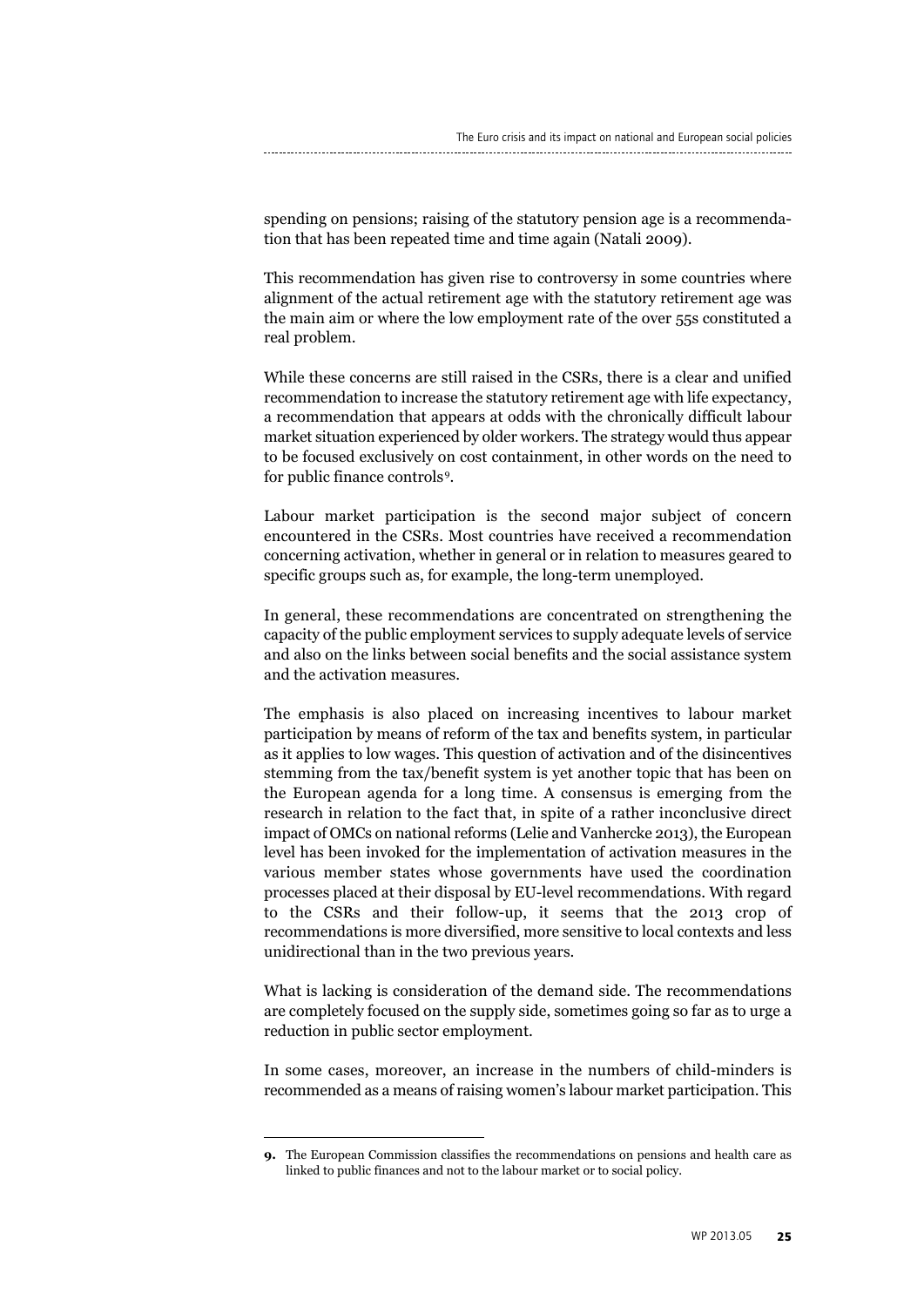Christophe Degryse, Maria Jepsen and Philippe Pochet 

policy approach is not new but is a follow-up to earlier recommendations along similar lines.

The last field analysed is that of labour law. Without going into detail, recent research has shown a definite link between recommendations and reforms in the industrial relations sphere and labour law generally (Clauwaert and Schömann 2012; Laulom et al. 2012; Herman 2013, Degryse et Pochet, 2012, for Italy see Sacchi, 2013). This is particularly the case for countries experiencing major economic difficulties (World Bank model) or those subject to a Memorandum of Understanding (IMF model).

This influence exerted by CSRs is not the only reason for reforms which have also involved other actors but the CSRs have been urging reforms of this type (it is not methodologically possible to establish any unequivocal distinction between the European influence and other forms of influence; what is important is to analyze the 'meaning' of the reforms and to consider it as exerting an impact alongside all the other forms of pressure applied in the same direction (see, on this subject, Pochet 2012).

To what extent this affects a country like Belgium which has no need of financial aid but has a public debt of approximately 100% of GDP and is required to reduce it rapidly under the terms of the new stability treaty is a question that will be examined in greater detail in the following section.

Although it is difficult to undertake an overall assessment of extent to which the CSRs are binding in relation to their impact on national social models, one unequivocal indication is available in relation to their influence on labour market reforms (see above). This instrument does, however, have the potential to be much more effective than the social and employment OMCs; the changes in formulation show us also that a great deal will depend on the capacity of the different actors to confer legitimacy upon their own particular definition of what a European social model ought to be.

Lelie and Vanhercke (2013) and Vanhercke (2013) analysed the actors in the social policy field to evaluate the instruments and the influence they are (still) in a position to exert in this field. Without being able to make a complete evaluation, it seems at this stage that they had more influence in relation to the reformulation of certain recommendations linked to labour market participation than to those concerning pensions or wages and wage formation systems.

This finding can be interpreted in two ways. Either the European actors of the more socially inclined coalition do not have a fundamentally different interpretation from the economic coalition (for example, the trade unions are wondering whether DG employment really does have a different discourse when it comes to wages) or, according to a second hypothesis, they are not strong enough to impose a more balanced formulation of the recommendations on pensions and wages.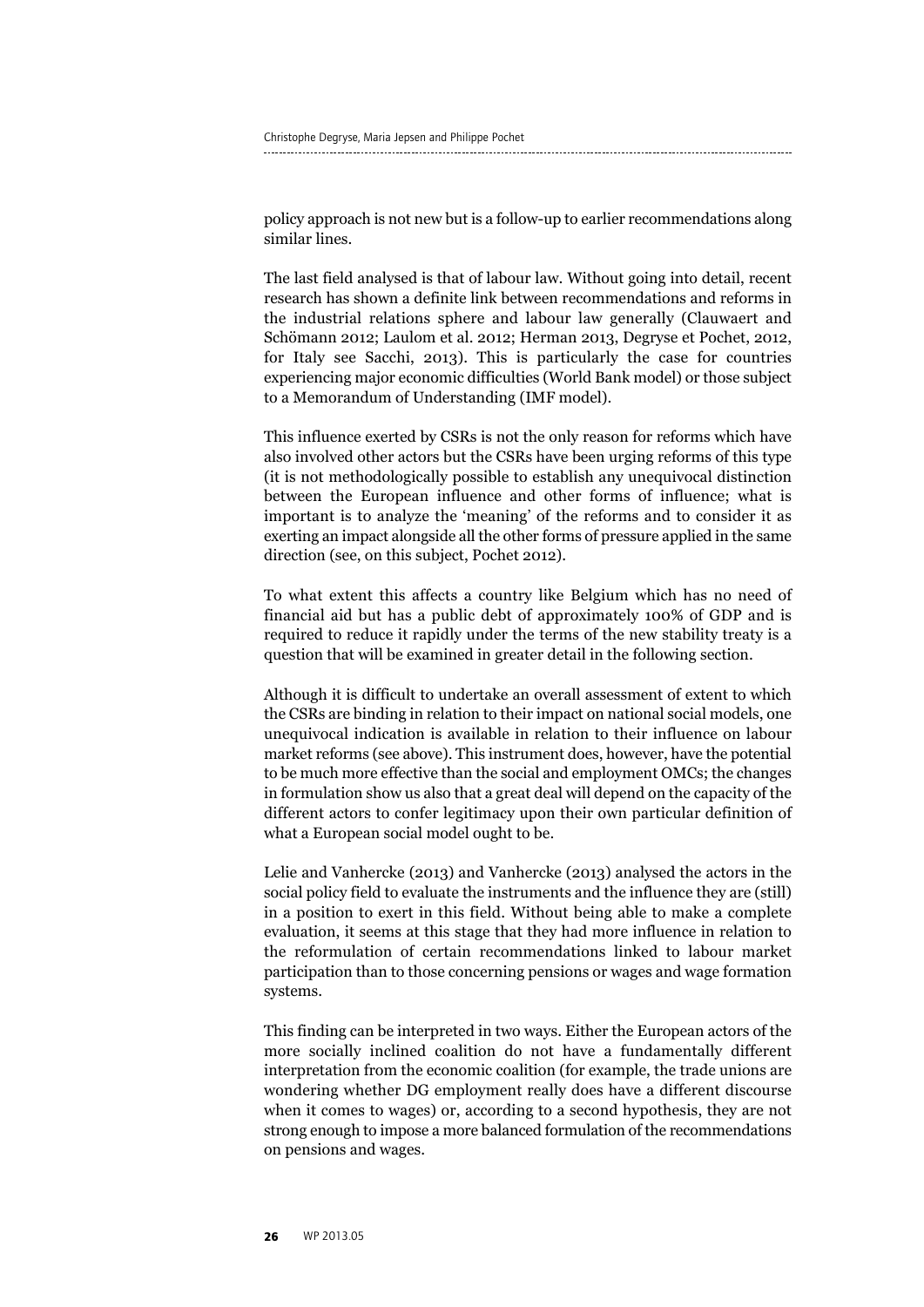Numerous questions remain and no final answer can be offered concerning the real influence of this new economic governance on the definition of national social models; what is clear, however, is that social questions are right at the top of the political agenda and have a central role in the CSRs and that these instruments adopt a consistent approach as to the function of social policy; however, the three consecutive years show also that this is a system in the making and that there are ongoing struggles among actors and conceptions even if there is no doubt as to who are the winners and which are the dominant messages for the moment.

The central question is really that of knowing to what extent these recommendations are binding and impossible for the national governments to elude or disregard. How do these recommendations affect and interact with the national reforms associated with and dependent on domestic dynamics? While there is indeed a good deal of uncertainty on this score, it is impossible to deny that the CSRs do potentially open up a road to more radical reforms and to a form of social interventionism – inevitably deregulatory in its general thrust – in a manner that is more binding than was the case previously and with a stronger normative dimension aimed at increasing the sensitivity of social policies to market forces.

#### **3.3 The instruments of the new governance**

As the previous section has shown, social and labour market policy constitute a significant component of the CSRs. This is the case in spite of the subsidiarity principle and the few amendments contained in the Lisbon Treaty that relate to social policy (in particular, the horizontal social clause in Article 9). The formulation, meaning and constraints of the CSRs have been amended and harmonized (so that there is less possibility for differing interpretations than was previously the case). They have become not only more binding but also less differentiated in content: 'one size fits all'.

This section will contain an attempt to understand the instruments and the actors that have enabled reforms to be more forcefully urged, or even imposed, upon member states in the framework of a reinforced economic governance.

These reforms are 'recommended' by the European Union, or the 'troika' (Commission, ECB and IMF) for those countries that are in receipt of financial assistance from the EU, by way of a set of new procedures put in place between 2010 and 2012. These procedures include the European Semester and the strengthening of the stability and growth pact, procedures to be implemented in the event of macroeconomic imbalances, the country-specific recommendations, the ex-ante surveillance of national budgets, the requirement to enshrine the 'golden rule' of budgetary balance in the national constitutions or equivalent texts, etc. (Degryse 2012). They are also embedded in the EU 2020 strategy (for a critique see Pochet, 2010).

The academic literature of the last ten years took an interest in the new forms of governance potentially offered by the introduction of the open methods of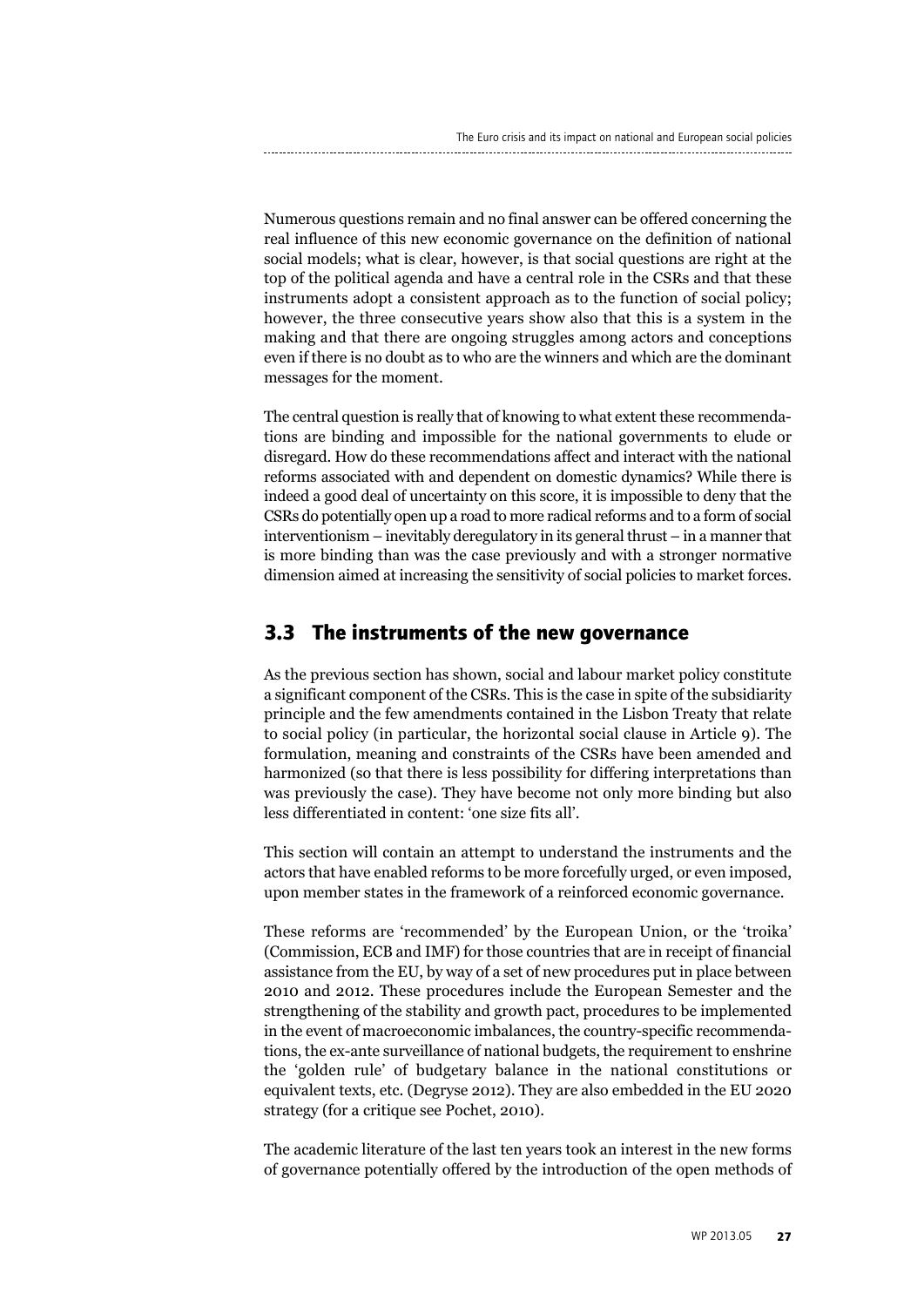coordination. The authors in question examined the possible impacts, with a broad consensus claiming that the impact was likely to be relatively weak but differentiated according to country and OMC and above all in terms of overall ideas (cognitive frameworks). Emphasis was in most cases laid on the differences between the so-called soft law and classic Community law, though it was also shown that the distinctions between the two were not as rigid as frequently claimed.

At the level of actors, interest was focused in the first instance on the balances between the actors and social objectives and the actors and economic objectives. Interest came subsequently to be focused on the internal developments of the different processes, although surprisingly little has been written on the instruments that were tantamount to economic OMCs, namely, the Broad economic policy guidelines, and the micro reforms. These soft forms of coordination were, generally speaking, ignored by the economic literature which focused principally upon convergence via the markets or via classic Community law.

The point to be made, then, is that earlier academic analysis failed to anticipate the current dynamics. On the one hand, we have been witnessing a series of radical and rather similar reforms in a number of countries, though not in all. Countries that, at least for the time being, are much less affected by the structural reforms of collective bargaining are Benelux, Austria, Germany, and the Scandinavian countries, in other words, those countries that constituted the heart of the DM zone in the 1980s and 1990s. The reforms in the area of social protection, by contrast, affect all countries, one reason for this being that their introduction is generally associated with national domestic dynamics of population ageing.

The soft instruments, meanwhile, have become more rigid. It is difficult, at the present stage, to gain any clear idea of exactly how binding their effects are to become, for this is a form of governance 'in progress' that employs a set of wideranging instruments and procedures (see below). What is already quite clear, however, is that the strengthening of the system of economic governance has served to herald the arrival of new forms of interrelationship between the EU and the member states (De la Porte and Heins, forthcoming).

Bertoncini (2013) supplies an interpretative framework that enables an assessment to be made of how these complex relationships evolve over time. From our own standpoint, there would appear to be a need for a preliminary and basic distinction to be established between rules and institutions on the one hand and the content of the prescriptions on the other.

Historically, the Maastricht Treaty (1992), and then the Stability and Growth Pact  $(1997)^{10}$ , provided the basis of the common rules. The requirement for

**<sup>10.</sup>** Council Regulation (EC) n°1466/97 of 7 July 1997 on the strengthening of the surveillance of budgetary positions and the surveillance and coordination of economic policies, Official Journal L209 of 2.8.1997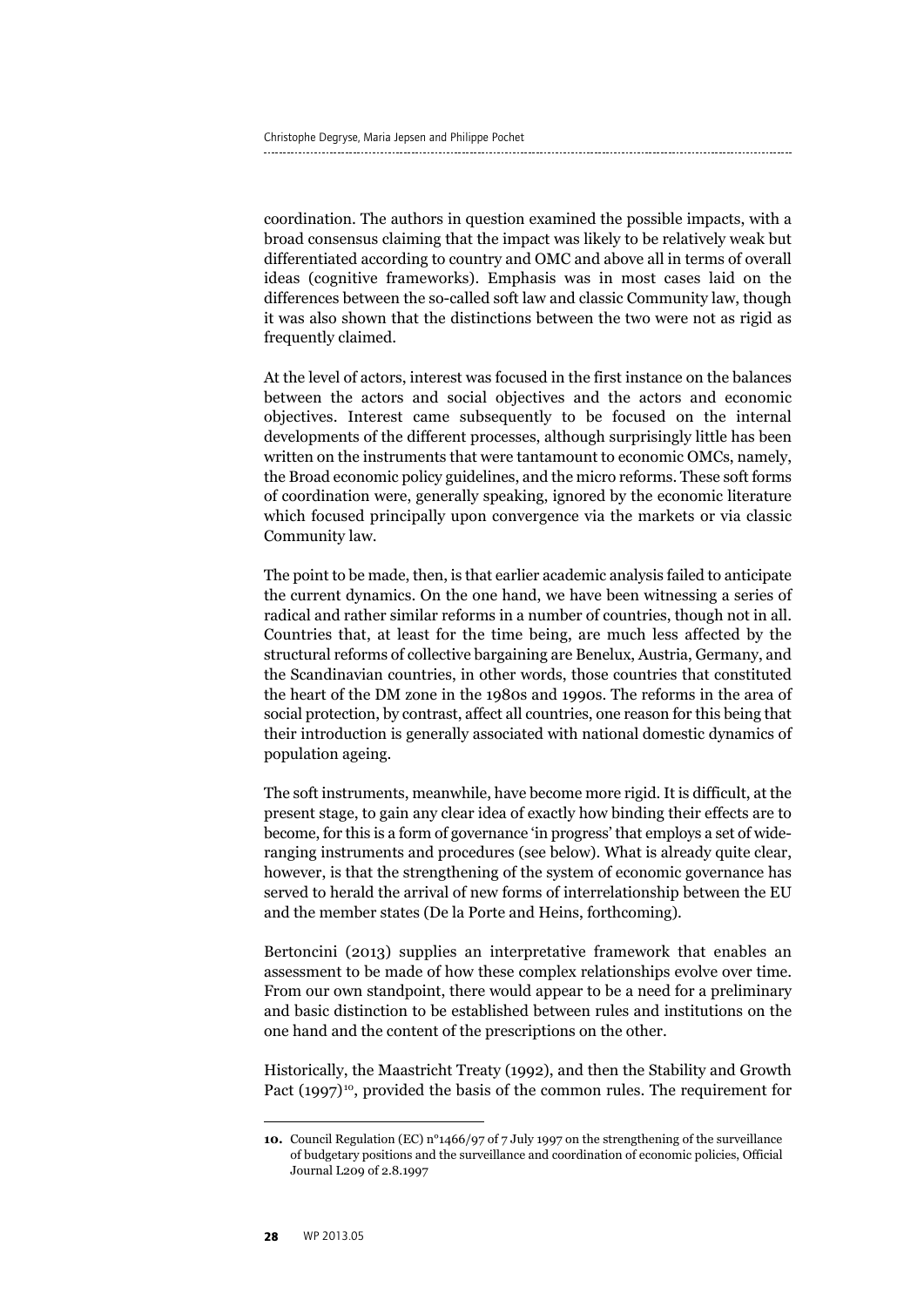reduction of the budget deficit to below 3% of GDP was accompanied by no indication of how this was to be achieved, whether by a reduction in expenditure or by an increase in taxes. The Stability Pact did, however, refer to the need for the member states' economic policies to be in line with the BEPG (Article 5).

In parallel with this requirement, there was a development of instruments of a 'hyper-OECD' type (BEPG, EES, Cardiff, social OMCs). Such instruments were much more normative; their purpose was to indicate what the features of 'good' reforms were likely to be (for example, the reading of the BEPG in 1997, the year of the pact, stressed a preference for reduction in expenditure over increase in revenue).

However, like the OECD instruments on which they seem to have been modeled, these new instruments had a tendency to contradict one another, even though their general direction was unequivocal (on the OECD see the book by Armingeon and Beyeler (2004) which traces the development of the OECD discourse and analyses its recommendations over 40 years in some ten countries). The adoption of the 'principal/agent approach' is a feature taken from the OECD; here the 'principals' are the member states, while the 'agent' is the Commission. The agent cannot move too far away from the interests of the 'principals', on pain of receiving a dressing down. The agent, in this case the Commission, seeks to maximize its position by having rules that are as rigid as possible (automatic sanctions, for example).

That this twofold structure (general rules and normative prescriptions enshrined in other less binding instruments) had started to become problematic even before the crisis is indicated by the reform in 2005 of both the stability pact and the open methods of coordination.

Under these types of arrangement, the ECB is an external agent taking part in the debates but above all creating the conditions for its 'independence' from the political power and its credibility vis-à-vis the markets (Buiter 2008).

The crisis was to alter this initial twofold structure. At the level of actors, the financial markets became a fully-fledged actor which would differentiate the risks displayed by each country and become sensitive to any signs of instability.

The ECB also stepped out of its isolation and became explicitly part of the new structures. This was the counterpart of the fact that the ECB (in the absence of any credible coordinated political response) became the only body capable of exerting a firm influence on the financial markets. It agreed to take on this role in exchange for the guarantee that the EU would oversee developments in those countries that had run adrift. The ECB's new position was therefore right at the centre of gravity of the normative apparatus, located mid-way between the markets and the political sphere. As pointed out by Torres (2013: 293-4),

'For the ECB, this "invasion of other policy domains" – by calling for sound economic policy management, in particular in the fiscal domain, for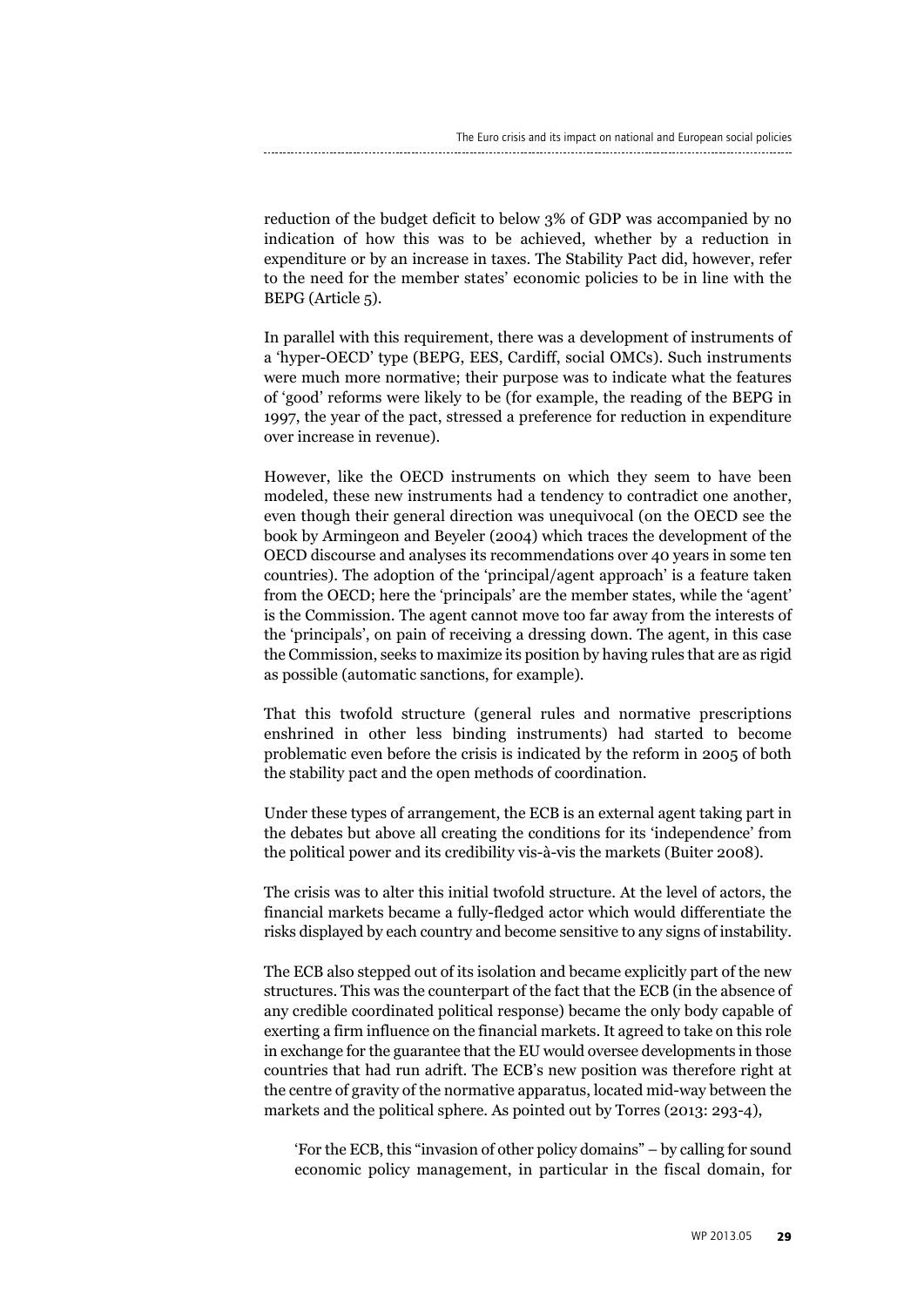structural reforms and for reinforced economic governance in general – is motivated by the fact that the euro area is at the epicenter of sovereign debt crisis'.

A twofold movement ensued.

On the one hand, there was the strengthening of rules and structures that was achieved by the Six Pack<sup>11</sup>, the Euro-Plus Pact and the treaty on stability, coordination and governance. The mechanisms for financial support and the procedures on macro-economic imbalances contributed to a move in the same direction. A key point here is the strengthening of sanctions (reverse majority). It is to be noted that, by and large, the governments that abide by the rules are not threatened by sanctions (for example, the Scandinavian countries, Germany, Austria, Luxembourg or the Netherlands). The texts in question contain no stipulations concerning the nature of the reforms to be undertaken; it is a matter of fixing thresholds, setting rules, creating and strengthening institutions (for example, the euro zone summit).

On the other hand, in the context of implementation of this strengthening of the rules (by way of the European Semester which includes, among other things, the Annual Growth Survey<sup>12</sup>, the stability and convergence programmes, the national reform programmes and, above all, the countryspecific recommendations<sup>13</sup>), an attempt is made to strengthen the binding nature of the normative recommendations. For example, the balances between the social and the financial aspects of retirement pension systems disappear and are replaced by a lengthening of working life and a later statutory retirement age, the sustainability of public finances having now been accorded priority over the social aims and goals (see below). This reinforcement is accompanied by a change in the main actors and in the channels of

**<sup>11.</sup>** This refers to the six pieces of legislation that together reformed and fleshed out the Stability and Growth Pact:

<sup>–</sup> Regulation (EU) n° 1175/2011 of the European Parliament and the Council of 16 November 2011 amending Council Regulation (EC) n° 1466/97 on the strengthening of the surveillance of budgetary positions and the surveillance and coordination of economic policies, Official Journal, L306, 23 November 2011, pp. 12-24

<sup>–</sup> Council Regulation (EU) n°1177/2011 of 8 November 2011 amending Regulation (EC) n° 1467/97 on speeding up and clarifying the implementation of the excessive debt procedures, Official Journal, L306, 23 November 2011, pp. 33-40

<sup>–</sup> Regulation (EU) n°1173/2011 of the European Parliament and the Council of 16 November 2011 on the effective enforcement of budgetary surveillance in the euro area, Official Journal, L306, 23 November 2011, pp. 1-7

<sup>–</sup> Council Directive 2011/85/EU of 8 November 2011 on requirements for budgetary frameworks of the Member States, Official Journal, L306, 23 November 2011, pp. 41-47

<sup>–</sup> Regulation (EU) n° 1176/2011 of the European Parliament and the Council of 16 November 2011 on the prevention and correction of macroeconomic imbalances, Official Journal, L 306, 23 November 2011, pp. 25-32

<sup>–</sup> Regulation (EU) no 1174/2011 of the European Parliament and the Council of 16 November 2011 on enforcement measures to correct excessive macroeconomic imbalances in the euro area, Official Journal, L306,23 November 2011, pp. 8-11

**<sup>12.</sup>** See European Commission, Annual Growth Survey 2013, COM(2012) 750 final, 28.11.2012.

**<sup>13.</sup>** See : http://ec.europa.eu/europe2020/making-it-happen/country-specificrecommendations/ index\_en.htm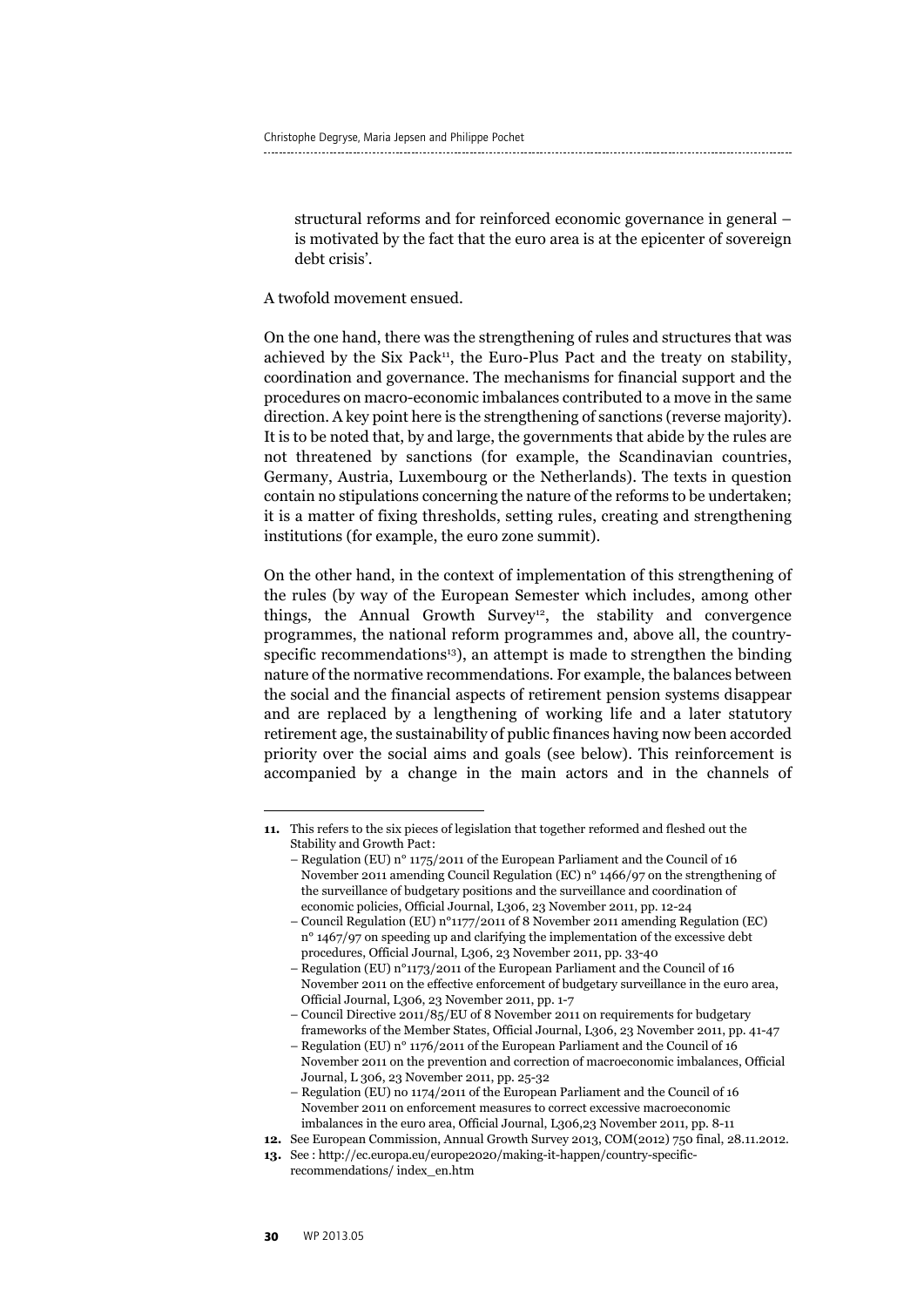dissemination. As we have seen, the ECS and Ecfin have increased their knowledge of labour markets (and the national reforms on this score) and are in a position to exert much stronger and more precisely targeted pressure than was previously the case, partly because of their greater expertise but above all because the crisis has placed the ECB at the centre of the stage, mid-way between the markets which it has managed to reassure and the political actors whom it tells what they must do so as to ensure that the markets remain calm and that the ECB will take action to stabilize the system in the event of crisis.

This normative strengthening also has its limits. The member states are not prepared to leave the whole of the initiative to their 'agent'. One clear example of such refusal was provided when French President François Hollande put his foot down by stating that he would embark on a reform of pensions but that it was not up to the Commission to stipulate either the principles he was to follow or the details of their implementation.

The comparison with the OECD is useful here again. At the beginning of the 1990s this body undertook an ultra-liberal analysis (the 'Jobs Study'), in part because the 1980s had seen the demise of the neo-Keynesian consensus and the rise of social deregulation policies. Yet this development had been subject to varying implementation from one member state to another, with instances of domestic resistance more visible in some cases than others. Fifteen years later, the OECD's general diagnoses are much less strident and the internal tensions between different approaches much more obvious.

The European Commission is at the same stage of adopting a radical posture as was the OECD at the beginning of the 1990s, but inner tensions are still present (as are differing developments in member states' preferences). It is to be noted that within this principal/agent model the ECB is able to act as an extremely free agent because the conditions required for a change of its status are virtually impossible to fulfill (unanimity).

As the reader will by this stage have understood, our purpose in this paper is to emphasize underlying motives and rationales and not to describe in any detail instances of resistance, inconsistency, or alternatives of which we do not deny the existence.

In this new architecture the Memoranda of Understanding (MoU) for the countries in receipt of European and IMF assistance have become the most binding of instruments because the countries subject to their introduction have very limited room for manoeuvre. In such cases, therefore, the rules and the policy prescriptions tend to merge. The ECB, in such cases, has stepped out of its role as external actor and become a fully-fledged member of the Troika.

The following stage (not yet completed) is that of the 'contractual arrangements' by means of which the states formally undertake, vis-à-vis the Commission and in exchange for financial assistance, to implement the structural reforms on pain of sanction, hence the creation of the 'World Bank model'. This idea is taken from the document of the four presidencies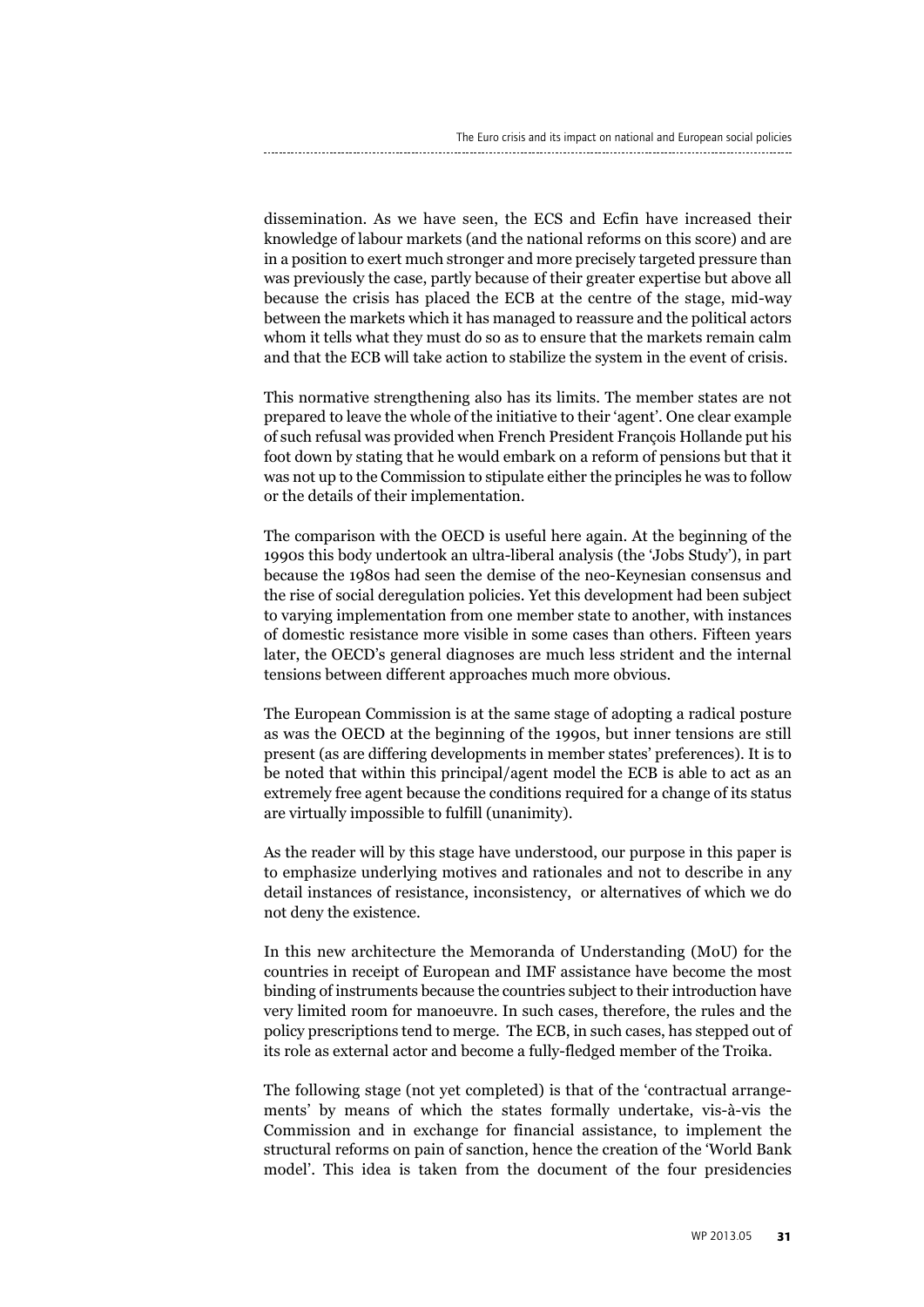(Commission, European Council, ECB and Eurogroup) which signifies, here again, a more direct commitment on the part of the ECB in more binding solutions (a situation that is confirmed in, for example, the ECB's working paper with the evocative title *Just Facts* written by two of its economists, Ioannou and Stracca (2011), on the failure of the stability and growth pact and the Lisbon Strategy (even though the disclaimer states that the opinions expressed are not necessarily those of the Bank).

Another form of intrusion, but one of which it is difficult to uncover precise traces, is that of the ECB which had taken on the role of lending support – at the level of words by reassuring the markets and at the level of acts by repurchasing the debt – to countries in difficulty. The letters – written in secret! – to Italy and Spain are the visible tip of this iceberg. While this type of excessively direct intrusion was quickly brought to a halt, having fallen prey to criticism of the ECB for exceeding its role (Bertoncini, 2013; for a more general argument see Buiter 2008), it no doubt continues to take place in some more subtle manner.

The two examples that follow enable us to gain an idea of the difficulty of putting in place a more binding form of governance.

The first relates to the ex- ante coordination of reforms. This would represent a very important step because the EU would be in a position to oversee reforms even in advance of their formal adoption. A non-paper issued by the Commission (June 2013) proposes a voluntary consultation for one experimental year, after which stock would be taken of the lessons to be learned, before generalizing the approach. This cautious approach represents a clear sign of the difficulties entailed in moving on from a discourse about anticipating reforms to formalized practices.

The other example is provided by the scoreboard of macro-economic imbalances. This instrument was intended to become one of the strong links of a form of governance that took into account a broader number of factors (wages, housing, and so on). After two years during each of which more than ten countries were subjected to in-depth analysis, it is difficult to claim that this instrument has so far exerted any real influence. This does not necessarily mean that it will not do so in the future but it does show, once again, the difficulties entailed in making this type of intrusion into national policies operational (and politically acceptable).

It is thus still a case of a more rigid form of government being introduced involving distinct groups of countries where those that observe the norms and those subject to MoU are located at the two extremes. The remaining countries are somewhere in the middle, and this position can be well illustrated by the case of Belgium.

This case is an interesting one because it is a limit case. The country's performances during the crisis have been pretty good (at least so far) in relation to the European average, but it is undoubtedly the most centralized/coordinated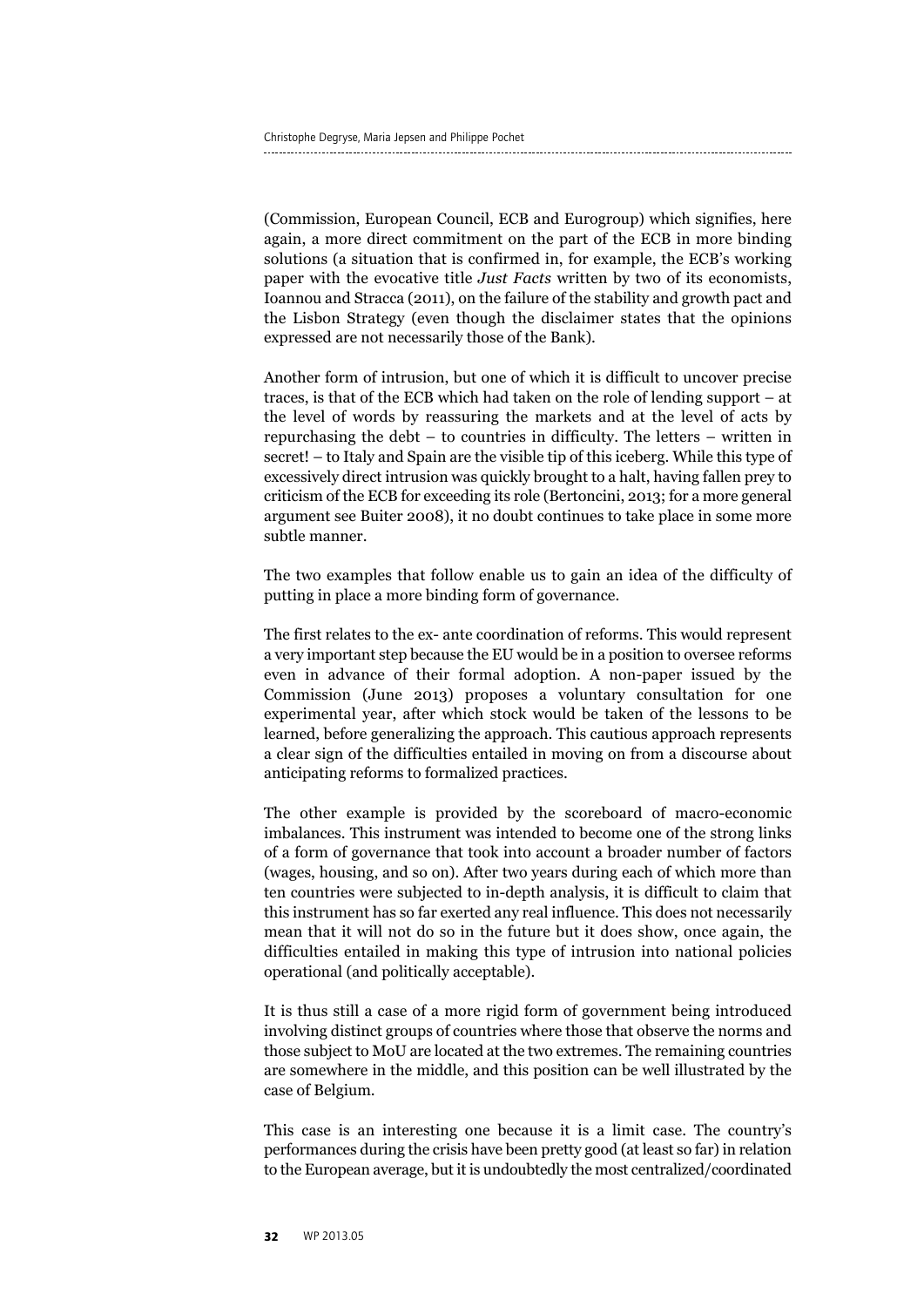country characterized by the presence of strong and influential trade union actors. Belgium's Achilles heel is a debt that has risen to 100% of GDP after having fallen below 90% before the crisis of 2008.

Belgium received a total of six recommendations in 2011-2012, three of which were linked to social policy. For 2012-2013 the total number received was seven, including two social ones; among the most recent recommendations received in 2013-2014, four out of a total of seven were linked to social policy (Clauwaert 2013: 4). A preliminary assessment of the social recommendations prompts three observations: first of all, Belgium is among the countries in receipt of the most recommendations relating to social policy; secondly, it has been receiving recommendations in certain fields (older workers, pensions, labour costs) similar to the other member states; finally, although wage developments have, overall, remained in line with the inflation-andproductivity-neutral aim of the last ten years, Belgium has received recommendations to revise its wage formation system.

The main controversial issues have been the indexation system and the retirement age. The second of these topics will be examined in more detail below.

The recommendations on an end to indexation or, in any case, the demand for substantial changes in Belgium, have developed as follows:

In 2011 the recommendation was rather general:

'Take steps to reform, in consultation with the social partners and in accordance with national practice, the system of wage bargaining and wage indexation, to ensure that wage growth better reflects developments in labour productivity and competitiveness.'

In 2012, by contrast, the wording became extremely precise and was accompanied by a call for a more radical change in the Belgian collective bargaining system.

'To boost job creation and competitiveness, take steps to reform, in consultation with the social partners and in accordance with national practice, the system of wage bargaining and wage indexation. As a first step, ensure that wage growth better reflects developments in labour productivity and competitiveness, by (i) ensuring the implementation of ex post correction mechanisms foreseen in the "wage norm" and promoting all-in agreements to improve cost-competitiveness and (ii) facilitating the use of opt-out clauses from sectoral collective agreements to better align wage growth and labour productivity developments at local level.'

Finally, in 2013, the recommendation became once again less prescriptive, while remaining more precise than in 2011: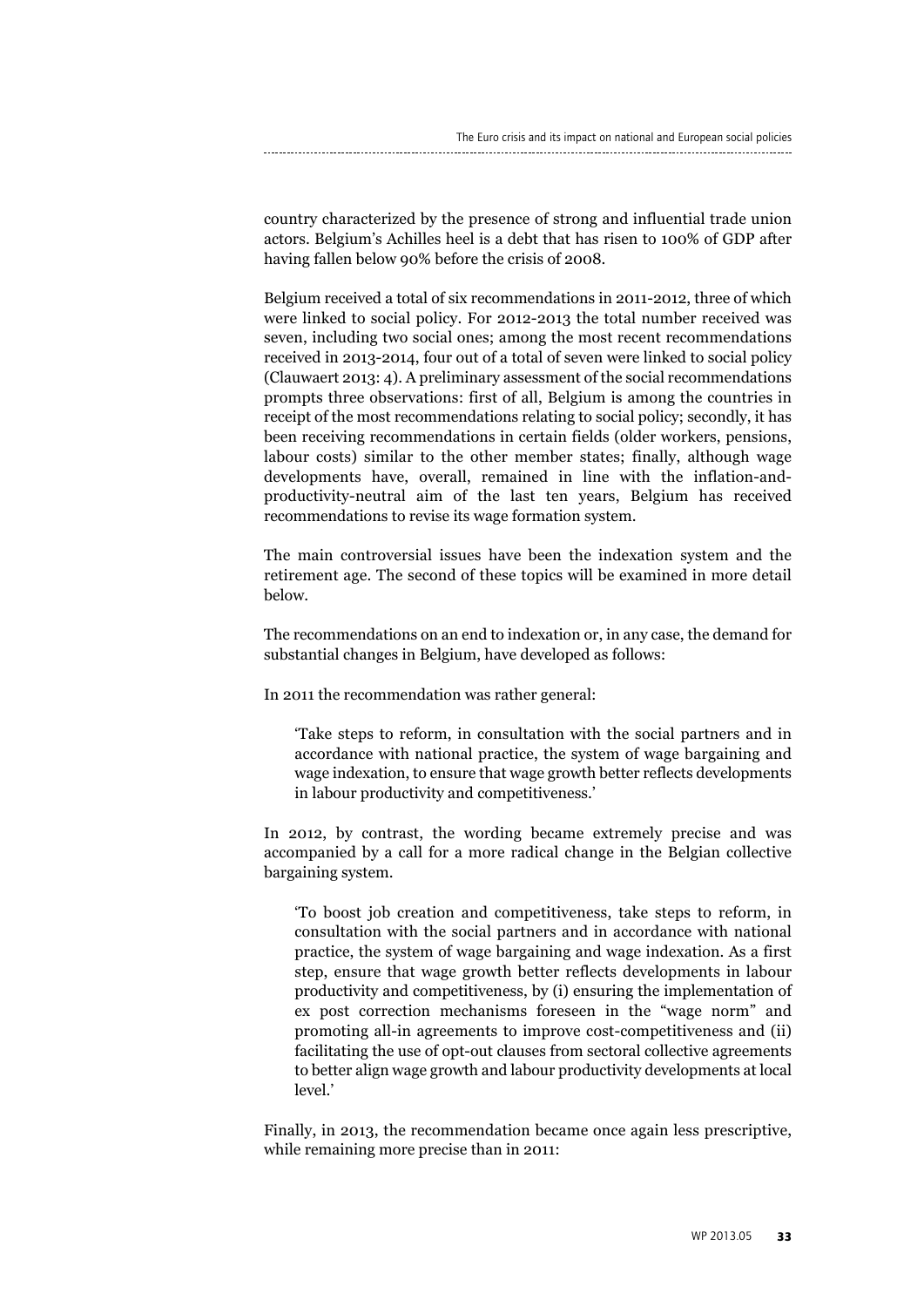'To restore competitiveness, pursue the on-going efforts to reform the wage setting system, including wage indexation; in particular, by taking structural measures, in consultation with the social partners and in accordance with national practice, to ensure that wage setting is responsive to productivity developments, reflects local differences in productivity and labour market conditions, and provides automatic corrections when wage evolutions undermines cost-competitiveness.'

Pay developments in Belgium have been under discussion for quite some time and there have been differing interpretations of actual wage developments. The Eurostat figures show that pay developments in Belgium have been aligned with inflation more than with productivity, which is what can be expected of a neutral development. In spite of this, the wage formation system has been called into question because there are those who regard it as insufficiently flexible and not sensitive enough to market signals. This is evidence of the narrow view of the role of wages as influencing prices alone while leaving aside aspects linked to demand and productivity.

A similar type of development can be observed in the recommendations linked to pensions.

In 2011 the recommendation was rather general and stated:

'Take steps to improve the long-term sustainability of public finances. In line with the framework of the three-pronged EU strategy, the focus should be put on curbing age-related expenditure, notably by preventing early exit from the labour market in order to markedly increase the effective retirement age. Measures such as linking the statutory retirement age to life expectancy could be considered.'

By contrast, in 2012 the tone of the recommendation became more strident and precise:

'Continue to improve the long-term sustainability of public finances by curbing age-related expenditure, including health expenditure. In particular, implement the reform of pre-retirement and pension schemes and take further steps to ensure an increase in the effective retirement age, including through linking the statutory retirement age to life expectancy.'

The same type of recommendation was adopted in 2013 but this time the angle of attack was different. The main point made related to the need to curb costs in an ageing society:

'Step up efforts to close the gap between the effective and statutory retirement age, including by quickly including by pursuing the on-going reforms to reduce the early-exit possibilities. Underpin reforms of the oldage social security systems with employment-support measures and labour-market reforms conducive to active ageing. Accelerate the adoption of a decision to link the statutory retirement age to life expectancy.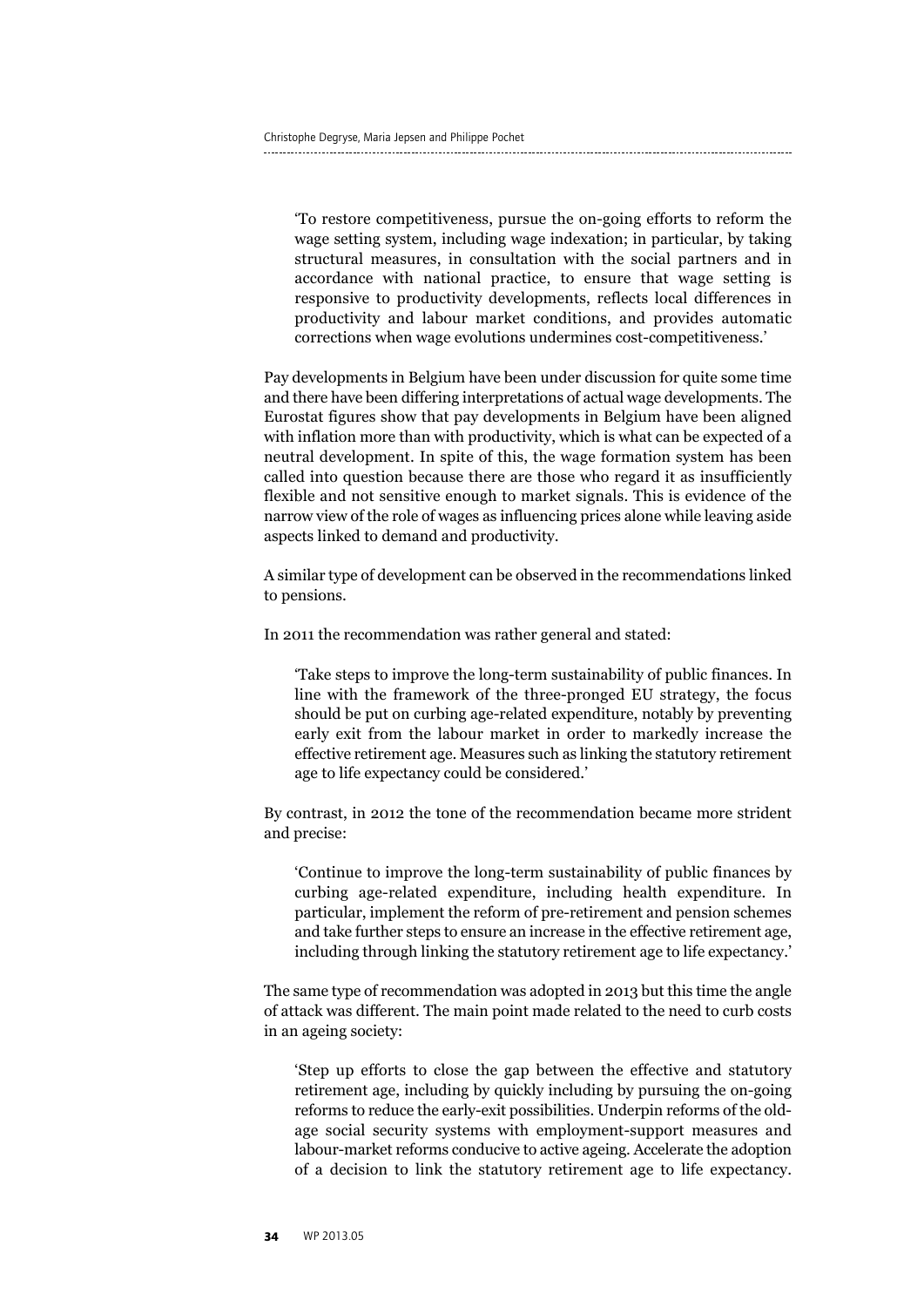Continue to improve the cost-efficiency of public spending on long term institutional care.'

One observation emerges from the reading of these three recommendations: whereas their aim is identical, namely, to contain the public deficits linked to ageing of the population, the focus on the means of achieving this aim has been altered, to some extent at least. Starting out from a focus on a reform of early retirement and retirement systems, in particular, linking the statutory retirement age to life expectancy (basing this reform on pre-defined rules) (2012 and 2013), the recommendation of 2013 adopts a different angle (without abandoning the ideas about reform of the pensions system) by focusing on the possibility of raising the retirement age by labour market reforms aimed at active ageing and thereby tackling the heart of the Belgian problem.

An aspect we have not examined here is the role of the different actors responsible for preparing these recommendations which is normally a responsibility shared (for both pensions and wages) between the EcFin and Employment DGs. To fully understand the changes in focus and expression, a more in-depth analysis of the interactions among these actors would have been required. However, we may observe that the CSRs are still in a state of evolution even though the general direction remains – to link statutory age and life expectancy, to reform the indexation system – and there seems to be in 2013 a more diversified approach to the question of 'how' these recommendations can/must be achieved.

Only the future will tell how Belgium will react and will heed – or fail to heed – these recommendations. They are quite obviously controversial and the conclusion may be drawn that if these reforms do indeed come to be implemented in Belgium then the recommendations are de facto binding in character not only for the countries under MoU or subject to the pressure of financial market but in actual fact for all member states. If this turns out to be the case, then Europe will have entered a new era as regards the coordination of social policies.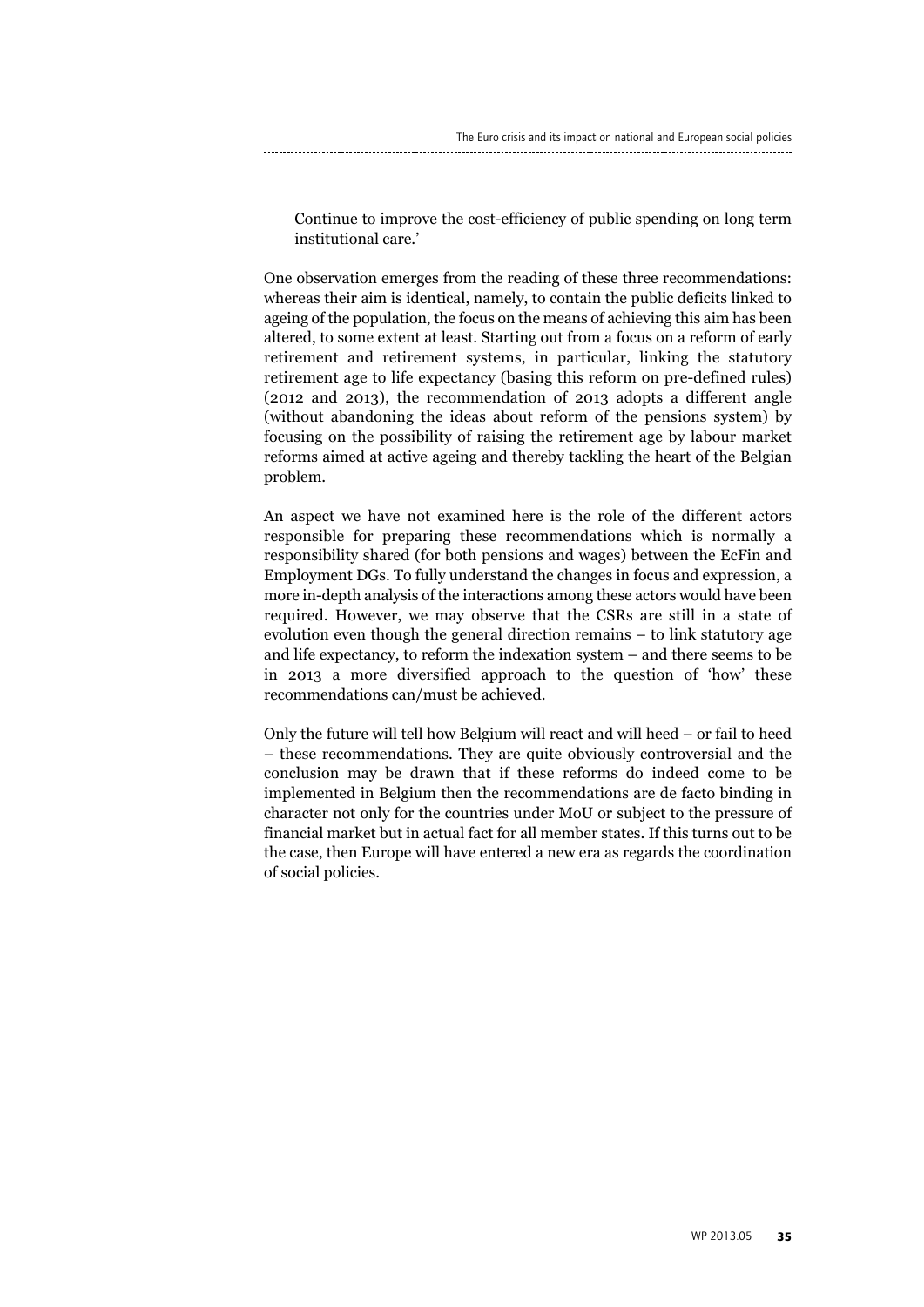### **Conclusions**

The imbalances in the institutional structure of economic and monetary union as adopted under the Maastricht Treaty (and which is the result of a political choice 'by default') were able to be redressed in the 1990s and early 2000s by the conclusion of social pacts in the member states, but also by social strategies put in place at the European level and which included the development of the European social dialogue, the European employment strategy, the Lisbon strategy, the open methods of coordination in the fields of pensions, health care, etc. The economic and monetary union thus had, to a certain extent, its social dimension, even if this was weak, contradictory and fragile.

As from the middle of the decade of the 2000s, this dimension was subjected to a first phase of dismantling with the arrival in power in most of the European capitals of governments of the centre-right and right, as well as the arrival of Mr Barroso as President of the European Commission. The open methods of coordination were gradually voided of their substance, the European social dialogue was no longer fed, the social goals of the Lisbon Strategy were neglected, while few new European legislative initiatives were taken in the social policy field (the pretext for this lack of activity being that the new EU member states had to be allowed time to digest the *acquis communautaire*).

In the wake of the financial crisis that exploded in 2008, what little remained of the social dimension of the economic and monetary union, and of the European Union as a whole, underwent a second phase of weakening. After first of all tackling the onset of crisis in 2008-2009 with measures to boost economic activity and employment, the member states subsequently embarked upon major programmes to reduce public expenditure and introduce structural reforms.

The reforms in question related principally to labour law and social protection. At the level of content, they pretty much resembled the usual precepts advocated by mainstream economists who generally regard the European social model as the main reason for the deterioration in the member states' public finances. If the content of these reforms was therefore not new, the political and socio-economic context opened up, by contrast, an unexpected window of opportunity for the proponents of draconian reforms.

While justified in official discourse by 'the crisis', these reforms are in fact quite unrelated to the economic cycle. They are actually aimed at reconfiguring whole areas of the European social model – labour law, collective bargaining, social dialogue, wage formation systems, the two sides of industry, the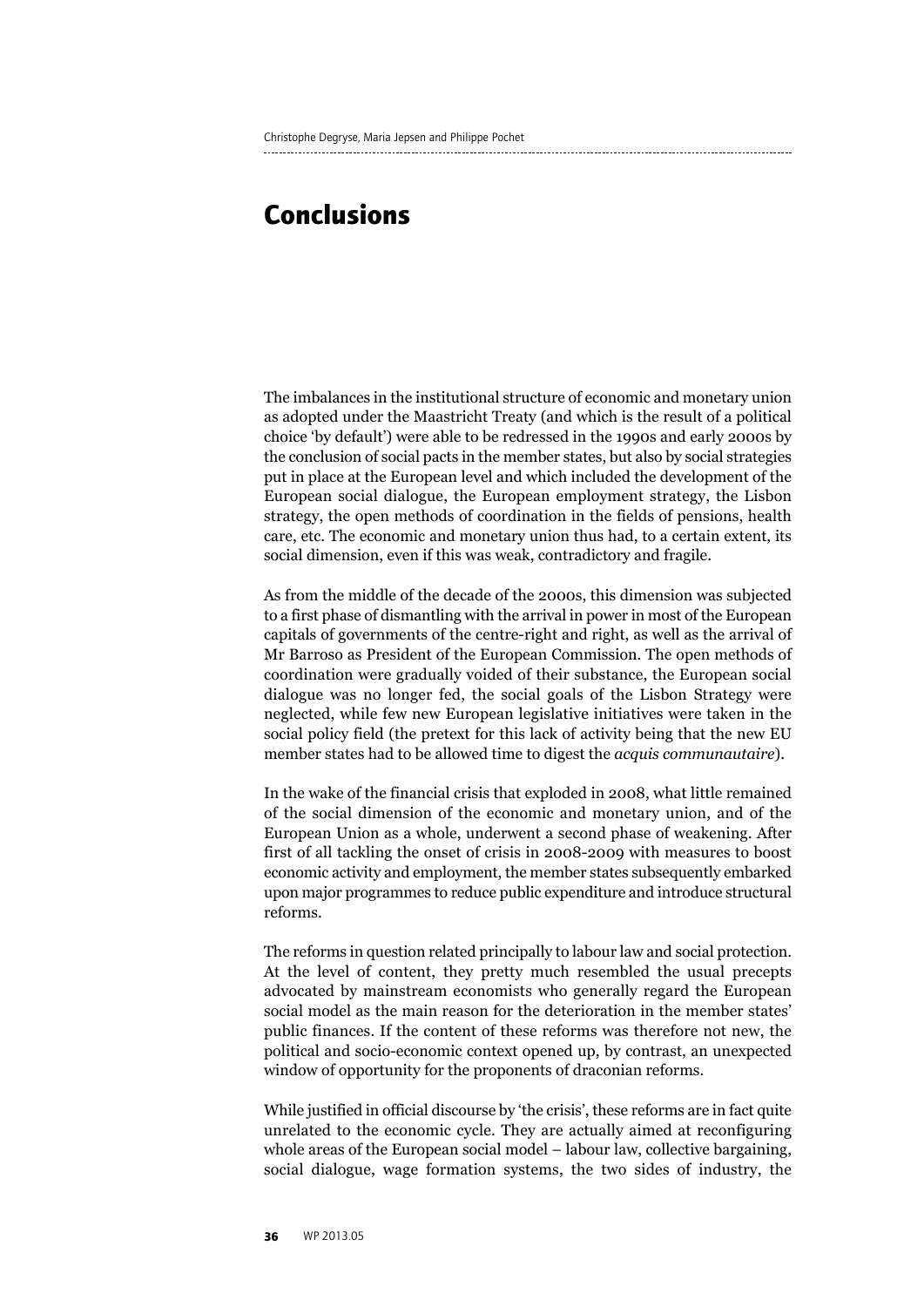foundations of social protection, and so forth – even though the best components of this model had proved efficacious in the crisis for avoiding a serious deterioration of the situation in the economy and on the labour market. The countries that experienced the lowest unemployment rates in the wake of the crisis are in actual fact those which have the strongest social institutions and collective bargaining partnerships.

These reforms have been undertaken in the framework of strengthened economic governance. As these processes are still in the process of construction (IMF versus hyper-OECD) and there exists little serious and reliably documented research on the real or imagined impacts on the national social models, it is not at this stage possible to draw any definitive conclusions.

What is perfectly clear, however, is that the social policy recommendations are developing a new message containing specific ideas about how a national social model should operate and that this message is being communicated to all the member states, albeit with some slight variations. The tenets of this message are as follows: the costs of health care and pension systems should be pegged or even reduced; the wage formation systems should be brought within the realm of competition; the social benefit systems create disincentives to labour market participation; labour costs must be reduced. This message contains nothing or very little about how social models are intended to reduce inequality, to supply assistance and protection, nor about the ways in which they could contribute to the operation of a regulated market economy.

All will depend on the real force that the CSRs prove able to wield and on the capacity/determination of the governments to make use of them or to modify their content (see principal/agent approach); it is, at any rate, highly possible that the system of strengthened governance will become an extremely effective instrument for changing the bases of a European social model.

Because of a failure to commit to a real economic union, that is to say, a voluntary process of convergence of the economic performance and social cohesion of the euro zone member states (see ETUC, 2013 for proposals on a social dimension of EMU and EU) , social policies – in the broad sense – have today been designated as the main adjustment variables of monetary union. What the dominant discourse states is that internal devaluations – which will affect wages, labour law and social protection – must from now on replace the practice of currency devaluation as it was practiced in the past.

The impact of this discourse has already weighed heavily upon the balance of power between the constellation of social actors and that of economic actors, all the more so in that the institutional adjustment underway, the 'new economic governance', serves to strengthen, by its definition and nature, the hand of the economic actors.

The only means of reversing this dynamic is to place social issues back on the political agenda at both the national and the European levels (Vandenbroucke 2013; Rodrigues 2013, ); to complete economic and monetary union and endow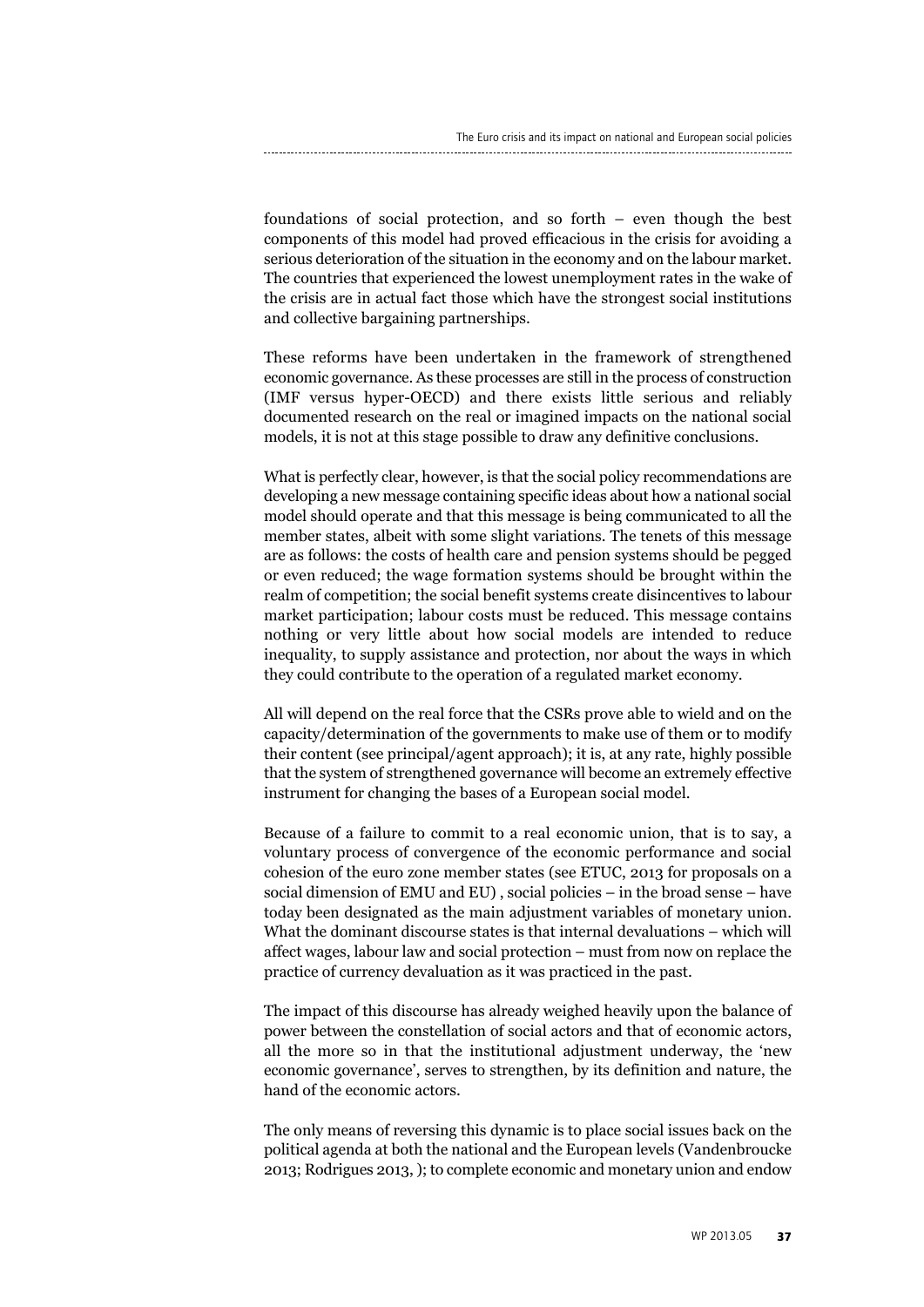Christophe Degryse, Maria Jepsen and Philippe Pochet

it with genuine instruments of adjustment and stabilization; and to change the direction of economic policies to place them in the service of a sustainable and shared prosperity. But this will be the topic of a next publication.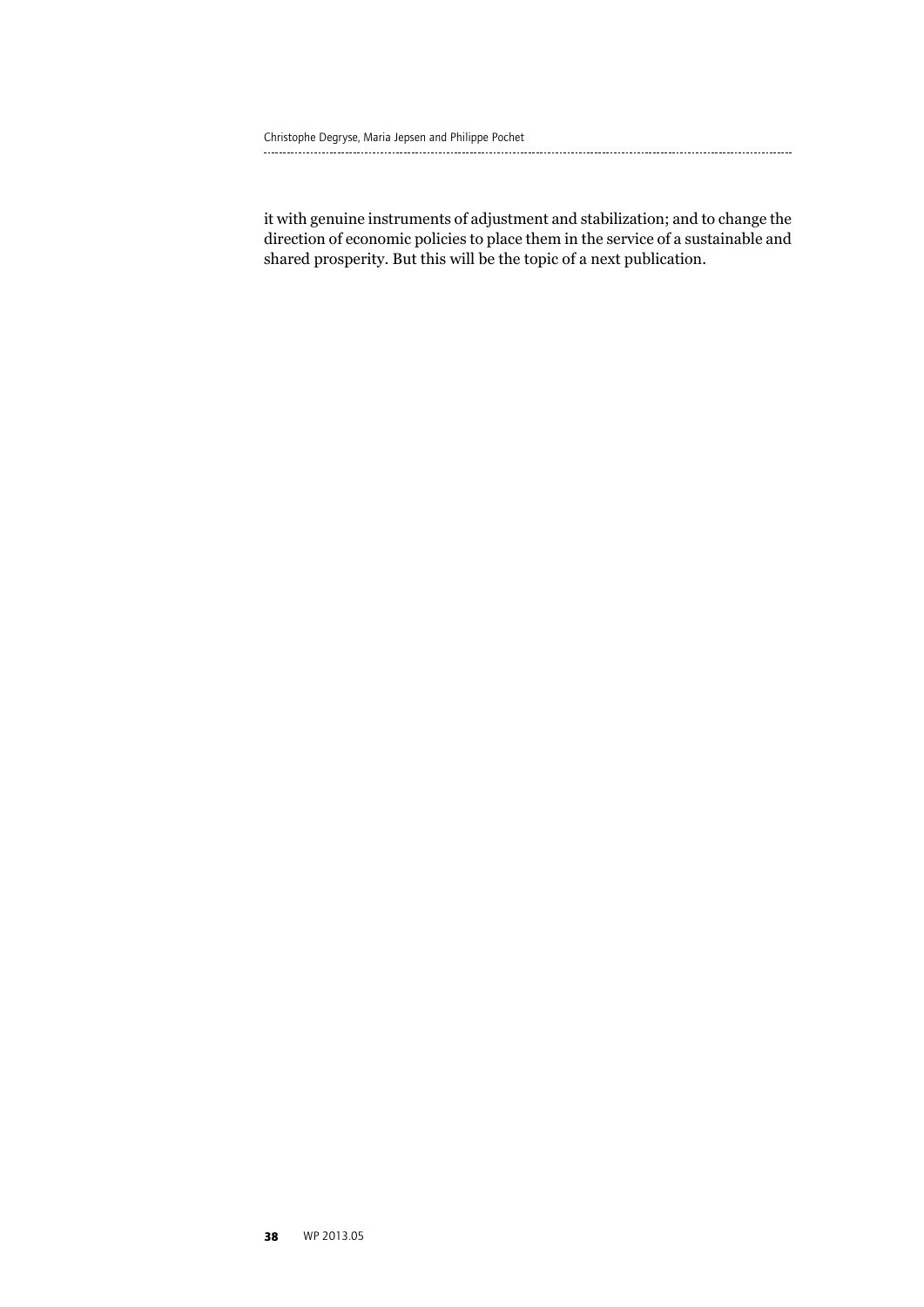#### **References**

- Armingeon K. and Baccaro L. (2012) Political economy of the sovereign debt crisis: the limits of internal devaluation, Industrial Law Journal, 41 (3), 254-275.
- Armingeon K. and Baccaro L. (2012b) Do labor market liberalization reforms pay off? http://www.ipw.unibe.ch/unibe/wiso/ipw/content/e2425/e2426/e93619/e950 82/files101682/ArmingeonandBaccaro-DoLaborMarketLiberalizationReformsPay-Off\_ger.pdf
- Armingeon K. and Beyeler M. (eds.) (2004) OECD and European welfare states, Cheltenham, Edward Elgar.
- Avdagic S. and Salardi P. (2013) Teneous link: labour market institutions and unemployment in advanced and new market economy, Socio-economic Review, forthcoming.
- Avdagic S., Rhodes M., Visser J. (eds.) (2012) Social Pacts in Europe, Oxford, Oxford University Press.
- Bertoncini Y. (2013) Zone Euro et démocratie(s): un débat en trompe l'oeil, Policy Paper no 94, Paris, Notre Europe.
- Blackstone B., Karnitschnig M. and Thomson R. (2012) Europe's banker talks tough Draghi says continent's social model is 'gone,' Won't backtrack on austerity, Wall Street Journal, February 24, 2012.
	- (http://online.wsj.com/article/SB100014240529702039608045772412212448 96782.html)
- Blyth M. (2013) The austerity delusion. Why a bad idea won over the West, Foreign Affairs, 92 (3), May-June. http://www.foreignaffairs.com/articles/139105/markblyth/the-austerity-delusion
- Buiter W. (2008) Monetary economics and the political economy of Central Banking, 27/01/2008, Conference "Monetary policy under uncertainty", Buenos Aires.
- Calmfors L., Driffil J., Honkapohja S. and Giavazzi F. (1988) Bargaining structure, corporatism and macro-economic performance, Economic Policy, 3 (6), 13-61.
- Clauwaert S. (2013) The country-specific recommendations (CSRs) in the social field An overview and (initial) comparison to the CSRs 2011-2012 and 2012-2013 and 2013–2014, Background analysis 2013.02, Brussels, ETUI.
- Clauwaert S. and Schömann I. (2012) The crisis and national labour law reforms: A mapping exercise, Working Paper 2012.04, Brussels, ETUI.
- Council Regulation (EC) No 1466/97 of 7 July 1997 on the strengthening of the surveillance of budgetary positions and the surveillance and coordination of economic policies, OJ L 209 2.8.1997
- De Grauwe P. (2011) The governance of a fragile Eurozone, Working Document 346. Brussels, CEPS.
- De Grauwe P. (2013) Design failure in the Eurozone can they be fixed? European Economy. Economic Papers 491, Brussels, European Commission.
- De la Porte C. and Heins E. (forthcoming) Game change in EU social policy: From optional re-calibration to coercitive retrenchment, in Xiarchogiannopoulou E. and Rodrigues PM. The Eurozone crisis and the transformation of democracy, Aldershot, Ashaate.
- Degryse C. and Pochet P. (2013) Monetary union and the stakes for democracy and social policy, Transfer, 19 (1), 103-116.
- Degryse C. (2012) La nouvelle gouvernance économique européenne, Courrier Hebdomadaire du Crisp 2148-2149, Bruxelles, CRISP.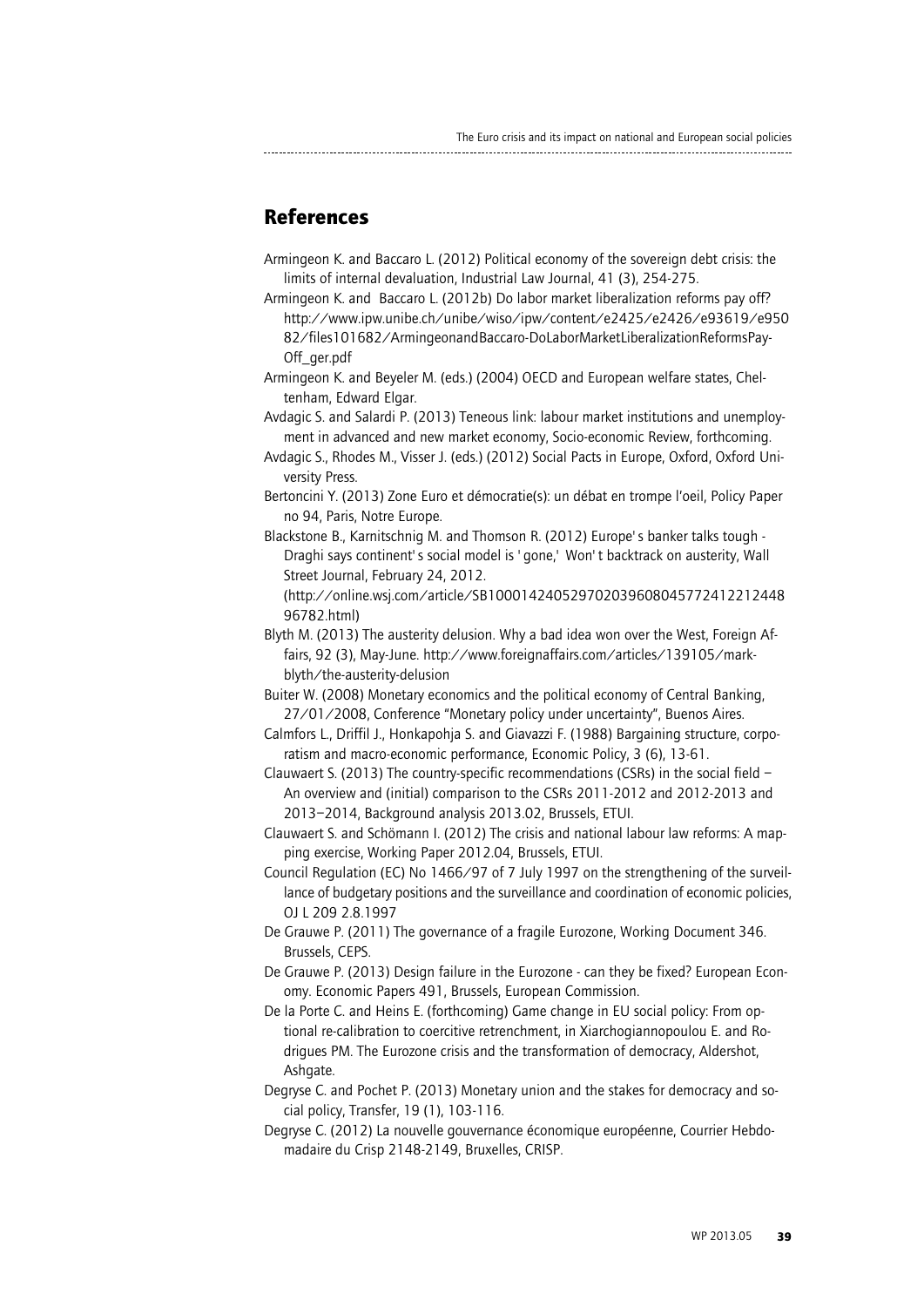Duval R. and Elmeskov J. (2005) The effects of EMU on structural reforms in labor and product markets, Economics Department Working Papers 438, Paris, OECD.

Dyson K. (2002) EMU as Europeanization : convergence, diversity and contengency, in Verdun A. (ed.) The Euro, european integration theory and economic and monetary union, Lanham, Rowman & Litlefield Publishers, 91-108.

Eichengreen B. (2012) European monetary integration with benefit of hindsight, Journal of Common Market Studies, 50 (suppl.1), 123-136.

Escande Varniol M.-C., Laulom S. Mazuyer E. and Vielle P. (2012) Quel droit social dans une Europe en crise ? Bruxelles, Larcier.

European Commission (2012) Annual Growth Survey 2013, COM(2012) 750 final, 28.11.2012, Brussels, European Commission.

- European Commission (2013) Employment and social developments in Europe 2012, Luxembourg, Publications Office of the European Union Luxembourg.
- European Metalworkers' Federation (EMF) (1998) Collective Bargaining with the Euro, Resolution adopted at the 3rd EMF Bargaining Conference, Frankfurt am Main, 9 -10 December 1998.

European Trade Union Confederation (ETUC) (2000) The coordination of collective bargaining, Resolution adopted at the ETUC Executive Committee, 13-14 December 2000.

European Trade Union Confederation (ETUC) (2013) ETUC position on the social dimension of the European Union, adopted by the Executive Committee, 23 April 2013.

Fajertag G. and Pochet P. (eds.) (2000) Social Pacts in Europe - New dynamics, Brussels, European Trade Union Institute - Observatoire Social Européen.

Freyssinet J. (1996) The impact of the European Monetary Union on pay policy and collective bargaining, in Jacobi O. and Pochet P. (eds.) A common currency area – a fragemented area for wages. Düsseldorf, Hans Böckler Stiftung.

Glassner V. and Pochet P. (2011) Why trade unions seek to coordinate wages and collective bargaining in the Eurozone, ETUI Working Paper 2011.03, Brussels, ETUI.

Goetschy J. (2005) The open method of coordination and the Lisbon strategy : the difficult road from potential to results, Transfer, 11 (1), 64-80.

Gros D. and Thygesen N. (1998) European monetary integration: from the European monetary system to economic and monetary union, 2nd ed., London, Prentice Hall.

Haas P. (1992) Introduction: epistemic communities and international policy coordination, International Organization, 46 (1), 1-35.

Hall PA. and Franzese RJ. (1998) Mixed signals: Central Bank independence, cordinated wage bargaining, and European Monetary Union, International Organization, 52 (3), 505-535.

- Hall PA. and Soskice D. (eds.) (2001) Varieties of capitalism, Oxford, Oxford University Press.
- Hancké B. (2013) Unions, Central Banks and EMU, labour market institutions & monetary integration in Europe, New York, Oxford University Press.

Hancké B. and Soskice D. (2003) Wage setting and inflation targets in EMU, Oxford Review of Economic Policy, 19 (1), 149-60.

Hermann C. (2013) Structural adjustment and neoliberal convergence: the impact of the crisis and austerity measures on European Social Models, Intereconomics, 48 (2), 87- 92.

Ioannou C. (2012) Recasting Greek industrial relations: internal devaluation in light of the economic crisis and European Integration, The International Journal of Comparative Labour Law, 28 (2), 199-222.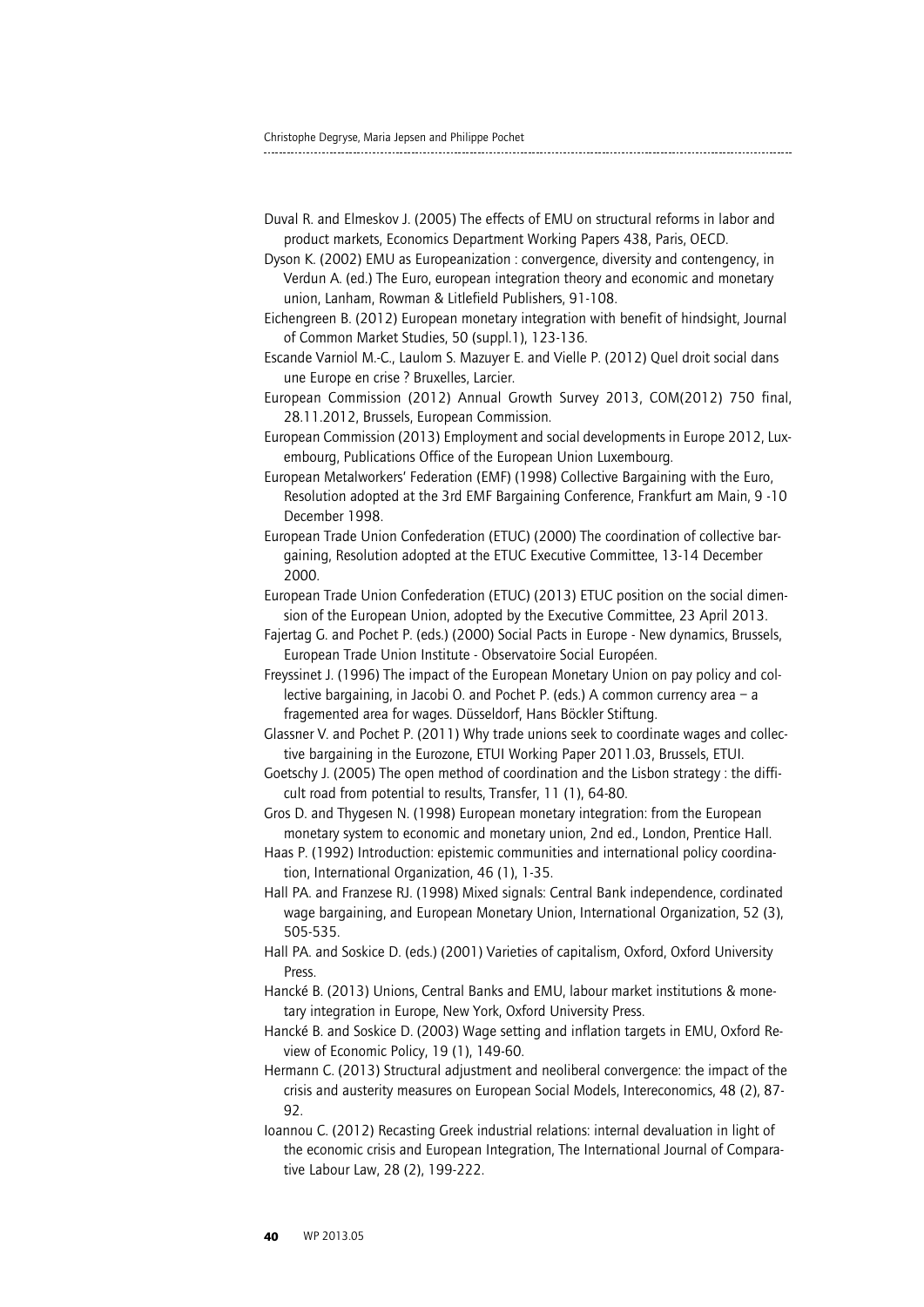Ioannou D. & Stracca L. (2011), Have Euro Area and EU economic governance worked ? Just the facts, Working paper series 1344, Frankfurt am Main, European Central Bank. Jackson G. and Deeg R. (2012) The long-term trajectories of institutional change in Euro-

pean capitalism, Journal of European Public Policy, 19 (8), 1109-1125.

Jepsen M. (2009) The modernisation of Europe's social agenda in a global perspective: 'rebooting the social', in A Europe of achievements in a changing world, Luxembourg, Office for Official Publications of the European Communities, 71-84.

Jepsen M. and Serrano Pascual A. (2011) El modelo social europeo: la frágil producción politica de un proyecto social comunitario, Pasajes, (35), 53-66.

Jepsen M. and Serrano Pascual A. (2005) The European Social Model: an exercise of deconstruction, Journal of European Social Policy, 15 (3), 231-245.

Laulom S., Mazuyer E., Teissier C., Triomphe C.E. and Vielle P. (2012) How has the crisis affected social legislation in Europe?, ETUI Policy Brief, 2/2012. Brussels, ETUI.

Lelie P. and Vanhercke B. (2013) Inside the social OMC's learning tools: How "Benchmarking Social Europe" really worked, Research Paper 10/February 2013, Brussels, OSE.

MacDougall, D. *et al.* (1977) Report of the Study Group on the Role of Public Finance in European Integration ('the MacDougall Report'), Commission of the European Communities, Brussels.

Manow P., Schäfer A. and Zorn H. (2004) European social policy and Europe's party-political center of gravity, 1957–2003, Discussion Paper 04/6., Köln, Max Planck Institute for the Study of Societies.

Marginson P. and Sisson K. (2004) European integration and industrial relations: Multilevel governance in the making, New York, Palgrave.

Marjolin, R. *et al.* (1975) Report of the Study Group Economic and Monetary Union 1980 ('the Marjolin Report'), Commission of the European Communities, Brussels.

Marsh D. and Rhodes R. (1992) Policy networks in British governement, Oxford, Oxford University Press.

Martin A. and Ross G. (eds.) (2004) Euros and Europeans: monetary integration and the European model of society, Cambridge, Cambridge University Press.

Natali D. (2009) The Open Method of Co-ordination on pensions: Does it de-politicise pensions policy?, West European Politics, 32 (4), 810-828.

Padoa-Schioppa T. (1987) Efficiency, stability and equity, a strategy for the evolution of the economic system of European Communities, New York, Oxford University Press.

Palier B. (2010) Long good bye to Bismarck, Amsterdam, Amsterdam University Press.

Pisany-Ferry J. (2011) Le réveil des démons : la crise de l'euro et comment nous en sortir, Paris, Fayard.

Pochet P. (2004) Belgium: monetary integration and precarious federation, in Martin A. and Ross G. (eds.) Euros and Europeans: monetary integration and the European model of society, Cambridge, Cambridge University Press, 201-225.

Pochet P. (2005) 'Debate around the social model: evolving players, strategies and dynamics', in Degryse C. and P. Pochet (eds.) Social developments in the European Union, Brussels, ETUI-REHS, Observatoire social européen and SALTSA, 79-99.

Pochet P. (2010) What's wrong with EU2020? ETUI Policy Brief. European Social Policy. 2, Brussels, ETUI.

Pochet P. (ed.) (1999) Economic and monetary Union, Employment, social conditions and social benefits. A literature survey, Luxembourg: Office for Official Publications of the European Communities.

Pochet P. (ed.) (1999) Monetary Union and collective bargaining in Europe, Brussels, P-I-E Peter Lang.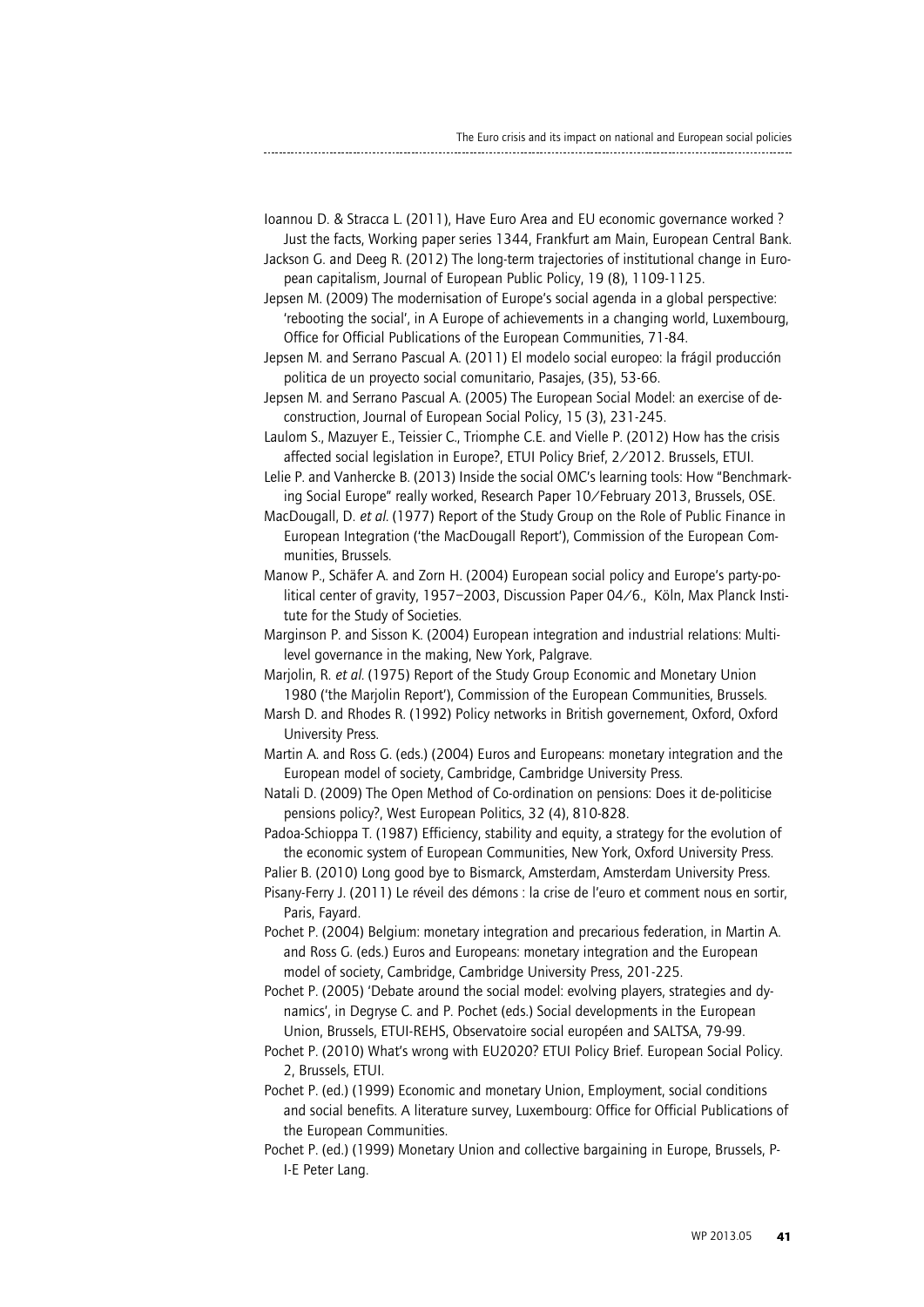- Pochet P. and Degryse C. (2012) The programmed dismantling of the European social model, Intereconomics, 47 (4), 200-229.
- Pochet P. and Fajertag G. (2000) Social pacts in Europe, in Fajertag G. and Pochet P. (eds.) Social pacts in Europe, Brussels, ETUI.
- Pochet P., Keune M. and Natali D. (eds.) (2010) After the euro and enlargement: social pacts in the EU, Brussels, ETUI.
- Regan A. (2013) Political tensions in Euro-varieties of capitalism, the crisis of the democratic state in Europe, Paper presented at Sase conference, Milano, June 2013.

Rodrigues M. J. (2013) What is missing for a "Genuine" Monetary Union? Assessing the Plans for a Eurozone Roadmap, Friedrich Ebert Stiftung, June 2013.

- Sabatier P. (1998) The advocacy coalition framework: revisions and relevance for Europe, Journal of European Public Policy, 6 (1), 98-130.
- Sacchi S. (2013) Policy without policy? Domestic agendas, market pressures and "informal but tough" economic conditionality in the Italian labour market reform, paper presented at the 20th Conference of Europeanists, Council for European Studies, Amsterdam, 25-27 June 2013.
- Schelkle W. (2013) Monetary integration in crisis: how well do existing theories explain the predicament of EMU?, Transfer, 19 (1), 37-48.
- Serrano Pascual A. (2009) The battle of ideas in the European field: the combat to defeat unemployment and the struggle to give it a name, Transfer, 15 (1), 53 70.
- Streeck W. (2011) The crisis in context. Democratic capitalism and its contradictions, MPIfG Discussion Paper 11/15, Koln, Max Planck Institute for the Study of Societies.
- Torres F. (2013) The EMU's legitimacy and the ECB as a strategic political player in the crisis context, Journal of European Integration, 35 (3), 287-300.
- Traxler F. and Kittel B. (2000) The bargaining system and performance: a comparison of 18 OECD countries, Comparative Political Studies, 33 (9), 1154-1190.
- Trichet J.-C. (2001) The Euro after two years, Journal of Common Market Studies, 39 (1), 1-13.
- Trichet J.-C. (2011) La compétitivité et le fonctionnement harmonieux de l'UEM, Intervention à l'Université de Liège, le 23 février 2011.
- Vandenbroucke F. (2012) Europe: the social challenge, defining the Union's social objective is a necessity rather than a luxury, OSE Opinion Paper 11, Brussels, OSE.
- Vanhercke B. (2013) Under the radar? EU social policy in times of austerity, in Natali D. and Vanhercke B. (eds.) Social developments in the European Union 2012, Brussels, ETUI, 91-122.
- Verdun A. (1996) An asymmetrical economic and monetary union in the EU: perceptions of monetary authorities and social partners, Journal of European Integration, 20 (1), 59-81.
- Verdun A. (1999) The role of the Delors Committee in the creation of EMU: an epistemic community?, Journal of European Public Policy, 6 (2), 308-328.
- Verdun A. (2013) The building of economic governance in the European Union, Transfer, 19 (1), 23-35.
- Visser J. (2013) Wage Bargaining Institutions from crisis to crisis, European Economy, Economic Papers 488. Brussels, European Commission.
- Watt A. (2009) A quantum of solace? An assessment of fiscal stimulus packages by EU Member States in response to the economic crisis, Working Paper 2009.05, Brussels, ETUI.